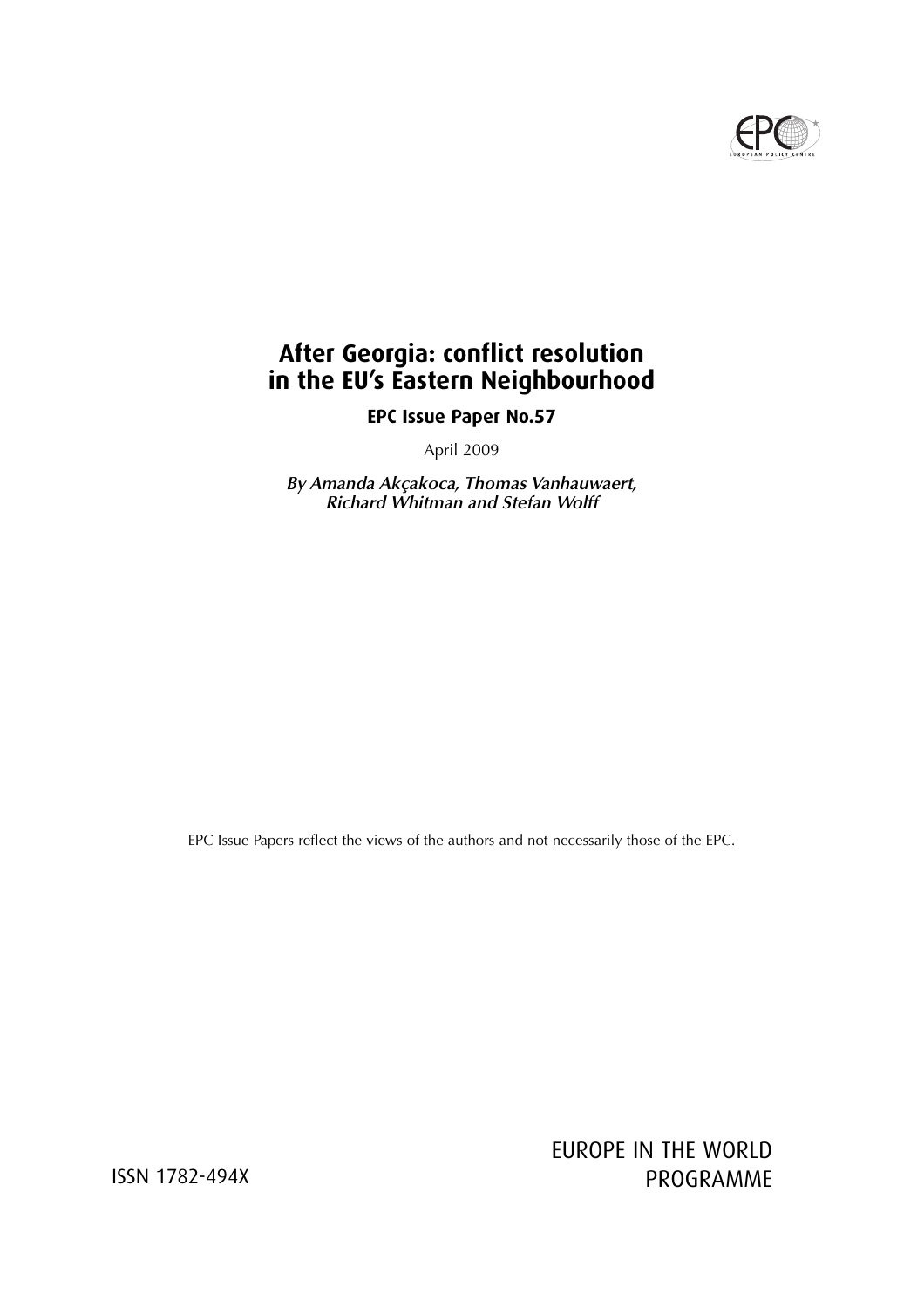

#### **The EPC's Programme on Europe in the World**

The EPC's Europe in the World Programme focuses on the EU's growing role in international affairs and the broader challenges it faces, addressing issues ranging from security, justice, human rights and global governance to the EU's relations with countries in its neighbourhood and with Asia.

Born as a primarily internal project, European integration has gradually become a reference model and point of comparison for other regions and continents. The EU has turned into a global player, both in trade and development aid matters as well as in foreign affairs and security policy 'proper'. To a certain extent, the Union's external policies (including the extensive ramifications of its internal policies) are its most dynamic ones today.

This programme, which is chaired by Dr Hans Blix and run in partnership with the Calouste Gulbenkian Foundation, focuses on these core themes and brings together all the strands of the debates on these key issues. It also works with other programmes on cross-cutting issues such as the possible creation of an EU Foreign Service and international migration.

For details of the EPC's activities under this programme, please visit our website: www.epc.eu

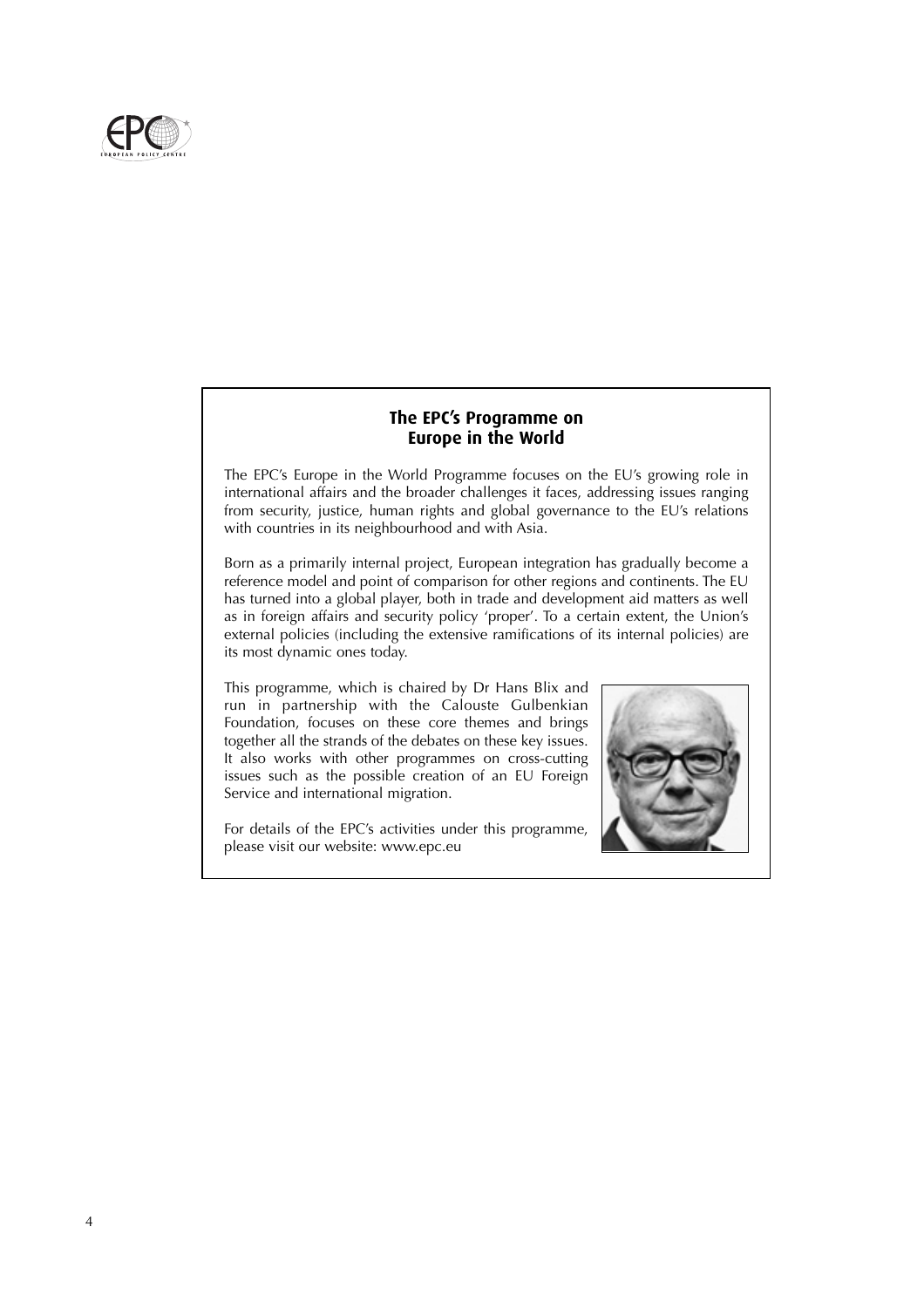

## **Table of Contents**

|     | Maps of conflict regions                                        | 6  |
|-----|-----------------------------------------------------------------|----|
|     | Foreword<br>by Antonio Missiroli                                | 8  |
|     | Introduction                                                    | 9  |
| I.  | The geostrategic significance of the EU's Eastern Neighbourhood | 11 |
| П.  | The current state of play of the conflicts                      | 12 |
|     | III. Status of negotiations                                     | 19 |
| IV. | <b>External actors</b>                                          | 23 |
| V.  | The role of the EU                                              | 34 |
|     | Conclusions                                                     | 37 |
|     | Annexes                                                         | 40 |
|     | <b>Endnotes</b>                                                 | 54 |

#### **About the authors**

**Amanda Akçakoca is a Policy Analyst and Programme Executive at the European Policy Centre; Thomas Vanhauwaert is an independent researcher; Richard Whitman is a Professor of Politics at the University of Bath; and Stefan Wolff, Professor of Political Science and Director, Centre for International Crisis Management and Conflict Resolution, University of Nottingham.**

**The authors would like to thank all those who gave their time for interviews and exchanges of views for this paper.**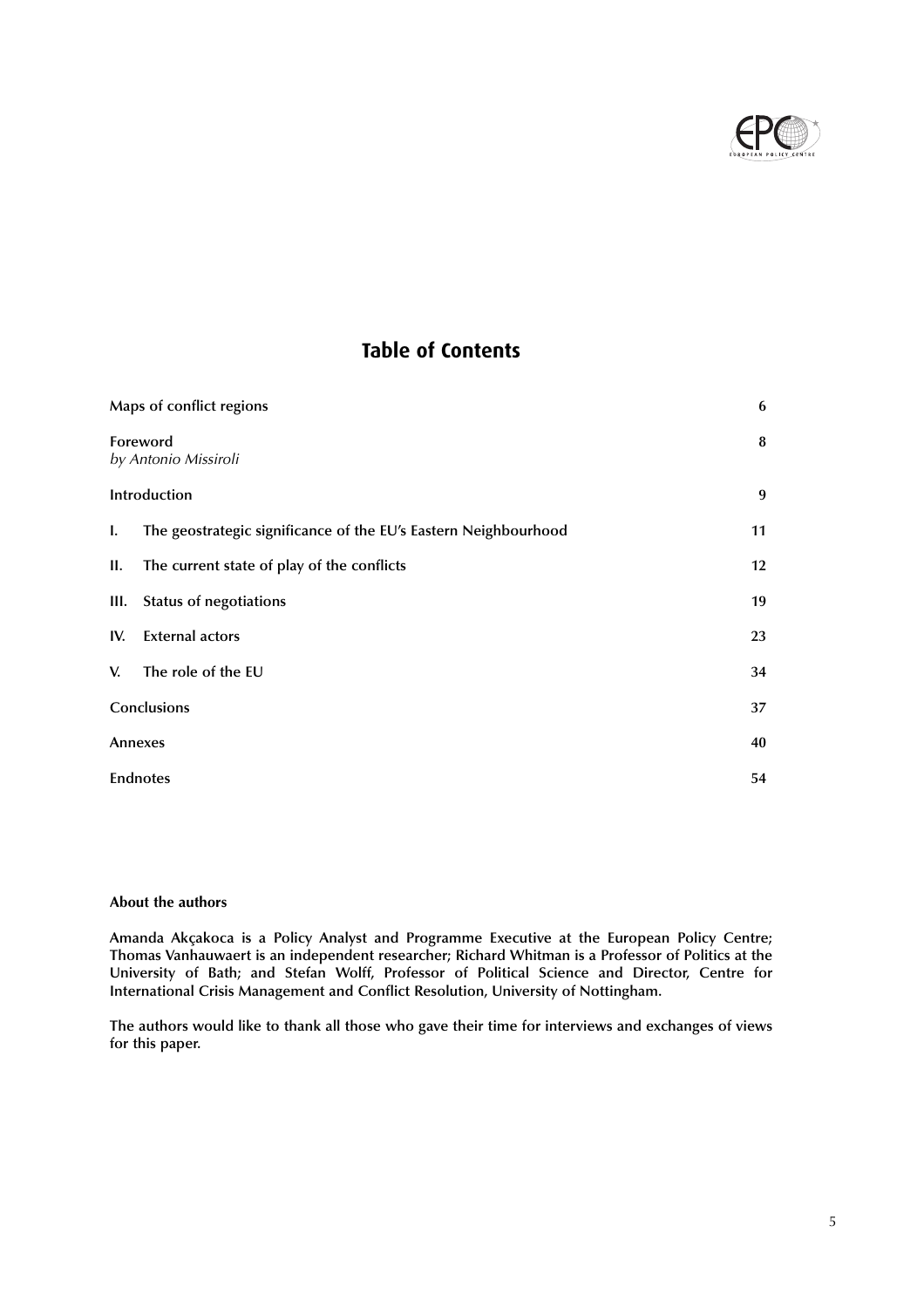

April 2009

## **Maps of conflict regions**

## **Abkhazia and South Ossetia**



**Transnistria**

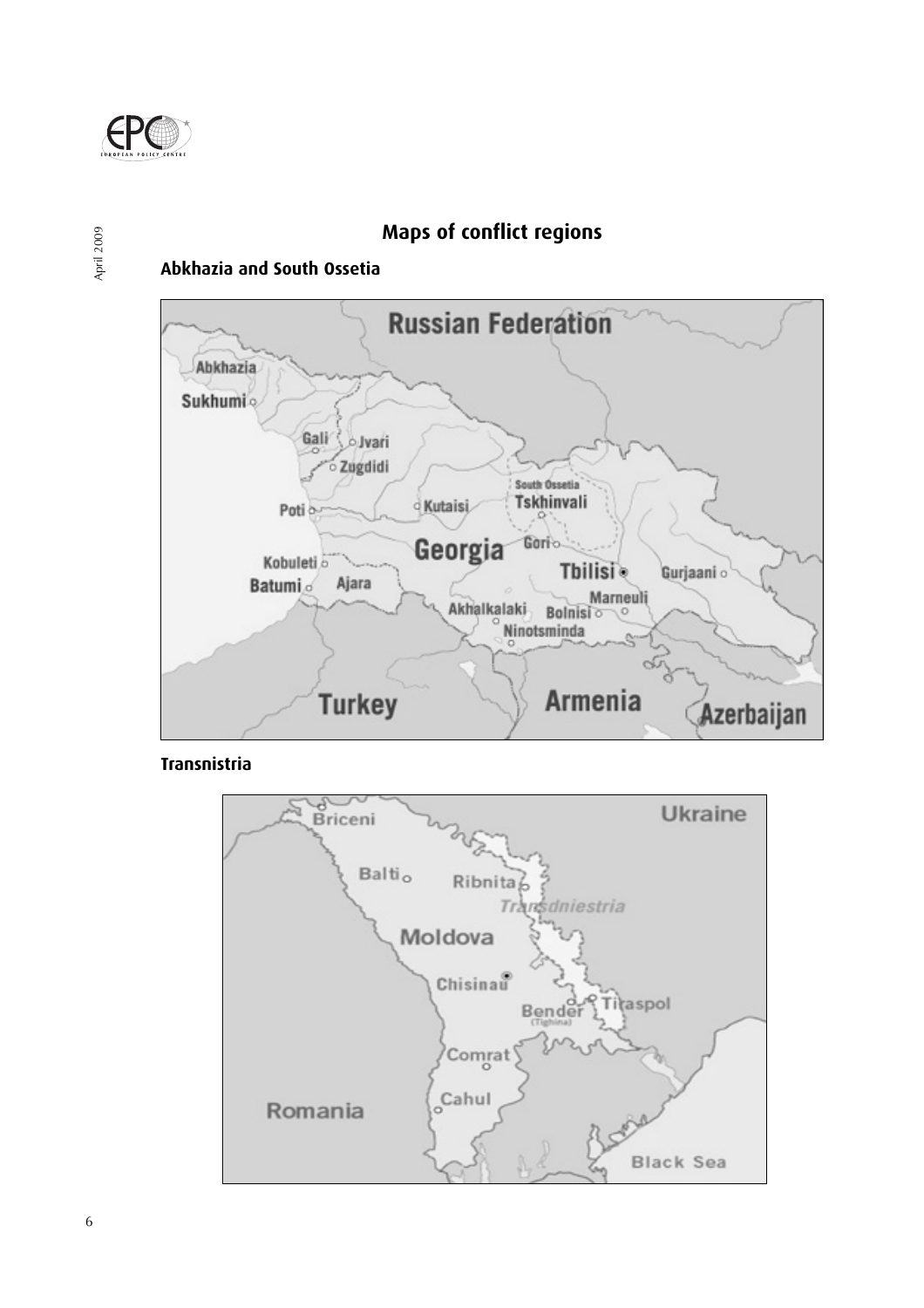

April 2009

# **Nagorno-Karabakh Russia** Georgia  $\overset{\circ}{\mathsf{Guba}}$  $\circ$ Caspian Sea Shaki Gazakh Ganja Sumgait Azerbaijan Yevlakh $^{\circ}$ **Baku**  $\overset{\circ}{\mathsf{K}yurdamir}$ Armenia Stepanakert<br>(Khankendi)  $\mathcal{H}$ Ö. Boundary of former<br>Nagorno-Karabakh  $\circ$ Ali Bairamli Nakhichevan Nakhichevan (AR)  $Lankaran$ Boundary of former<br>Nagomo - karabakh Iran Territories occupied<br>by Armenian Forces

Source for all three maps: International Crisis Group. www.crisisgroup.org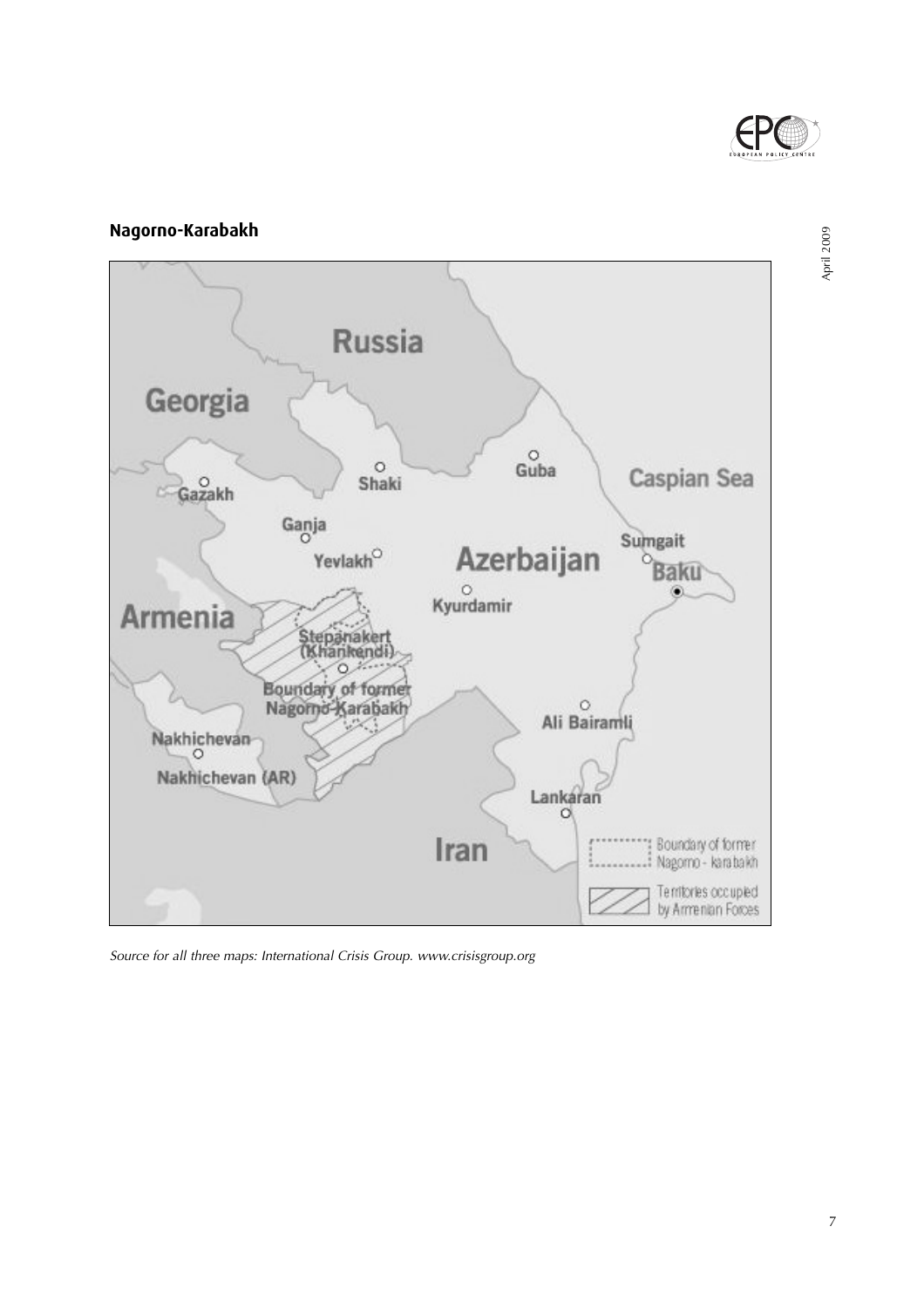

### **Foreword**

#### By Antonio Missiroli

When the news of the war in Georgia broke, on 8 August 2008, the world was confronted with a rude wake-up call. What pundits used to call "frozen conflicts" were no longer in hibernation. Worse still, the 'melting' of one of those conflicts risked spilling over into others, triggering a lethal domino effect in regions that were already quite unstable in their own right.

The European Union found itself particularly exposed as the war unfolded in its vicinity and put into question its values, as well as its interests, in the region. But, for once, it proved capable of reacting quickly and effectively, making the most of Finland's chairmanship of the Organization for Security and Co-operation in Europe (OSCE) and France's Presidency of the EU.

President Nicolas Sarkozy, in particular, managed to play several roles, acting at the same time as leader of France – a country considered a credible interlocutor by both Moscow and Tbilisi, and a permanent member of the UN Security Council – and as President of the EU, thus bringing to bear the collective weight of the 27 Member States and steering a path that was eventually accepted by all Member States, despite their differences vis-à-vis Russia.

That kind of troubleshooting and crisis diplomacy may well remain a unique episode. The circumstances that made it possible in the first place – starting with the impotence of a 'lame duck' US President and the total absence of the UN – are not easily replicable. The challenge for the EU lies in drawing the right lessons from the experience of summer 2008 and putting in place the procedures, structures and know-how necessary to equip it to tackle (and hopefully prevent) similar events in the future.

There is no shortage of unresolved conflicts in today's world, and in the proximity of the enlarged EU. This Issue Paper takes into consideration, analyses and compares four of them: South Ossetia, Abkhazia, Transnistria and Nagorno-Karabakh.

They are not the only ones, of course, even without considering the quintessential unresolved conflict in the Middle East: to a certain extent, Kosovo could also be considered one, Northern Cyprus another and Western Sahara a third, although there is a strong reluctance to acknowledge it as such.

What the four cases addressed here have in common is that they all constitute, albeit to various degrees, a legacy of the collapse of the Soviet Empire. Their roots often date further back in time, but their possible resolution today requires dealing with Russia – that is, the potentially most divisive foreign policy issue among the EU-27.

This Issue Paper, however, does not focus on EU-Russia relations. Its main goal is to endeavour to explain why these conflicts remain unresolved and highlight what needs to be done to try to actually solve them – as seen from an EU perspective and with a key role for the Union in mind.

The original idea of carrying out this research project came up in the EPC's EU Neighbourhood Forum well before the war in Georgia, but became even more relevant in the wake of it. The authors have worked as a team for months, collecting data, comparing views, and converging on the final results. The EPC hopes that these will contribute to a deeper understanding of the requirements and features of conflict resolution as a distinctive dimension of crisis management and foreign policy, especially for the international actor that the EU is becoming.

#### **Antonio Missiroli is Director of Studies at the European Policy Centre.**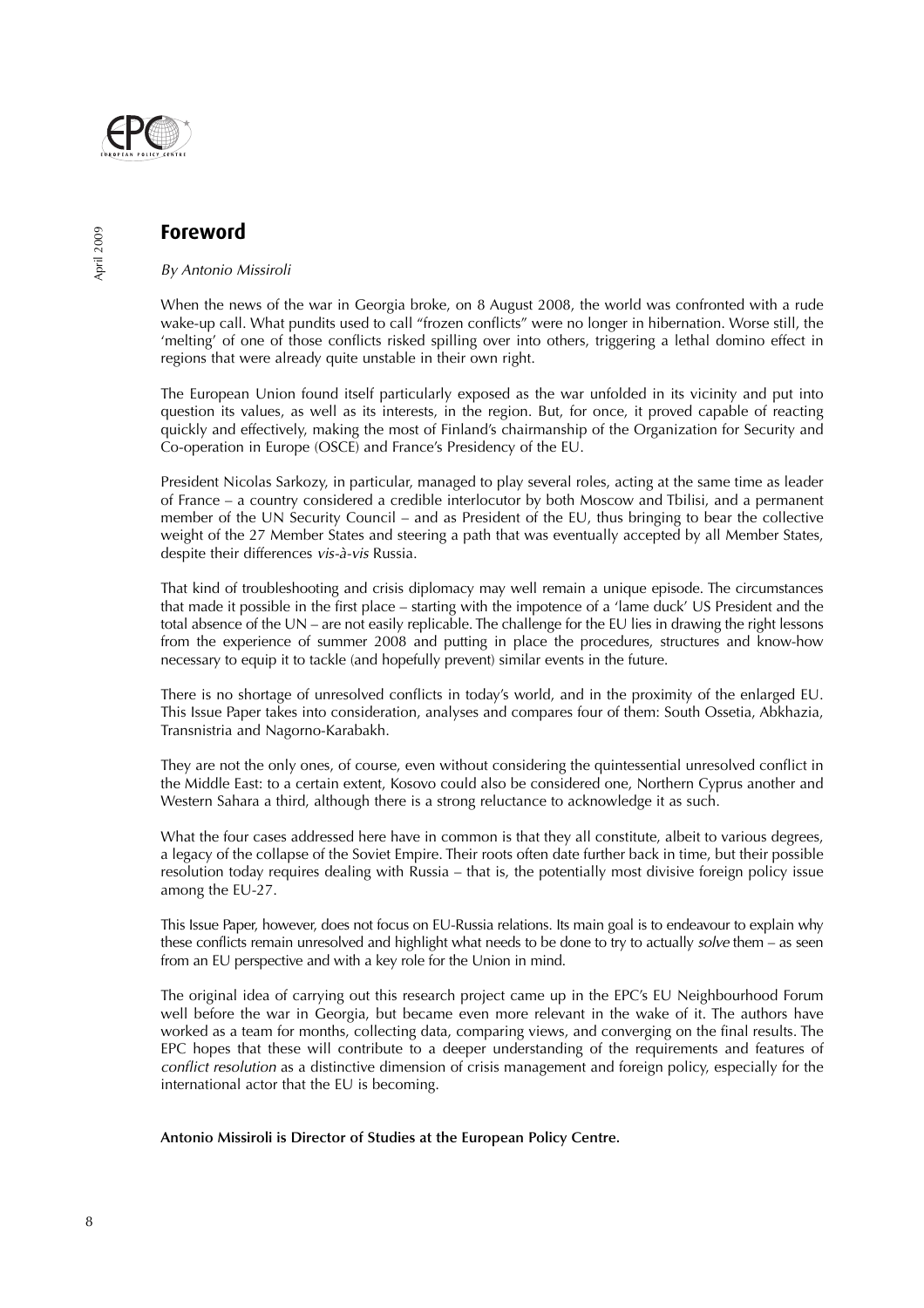

# **After Georgia: conflict resolution in the EU's Eastern Neighbourhood**

#### **Introduction**

The Georgia-Russia war in August 2008 vividly illustrated the potential of the 'frozen conflicts' in the post-Soviet periphery to threaten security and stability in the European Union's Eastern Neighbourhood.<sup>1</sup> It also sparked a further deterioration in relations between Moscow and major Western capitals from Warsaw to Washington.

The events of August 2008, in which several hundred people were killed and many more added to the already large numbers of Internally Displaced People (IDPs) and refugees created by the long-simmering conflicts over South Ossetia and Abkhazia, were a salutary reminder of the human and political cost of attempting to resolve conflicts through military force.

South Ossetia and Abkhazia are only two of four unresolved territorial conflicts which date from the dying days, and subsequent collapse, of the Soviet Union two decades ago. The other two – Transnistria (Moldova) and Nagorno-Karabakh (Azerbaijan/Armenia) – also fall within the region the EU has defined as its 'Eastern Neighbourhood'.2

For more than 15 years, the international community has allowed these conflicts to smoulder, underestimating the possibility of renewed, large-scale, cross-border violence. Over the same period, the Eastern Neighbourhood has assumed growing geostrategic importance and become a contested sphere of influence between Russia and the West.

In February 2008, these four secessionist conflicts took on a new dimension with the Kosovan Parliament's Unilateral Declaration of Independence. This was subsequently recognised by more than 50 United Nations members, including the United States and many EU countries, but in the face of vehement opposition from Serbia and Russia and notable disquiet in China and a handful of EU Member States.

The case of Kosovo has reignited debates about the interaction between the fundamental international legal principles of self-determination, sovereignty and territorial integrity. Although those EU Member States which have recognised Kosovo have gone to great lengths to argue that it is a sui generis case, this is by no means a common position among all EU members, some of which fear that recognising Kosovo creates a much-feared precedent for secessionist conflicts in their own territories. This is also an argument now used by Russia to support its own recognition of South Ossetian and Abkhaz independence.

Within this complex web of local, regional and global security dynamics, the EU needs to clarify its own role based on a sharper definition of its interests vis-à-vis the Eastern Neighbourhood as a whole. It also needs to develop a coherent strategy that is shared between all the EU institutions and Member States towards its Eastern Neighbourhood.

The EU's new Eastern Partnership<sup>3</sup> and the recent review of the European Security Strategy are important foundations for an Eastern Neighbourhood Conflict Prevention and Resolution Strategy that the Union currently lacks. Such a strategy would enable the EU to increase its influence and role in the region, provided that all 27 Member States and the EU institutions can muster the necessary political will to support it, or at least do not actively seek to oppose or undermine it.

This is an urgent priority not just because of the recent events in Georgia, but also because of the new Partnership and Cooperation Agreement currently being negotiated between the EU and Russia.

This Agreement should focus on the 'shared neighbourhood', reaffirm the sovereign rights of all ex-Soviet states to seek closer integration with the EU, and set down some guidelines and pledges from each side to commit themselves to the UN Principle of the Non-use of Force against sovereign countries in this region.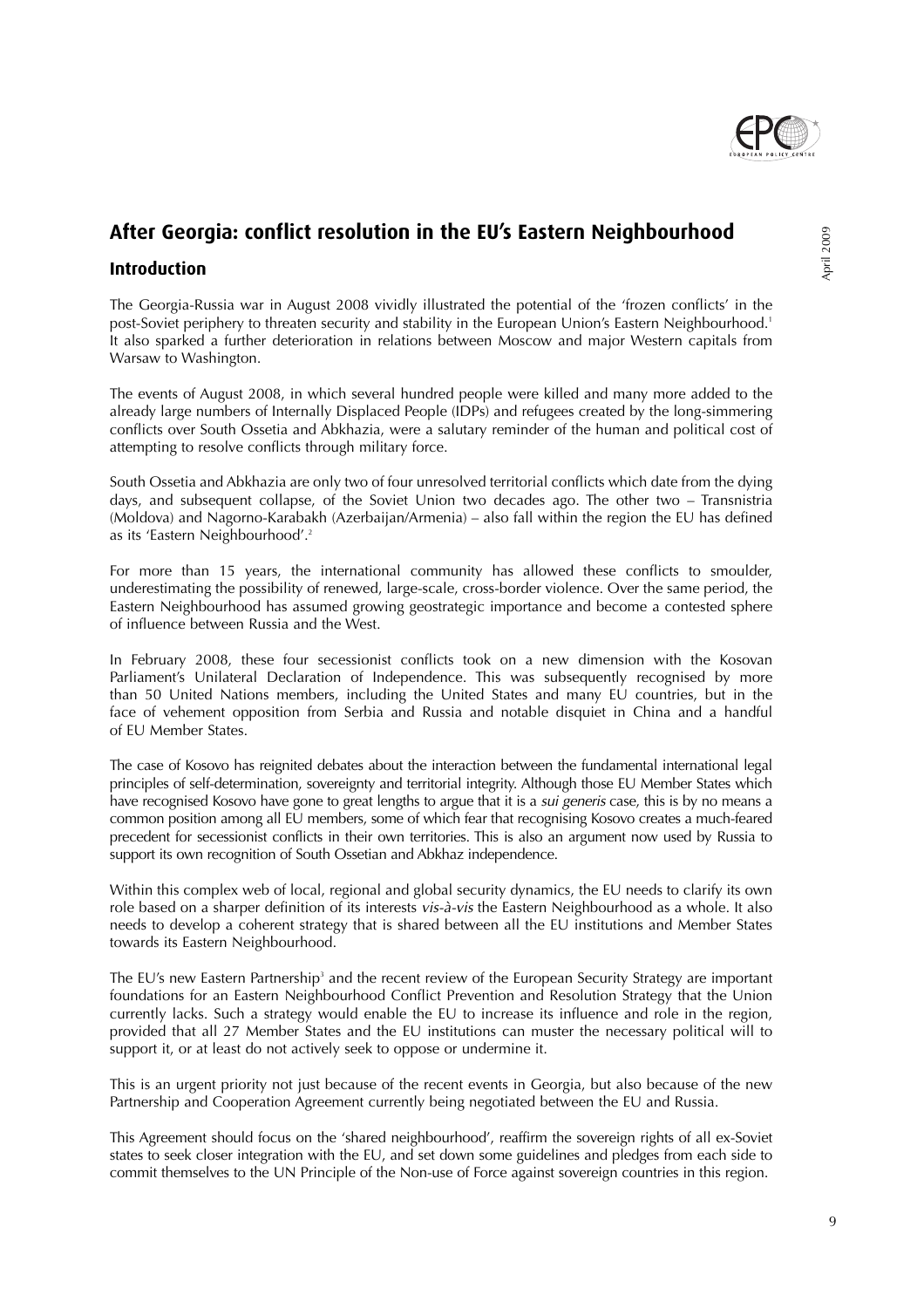

April 2009

This principle has special importance given the Russian leadership's recent assertions of the Kremlin's "privileged interests" in its neighbourhood, and President Dmitry Medvedev's proposal for a new pan-European security architecture. This is to be discussed by EU, Russian and US leaders in June 2009 under the auspices of the Organization for Security and Co-operation in Europe (OSCE).

This Issue Paper starts with a brief analysis of why the Eastern Neighbourhood is of geostrategic significance to the EU. It then focuses on the four unresolved conflicts in the post-Soviet periphery, outlining the current state of the conflicts, examining the obstacles to resolving them and assessing the role of external actors in the settlement process. It then examines the EU's position within the complex set of relationships around these four conflicts, and makes a series of recommendations for more effective EU policies and approaches to enable it to play a stronger role in resolving these decades-old disputes and thus contribute to security and stability in its Eastern Neighbourhood.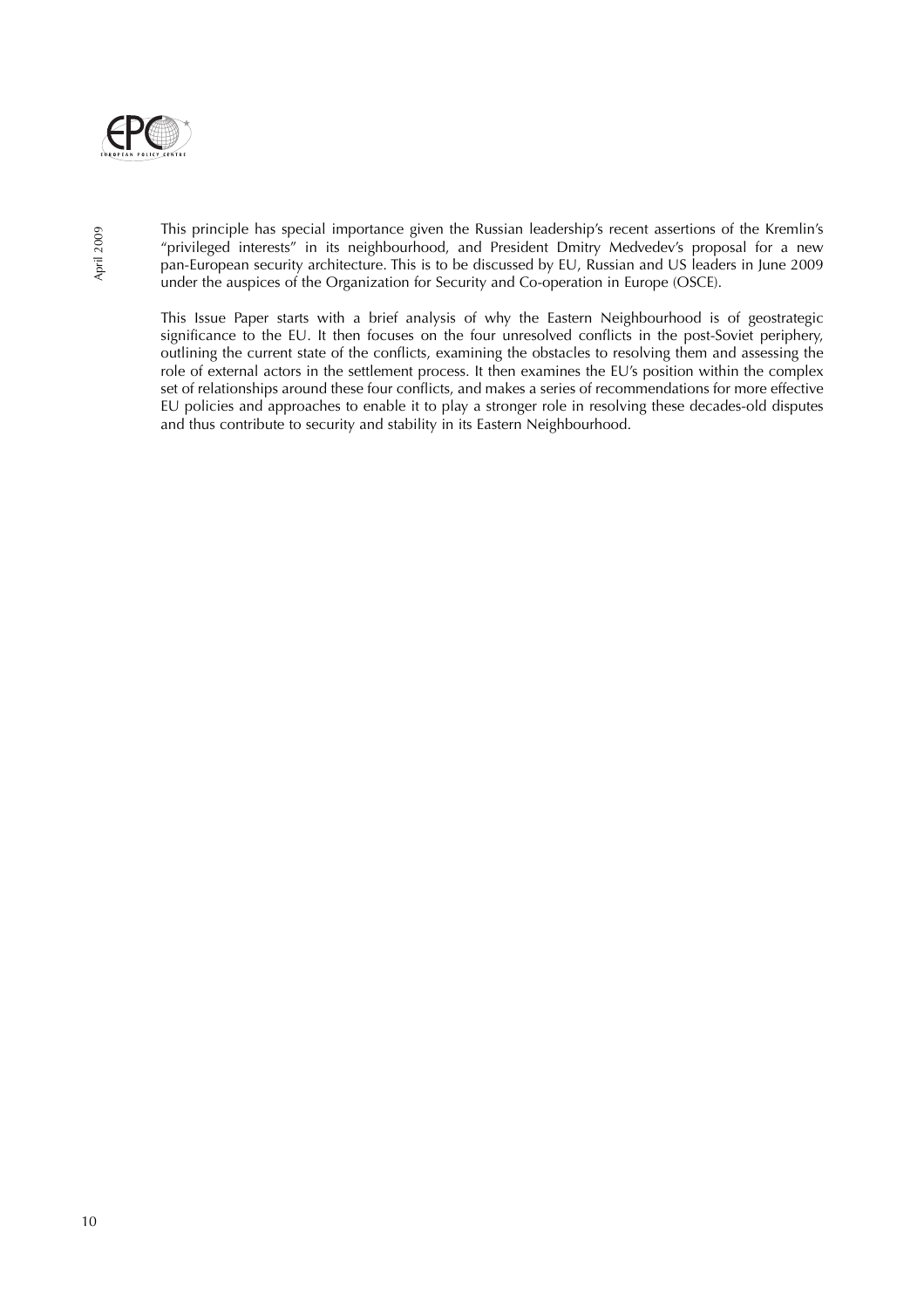

# **I. The geostrategic significance of the EU's Eastern Neighbourhood**

The EU's Eastern Neighbourhood is increasingly the venue for a tug-of-war for influence between the West – most notably the EU, NATO and the US – and the Russian Federation. The clash between Russia and Georgia in August 2008 was only a symptom, albeit a significant one, of this broader strategic jostling for position in and around the region.

This phenomenon is particularly obvious in relation to the South Caucasus, a region populated by some 15 million people that links the Caspian Basin to the Black Sea which lies at the juncture between the greater Middle East, Turkey, Iran and Russia. This area is a vital crossroads from Central Asia to Europe, a bridgehead to control and pressure Iran, an alternative oil and gas transit route to European and global markets which avoids Russia, and a vital outpost for the war against terrorism.

Yet conflicts within and between the countries of, and neighbouring, the South Caucasus have divided the region and impeded its social, political and economic development and integration over the past two decades. This has contributed to a complex, yet volatile and constantly shifting, power configuration involving regional players like Turkey and Iran and global ones such as the US, Russia and China. It now features on the agenda of international and regional organisations, which have partially overlapping memberships and often disparate interest structures, like the United Nations the EU, NATO, the Organization for Security and Co-operation in Europe (OSCE) and the Shanghai Cooperation Organization (SCO).

The Transnistrian region may be of less geostrategic importance than the South Caucasus, but the stakes for those involved are nonetheless significant.

Moscow is seeking to keep both Moldova and Ukraine within its sphere of influence, and to prevent both countries from joining NATO, amid concerns that since Romania and Bulgaria became NATO members, Russia is losing its military preponderance in the Black Sea. If Moldova and Ukraine were also to join NATO, Russia would have to redeploy all its naval assets currently based in the Ukrainian town of Sevastopol on the Crimea Peninsula to its own, much smaller, facilities on its coastline adjoining the Black Sea.

In addition, as in Georgia, Russia is able to maintain a strong foothold in Ukraine through the country's Russian minority population, with Moscow continuing to state it has a legitimate right to defend "its own citizens" if the need arises. However, at the same time under the Ukrainian Constitution is it illegal to have a second nationality. Nevertheless, the majority of the population in Ukraine's Crimean Peninsula is Russian-speaking, numbering about 8.5 million – around 18% of the Ukrainian population and the largest Russian minority population outside the borders of Russia. Although the greater part of this minority population does not associate itself with the Russian Federation, the majority of those in Crimea do, as most of them, or their direct ancestors, (and retired military officers) were moved to the Crimea from Russia 'proper' in the second part of the 20<sup>th</sup> century and remain loyal to Russia.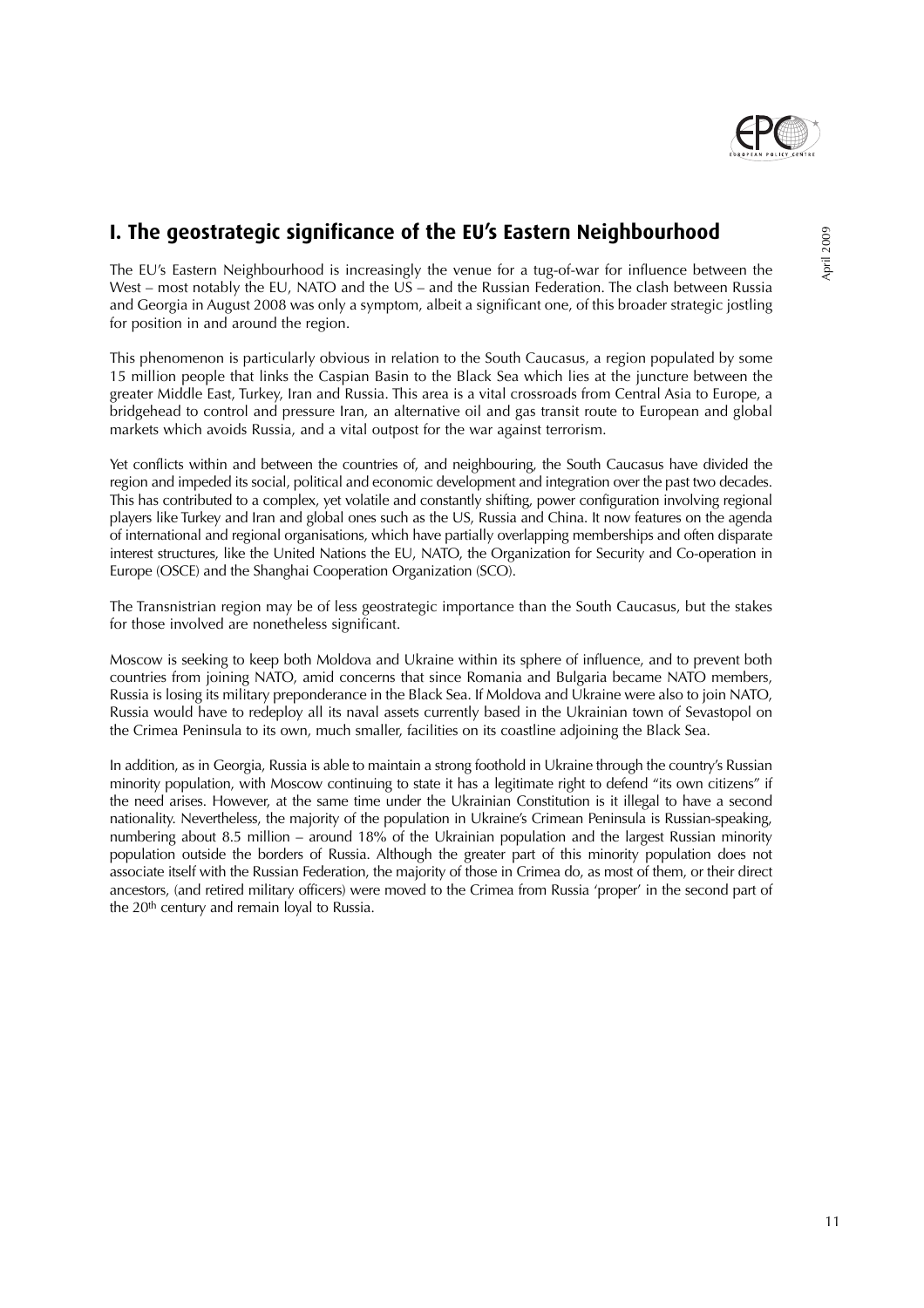

# **II. The current state of play of the conflicts**

There is currently a stalemate in all four conflicts in the Eastern Neighbourhood (see Annexes 1 and 3 for the history and timelines of each conflict). They are also similar in that break-away regimes have emerged within each of these territories. However, they have involved differing degrees of armed violence, their internal political processes and governance arrangements have distinctive characteristics, and their populations face different socio-economic circumstances.

#### **South Ossetia and Abkhazia**

Even before the Russia-Georgia war of August 2008, the situation in South Ossetia and Abkhazia was extremely unstable.

It is important to see the economic and political impact of the wars in South Ossetia and Abkhazia – and the subsequent sporadic flare-ups of violence throughout the decade-and-a-half after the ceasefire agreements – in the context of broader Georgian and regional developments. Within this, the weakness of the Georgian state and the turbulent transition of power during the Rose Revolution, the instability and violence in the Caucasus region as a whole, especially in relation to Chechnya, and the deterioration of Georgian-Russian relations, are particularly important.

The economic damage caused by the violence in Abkhazia is estimated at \$11 billion, $<sup>4</sup>$  and economic</sup> recovery, if any, has been slow and initially almost entirely dependent on Russia. However, in January 1996, Moscow agreed to a Commonwealth of Independent States (CIS) military and economic aid embargo on Abkhazia in exchange for Georgian neutrality in the first Chechen war, which had a seriously detrimental impact on Abkhazia. But by 1999, Russian-Georgian relations worsened, and with the outbreak of the second Chechen war, the CIS embargo collapsed after Russia stopped enforcing it.

Over the last few years, the EU has made a more significant political and financial contribution to rebuilding the region's economy. Moreover, Abkhazia is relatively self-sufficient in food and electricity.<sup>5</sup> Revitalising tourism, especially after 1999 and in the context of improved Russian-Abkhaz relations, has also contributed to its economic recovery.

South Ossetia suffered similarly extensive war damage and has been far less able than Abkhazia to recover. It is an extremely poor region, even by Georgian standards, with hardly any investment in the economy until recently, and an OSCE-managed and EU-funded economic rehabilitation programme, together with direct Russian donations, have yet to have a significant impact. Moreover, Russia's economic activities in the region, including energy supplies and construction of gas pipelines, have been deemed illegal<sup>6</sup> by the International Crisis Group. South Ossetia's dependence on water supplies from Georgia 'proper' has been a further source of tensions.

After a dangerous escalation of violence in the spring and summer of 2008, first in Abkhazia and then in South Ossetia, the Georgian invasion of South Ossetia – in clear violation of the existing ceasefire agreement – gave Russia an opportunity to assert full military control over both break-away entities and to officially recognise them as independent states in August 2008. Only one other country – Nicaragua – has recognised either of these territories so far, and Russia has failed to resolve either conflict.

As a result, the situation is essentially the same as it was before the outbreak of violence – but in a more complex negotiating environment which is even less conducive to conflict settlement, with an increased Russian military presence on the ground; a significantly larger displaced population; destroyed infrastructure; more difficult relations between Moscow and Tbilisi; and an equally entrenched Western position that insists on Georgia's territorial integrity. Moreover, political instability in Georgia increased in the wake of demands for President Mikhail Saakashvili to resign and a government crack-down on opposition parties and the media.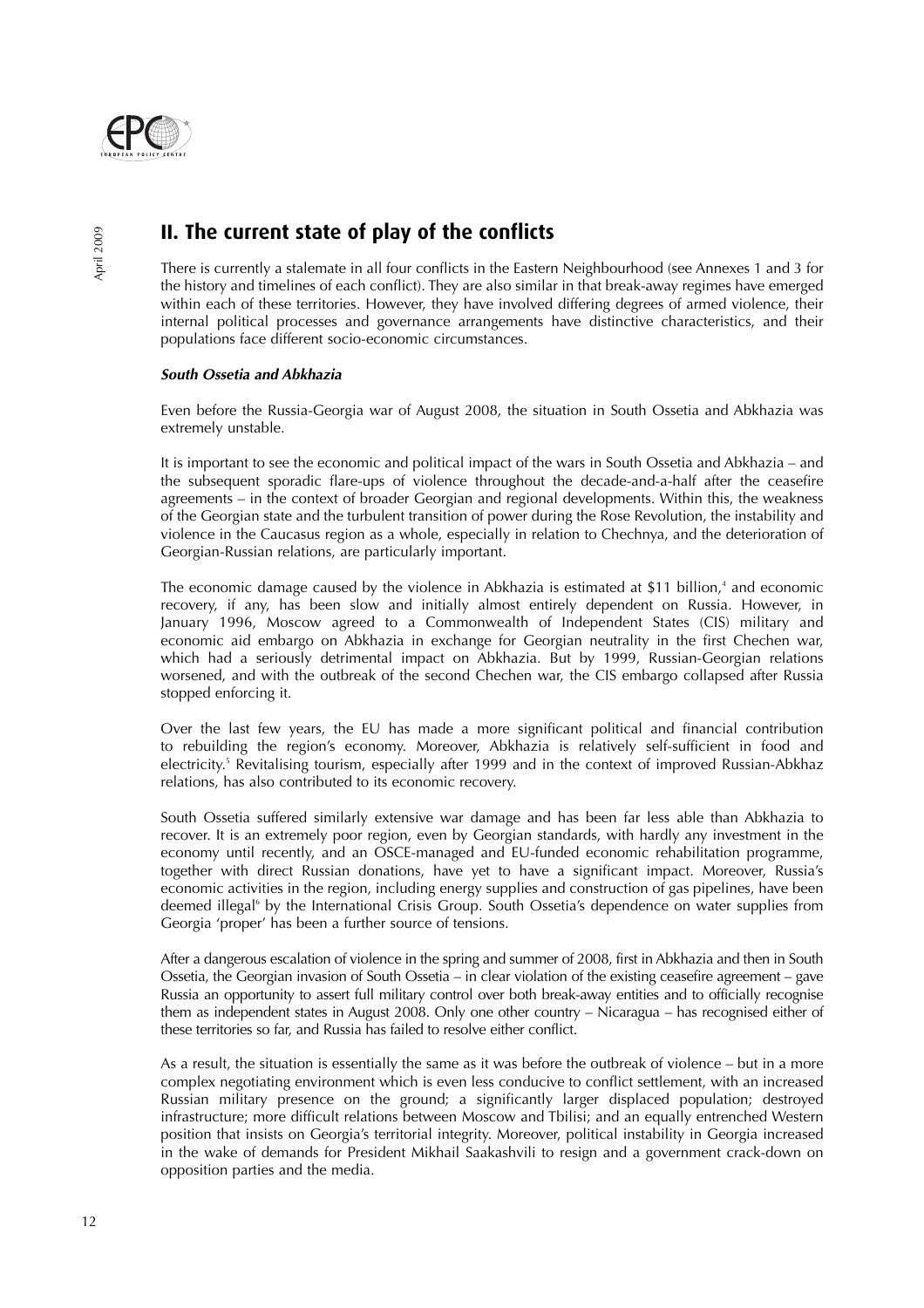

#### **Transnistria**

April 2009

Since the end of the short war of spring 1992, the region of Transnistria has been ruled by the leadership of the self-proclaimed 'Transnistrian Moldovan Republic' (Pridnestrovskaya Moldavskaya Respublika), under President Igor Smirnov.

It has established parallel institutions and managed to function as a state-like entity, independent from Moldova. Power is centralised and concentrated around President Smirnov, who is both the head of government and personally appoints other government ministers, who act more as his advisors rather than exercising any real power. Although elections are held on a regular basis, they are not considered to meet minimum international standards. Unsurprisingly, Mr Smirnov has been re-elected every time he has run for another term.

For the time being, all the political forces in Transnistria continue to orientate themselves politically towards Moscow. The Kremlin has also extended financial and political support to the Transnistrian authorities and kept its 14th army (currently around 1,200 troops) stationed in Transnistria.

Tensions between ethnic Moldovans, Russians and Ukrainians, who each make up a little less than one-third of Transnistria's population, do not play a major role in the Transnistrian conflict. Members of all three groups, as well as other smaller minorities, co-exist peacefully despite an ongoing 'Russification' process which, for example, discriminates against schools which teach in the Moldovan language. Refugees and IDPs from the initial Transnistrian conflict in the early 1990s have, by and large, all been able to return to their pre-war homes – another indicator of the relative insignificance of the ethnic dimension in this conflict.

The Transnistrian independence agenda has been aided, at least indirectly, by the fact that the Moldovan state has been too fragile and paralysed by the painful reforms of the 1990s to formulate and implement a compelling reintegration policy for the region. Moldova's weak economy failed to provide an attractive alternative to the population of the relatively more developed Transnistria.

However, the economic case for independence has gradually but significantly changed in recent years, primarily as a result of two EU initiatives.

The success of the EU Border Assistance Mission (EUBAM) launched in November 2005 to support the new Moldovan-Ukrainian customs regime and halt smuggling and trafficking along the Transnistrian borders has significantly reduced the revenue available to the Transnistrian authorities. This has left them with soaring budget deficits, rising debts and high inflation. This bleak financial situation has been aggravated by the global financial crisis and has brought Transnistria to the brink of financial collapse, forcing its leadership to ask for additional financial support from Russia.

The EU's decision to grant Autonomous Trade Preferences (ATP) to Moldova, abolishing tariffs on about 12,000 Moldovan products and creating new incentives for economic cooperation and some degree of reintegration between Transnistria and Moldova, has also provided Transnistria with new incentives to cooperate with Moldova. Some 450 Transnistrian companies, accounting for 95% of all economic activity in the region, are now registered as Moldovan companies in order to benefit from the ATP concessions.

Moreover, President Smirnov's control over Transnistria has been increasingly challenged in the Transnistrian parliament, which is now controlled by 'opposition' forces closely linked to the Transnistrian business community and is organised politically around Yevgeny Shevchuk, the parliamentary speaker. They are demanding more political openness and economic liberalisation, but have not (yet) seriously questioned President Smirnov's political agenda of achieving independent statehood for Transnistria.

This relatively significant change in the balance of power opens up new opportunities for settling the conflict, as economic calculations remain the main driving force behind Transnistria's secessionism.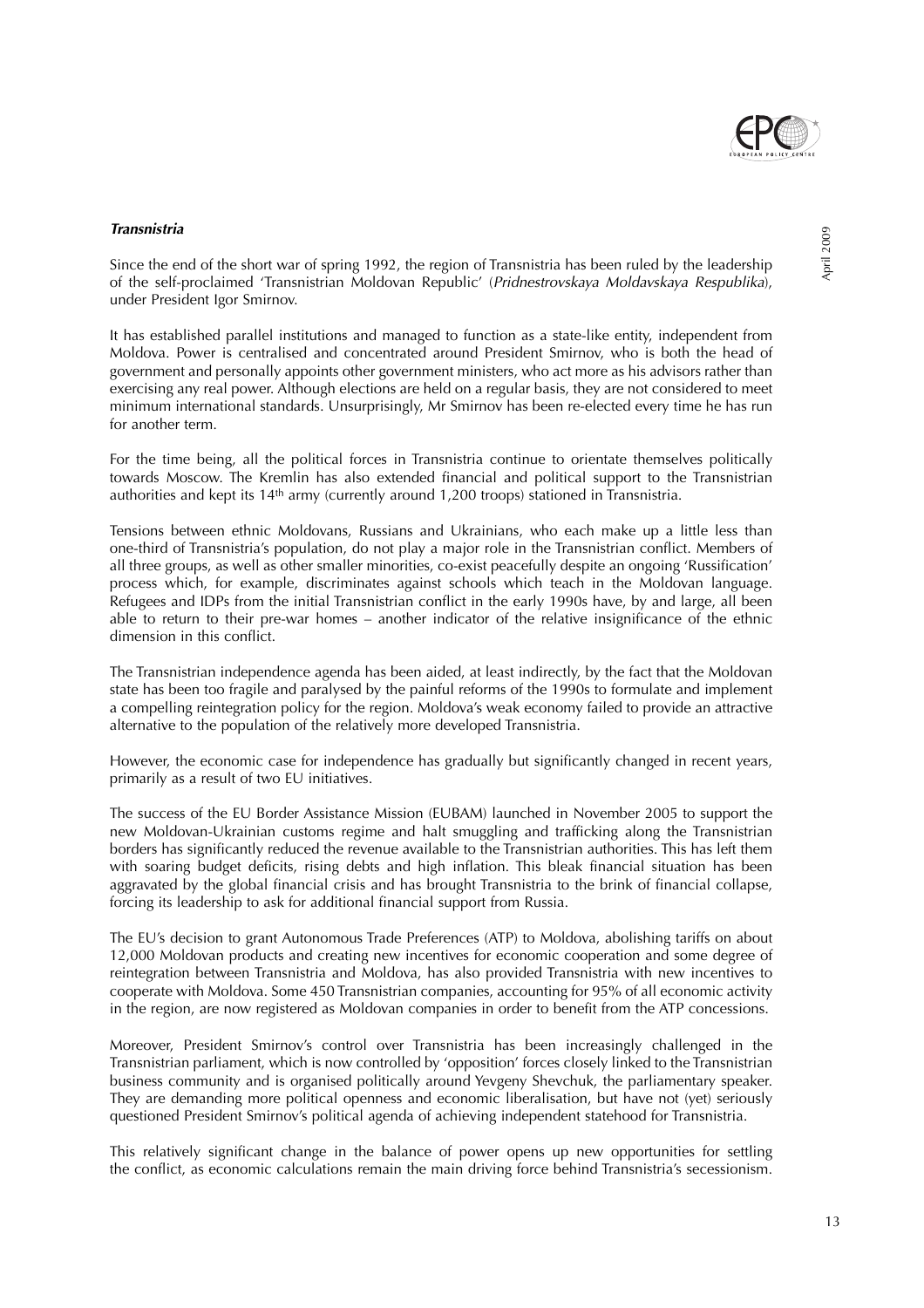

With nearly all of Moldova's industry located in Transnistria, the region generates significant GDP and depends on exports.

However, mounting financial and economic pressure on the Transnistrian leadership together with these new incentives to cooperate more closely with Moldova have not yet translated into policy changes. Recent post-election violence, however, has not done anything to increase the incentives for the Transnistrian leadership and people to seek any form of closer political ties with Chisinau.

President Smirnov remains wedded to an inflexible independence agenda for Transnistria as the number one priority and refuses to talk to the Moldovan government unless the latter recognises Transnistria as an equal partner in negotiations. Having identified himself personally with Transnistrian independence, President Smirnov's ability to dictate terms of engagement with the Moldovan government depends crucially on continued support from Russia, so that he can resist growing internal and external pressure to settle the conflict and agree on a final status short of independence.

#### **Nagorno-Karabakh**

Following the 5 May 1994 Russian-brokered ceasefire, Nagorno-Karabakh and seven surrounding districts – Kelbajar, Lachin, Zangelan, Gubadly, Djabrail, Fizuli and Aghdam – remain occupied by Armenia.

Of these, Lachin is particularly important as it forms the crucial land corridor between Nagorno-Karabakh and Armenia. The occupied area (some 17% of Azerbaijan's total territory<sup>7</sup>) around this corridor and the seven occupied districts remain a totally devastated, largely unoccupied wasteland full of demolished buildings and landmines.

The conflict itself also created a humanitarian crisis, including massive population displacements. According to the UN Refugee Agency (UNHCR), Azerbaijan had the fourth-largest number of displaced people in the world - 570,000 people (15% of its eight-million-strong population).<sup>8</sup> The Azerbaijani government has resettled more than 90,000 people since 2001, and in 2008 the government closed the last of its emergency camps, transferring IDPs to settlements with improved living conditions, but it has been a slow process.<sup>9</sup> Most IDPs also remain dependent on government assistance as there are few employment opportunities. Sadly, this problem has gone unnoticed – and more or less unattended to – by the international community.

Since it was created in 1994, the self-proclaimed 'Nagorno-Karabakh Republic' has been ruled by three different Presidents, with Bako Sahakyan, its former security chief, the current incumbent. This 'Republic' has established parallel institutions and functions as a state-like entity, yet remains dependent on Armenia, particularly for its economic survival. The current population is estimated to be around 130,000<sup>10</sup> (no official figures are given out) – a fall of about one-third compared to the figures in the last official Soviet census of 1989, when the territory had a population of 189,000 made up of 76% Armenians and 23% Azerbaijanis (although many had already been expelled), and Russian and Kurdish minorities.

The 1994 ceasefire has remained mostly intact, albeit punctuated by sniper fire on an almost daily basis across a 175-kilometre 'line of contact' with approximately 30,000 troops on each side. In 2008, more than 30 people were killed and March 2008 saw the worst violation in years claiming more than a dozen lives.11 There are no international peacekeepers – just a small group of six unarmed OSCE international observers led by Ambassador Andrzej Kasprzyk, who monitor the line of contact on an irregular basis. Their mandate is very weak as OSCE monitors must inform either side of plans to visit and cannot arrive unannounced, which makes it very easy for either side to conceal what they are doing. Furthermore, even this procedure does not guarantee the safety of officials given that on 26 February 2009 there was a violation of the ceasefire during a pre-arranged monitoring mission.<sup>12</sup>

The international community knows little about the situation in the conflict zone and the occupied territories outside the capital, Stepankaert, as very few of those in official positions have visited these areas due to diplomatic difficulties. Furthermore, both the Azerbaijani and Armenian governments have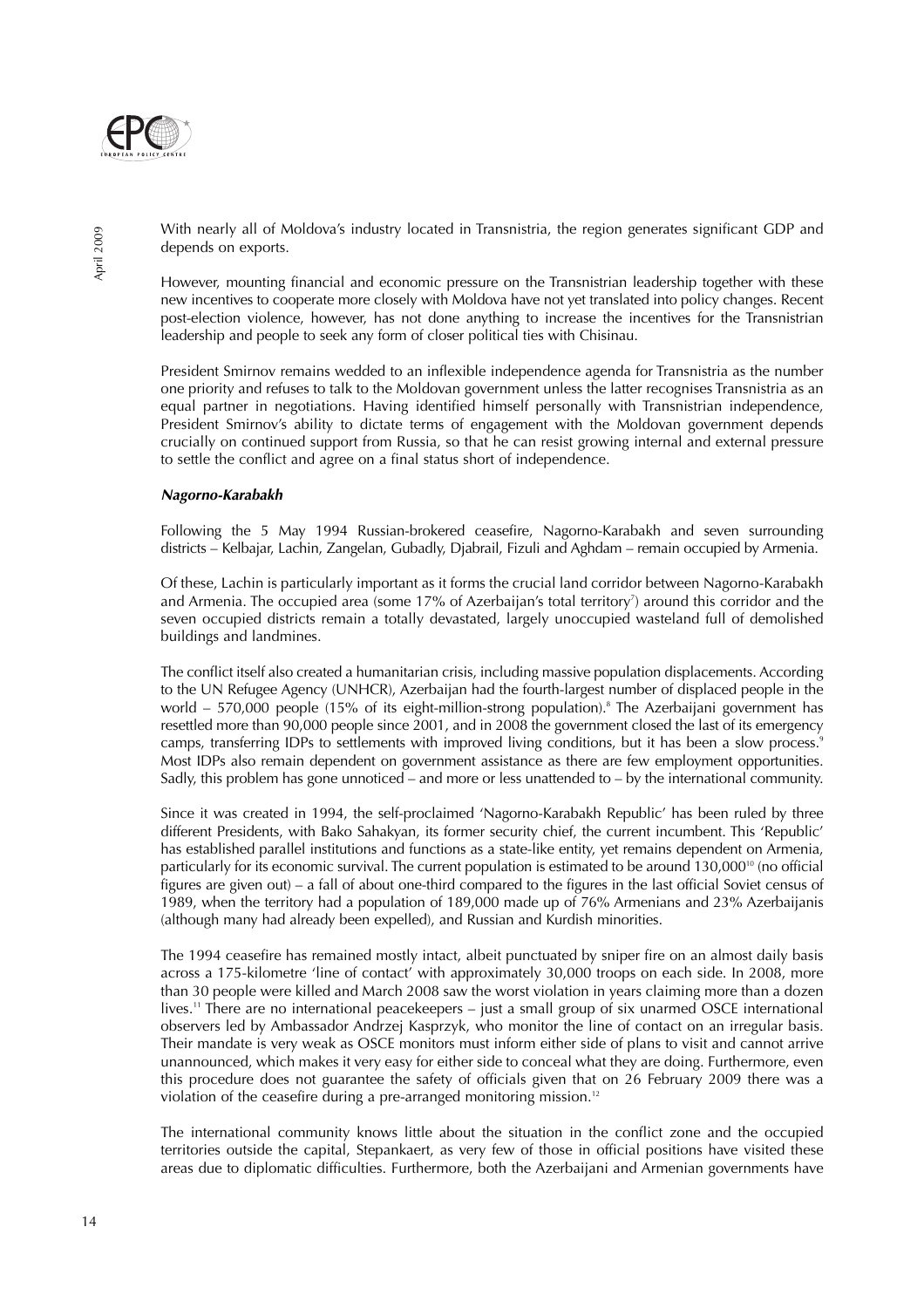

engaged in a serious arms race (see Annex 4), violating the Conventional Forces in Europe (CFE) Treaty, which is already on its last legs after Russia withdrew in July 2008.

Azerbaijan exceeds the treaty quotas and although Armenia stays within these within its borders, it is accused of breaking them because it maintains unknown quantities of unmonitored weaponry in Nagorno-Karabakh. Armenia is also able to buy weapons at reduced costs from Russia and draws on the CIS integrated air-defence system at the Russian base in Gyumri.

For the last 15 years, the OSCE Minsk Group – working predominantly through its co-chairs Russia, France and the US – has acted as the intermediary for peace talks, including the regular direct talks between both countries' presidents and foreign ministers. The process is highly confidential, as the wider debate on proposals is extremely limited and involves only a handful of officials. The EU, for example, has no direct access to the process and has to rely on the French co-chair to keep it informed.

Overall progress has been very slow. Between 1994 and 2004, three 'official' plans<sup>13</sup> were rejected principally because of a failure by both sides to seriously engage in the talks.14 There were also a number of missed opportunities, particularly during talks in the Florida Keys in 2001 when the then Azerbaijani President Heydar Aliyev and Armenian President Robert Kocharyan seemed to be moving towards accepting a deal based on a territorial exchange. This (almost) breakthrough quickly crumbled once the two presidents returned home, where they encountered fierce opposition.<sup>15</sup>

At the same time, both Armenia and Azerbaijan seem to have preferred to maintain the status quo. Azerbaijan continues to assert that Armenia wants a *de facto* situation to become a *de jure* one. Armenians believe that Azerbaijan has continued to play for time in the hope that its rapid economic growth will allow it to 'seduce' the Nagorno-Karabakh Armenian population while further isolating Armenia and pushing it to make compromises. Armenia also continues to maintain that Azerbaijan's military spending and threats of military action suggest that it is planning to reclaim Nagorno-Karabakh by force.

Furthermore, the lack of contact between Armenian and Azerbaijani citizens and intense hate propaganda on both sides has all but eradicated any public support for a compromise deal. While both governments may argue that they cannot justify the requested concessions to their people, they fail to make any meaningful efforts to prepare their respective populations for concessions. So while they may make progress on details in confidential talks, they revert to using negative language when they return home.

Civil society organisations are weak and those keen on working towards reconciliation are prevented from operating freely. Hate propaganda maintains and deepens simplistic and distorted images of the conflict. Unsurprisingly, this has contributed to popular radicalisation in Azerbaijan, Armenia and Nagorno-Karabakh, especially among the younger generations in each country or entity, who have grown up without ever having had any contact with each other.

No country – not even Armenia – has recognised Nagorno-Karabakh, and successive Armenian governments have resisted both internal pressure and pressure from its powerful diaspora community to unite with the territory, fearing international condemnation.

Three UN Security Council Resolutions (853, 874, and 884) and two UN General Assembly Resolutions (49/13 and 57/298) refer to Nagorno-Karabakh as a region of Azerbaijan. Azerbaijan maintains that Nagorno-Karabakh must remain part of its territory (while proposing to give it the highest degree of autonomy) and accuses Armenia of having an expansionist foreign policy agenda.

For its part, Armenia argues that Armenians in Nagorno-Karabakh should have the right to self-determination and insists that Yerevan's role has been solely to protect Nagorno-Karabakh Armenians and to represent them in negotiations following the Azerbaijani refusal to allow delegates from Nagorno-Karabakh to participate in peace talks. Nagorno-Karabakh insists that the only way forward is full independence and does not view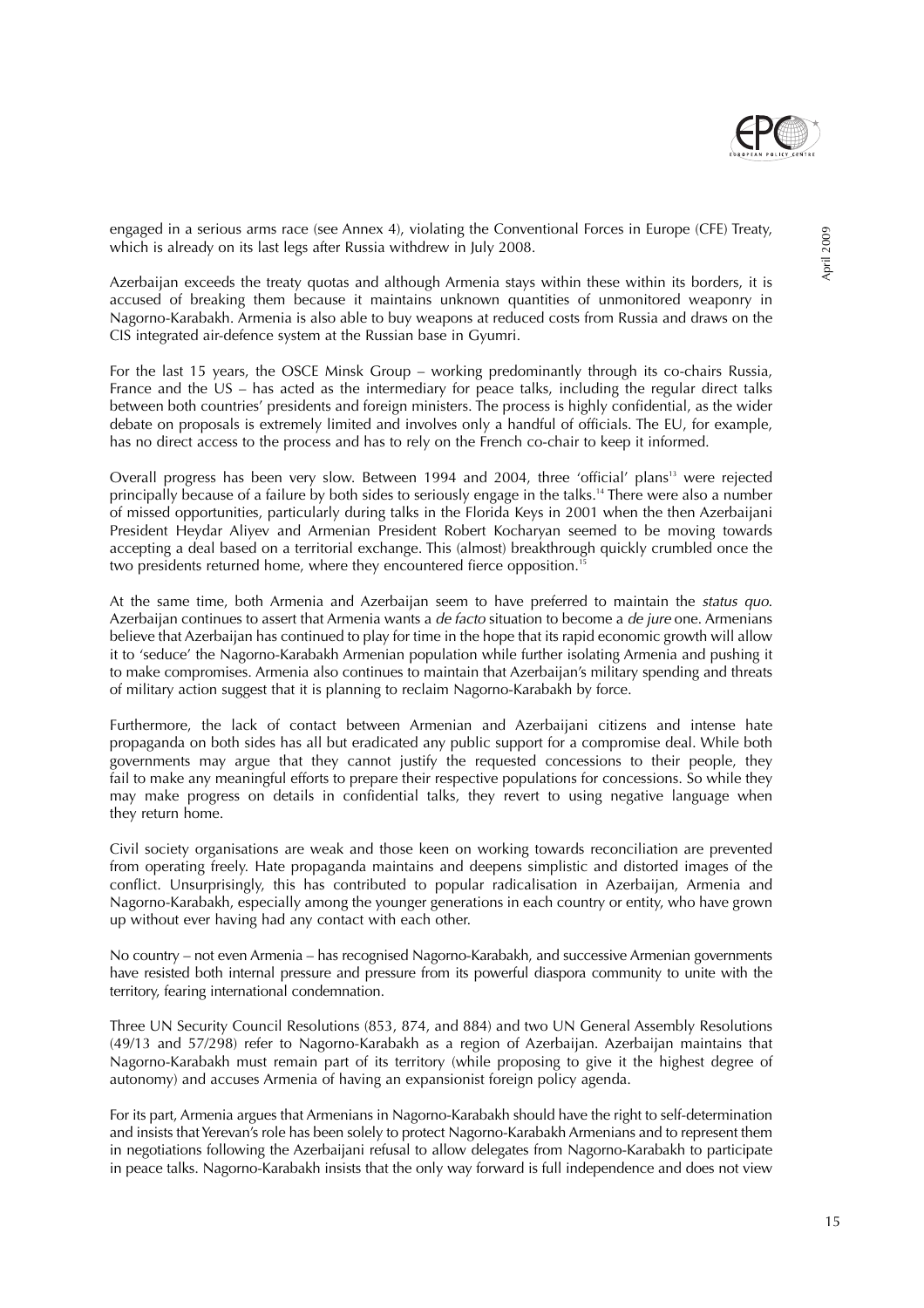

autonomy as a desirable option, not least because of the current lack of democracy in Azerbaijan and its policy towards other minorities in its territory.<sup>16</sup>

#### **Functioning of the break-away regimes**

In all cases, the break-away regimes have made skilful use of the last 15 years to build parallel state structures. All four now have their own government institutions, legal systems and security forces, and have managed to function as state-like entities.

However, their survival depends on ongoing political and economic support from either Russia (Transnistria, South Ossetia and Abkhazia) or Armenia and its vast diaspora community (Nagorno-Karabakh). All the entities have significant external military contingents on their territories (see Annex 5), their populations carry the passports of the nations that support them and, according to the results of local referenda (see Annex 6), all strongly favour independence.

The average monthly salary in these break-away states is almost identical to that in the rest of the countries in the region (see Annex 7). This means that financial incentives for reintegration have little appeal and, particularly in the cases of Nagorno-Karabakh, South Ossetia and Abkhazia, there is no appetite for being part of a country with which they have had nothing in common since Soviet times. The blood-letting and large-scale displacement during the violent phases of each conflict in the early 1990s has also resulted in a massive lack of trust and understanding.

The combination of war-time economic devastation and political uncertainty and instability have also created opportunities for various local and transnational crime networks, and fostered an environment in which – without proper government control and with weak law enforcement – corruption can thrive. All four break-away states suffer from arms, drugs and human trafficking, money laundering and organised crime, which also have a direct impact on neighbouring countries and on the EU.

The region is also considered one of the most heavily landmined areas of the former Soviet Union. Nagorno-Karabakh, in particular, has the world's highest per capita casualty rate from landmines and explosive remnants of war<sup>17</sup> – surpassing even Afghanistan and Cambodia.<sup>18</sup> According to the International Committee of the Red Cross, at least 50,000 antipersonnel mines were laid during the war, but in many cases, records of minefield locations were never created or were lost.

#### **South Ossetia and Abkhazia**

Even before the Georgian-Russian war of August 2008, South Ossetia and Abkhazia had developed into de facto states, albeit relatively weak ones. This process, stretched out over the past decade and a half, was driven as much by personal political aspirations as by organised criminal activity.

Above all, they remained politically, economically, and militarily entirely dependent on Russia, continuing to use the Russian rouble in almost all commercial and private transactions. Residents of Abkhazia and South Ossetia were allowed to acquire Russian citizenship and passports, which, at least in part, contributed to increased emigration to Russia, especially among South Ossetians. In turn, this provided Russia with the basis for its claims that its actions during the August war 2008 were in defence of its own citizens.

The regimes in Abkhazia and South Ossetia have always enjoyed at least a limited degree of political legitimacy in the eyes of the local population. However, neither they, nor the elections from which they emerged nor the referenda they conducted, were internationally recognised prior to August 2008, when Russia, after its military confrontation with Georgia, recognised the independence of both entities.

In both, power is concentrated in the hands of few politicians who have close links to security forces, business and organised crime, and easily dominate all branches of government. South Ossetia is under the control of Eduard Kokoity, a one-time wrestling champion who holds Russian citizenship and won in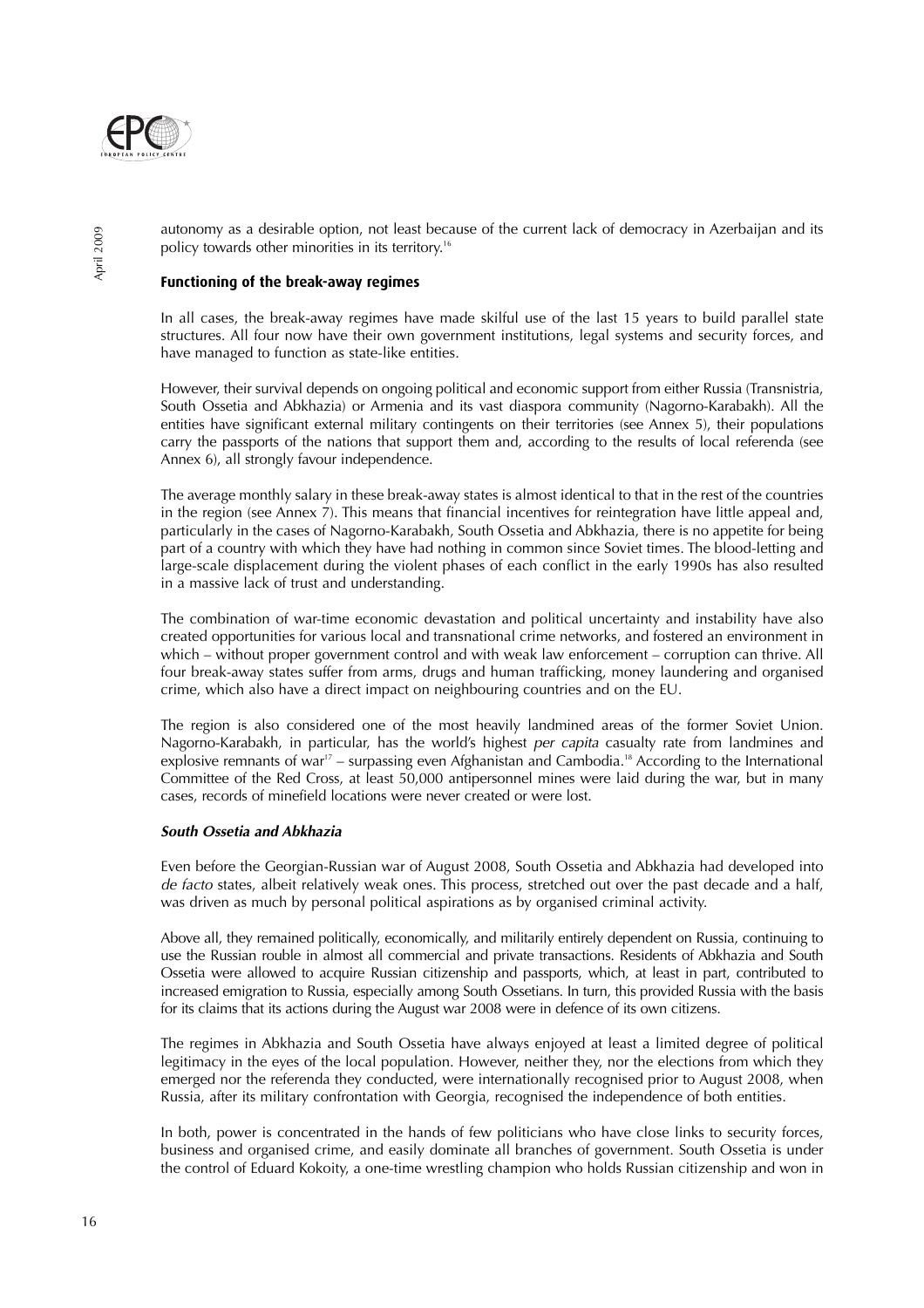

the presidential elections of December 2001 and November 2006. Neither the elections, nor Mr Kokoity, enjoy any international legitimacy or recognition other than from Russia and other break-away regimes across the former Soviet Union which have long-established 'diplomatic' ties with one another.

Abkhazia has a chequered history of democracy. Its current President, Sergei Bagapsh, was elected in January 2005 after three months of turmoil following hotly-disputed elections the previous October when, after alleged widespread irregularities, a divided electoral commission declared him the winner over his Kremlin-backed rival, Raul Khadzhimba. The Abkhaz Supreme Court initially upheld the commission's decision, but was intimidated by mobs supporting Mr Khadzhimba into changing its mind.

After further rioting and violence across Abkhazia, the former rivals agreed to stand on a joint ticket in the January 2005 re-run of the presidential elections. Both the current president and vice-president have previous government experience – Mr Bagapsh as Prime Minister from 1997 to 2001 and Mr Khadzhimba as his successor, who held the office until the October 2004 elections.

#### **Transnistria**

The Transnistrian political system is dominated by President Smirnov, who keeps parliament, judiciary and local political bodies under tight control.

He rose to power in the late 1980s as the defender of the interests of the Transnistrian business community and of the Slavic minorities living in Transnistria. The Smirnov-led executive uses its political power to control the industry located in Transnistria. This is primarily heavy steel, of which the Ribnitsa steel plant is the most important, accounting for roughly 60% of legal exports and around half Transnistria's tax revenues. Considerable profits come from its exports,<sup>19</sup> thanks to an extensive web of trade links across Russia, Ukraine and even Moldova.20 Moreover, the Transnistrian authorities deliberately turned the territory into a safe-haven for smugglers where human beings, drugs, weapons and other products are freely trafficked.

Despite its non-democratic character and its strong grip on the economy, the Transnistrian leadership has gained some legitimacy amongst the population. This stems from the belief that the overall situation in Transnistria is no worse than in the rest of Moldova,<sup>21</sup> a country with fragile state structures, a weak economic performance and a young population, many of whom are emigrating.

A large proportion of the Transnistrian population appears to support the Transnistrian authorities' fight for independence, with 97% of those who voted in the September 2006 referendum in Transnistria backing independence. Although the results were almost certainly falsified, they indicate that the authorities' self-serving agenda is not necessarily at odds with the views of the population at large, and that the 'opposition' around Mr Shevchuk has failed to offer an alternative course of action.

#### **Nagorno-Karabakh**

Nagorno-Karabakh's leadership has tried to imbue the territory with democratic values by seeking to match international standards for democracy and holding free and fair elections, in the belief that this may endear it to the international community and thereby enhance its chances of recognition.

Indeed, Nagorno-Karabakh could claim its elections are at least as democratic as those in both Armenia and Azerbaijan, were it were not for the fact that its entire Azerbaijani community is unable to return home and remains excluded from taking part. While recent presidential elections in July 2007 were not recognised internationally, Freedom House assessed them as being "partly free".<sup>22</sup>

Nagorno-Karabakh also officially remains under martial law, which imposes restrictions on civil liberties, including media censorship and the banning of public demonstrations, although the authorities claim these provisions have not been enforced since 1995. The government controls many of the broadcast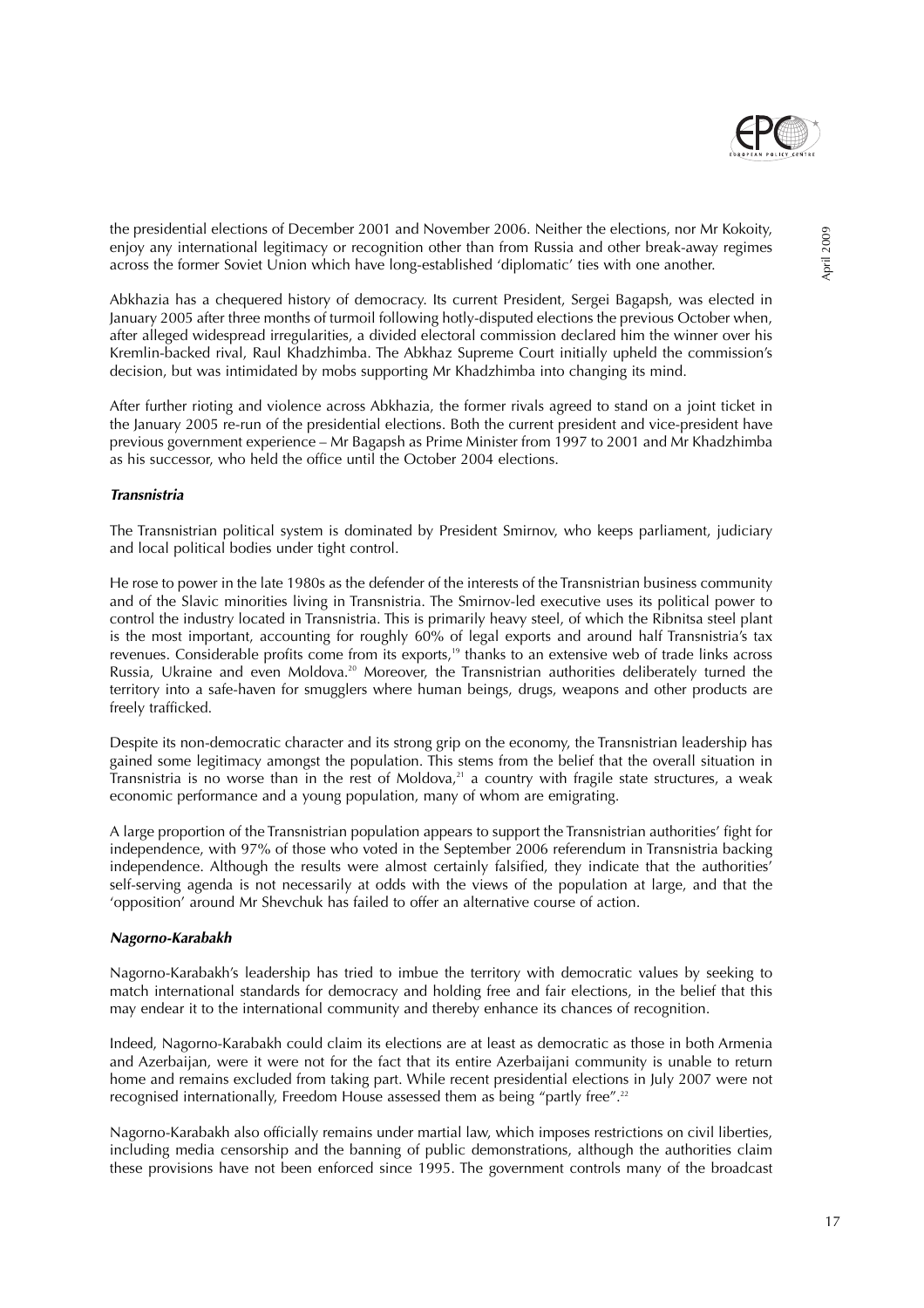

media outlets and most journalists practice self-censorship, particularly on subjects related to Azerbaijan and the peace process. The print media is more vibrant, with publications such as the biweekly Demo openly criticising the government.<sup>23</sup>

Nagorno-Karabakh has established a number of overseas representation offices (usually extensions of Armenian Embassies), including in Paris, Berlin and Washington, where the Armenian diaspora community provides opportunities for the president of Nagorno-Karabakh and other officials to speak. In contrast, there is virtually no Azerbaijani diaspora.

Nagorno-Karabakh is more or less an extension of Armenia and its 130,000-strong population is almost completely ethnic Armenian. The current Armenian President, Serzh Sargsyan, is a Nagorno-Karabakh native and headed its military during the war. The territory is dependent on imports and exports from, and through, Armenia and uses the Armenian currency, the Dram. Nagorno-Karabakh's \$250 million budget is funded by government loans from Armenia, tax revenues, exports and the diaspora community, which is a big investor in the region.

Around half the annual budget is spent on the armed forces – although the precise number of soldiers on the ground is kept secret. The average monthly salary is \$220 and, with considerable unemployment, many people depend on money sent home from abroad (almost all families have at least one family member working or studying overseas). A small civil society exists, but there is no organised group pressing for reunification with Azerbaijan, and Kosovo and Montenegro are frequently cited as possible models for the population's independence aspirations.<sup>24</sup>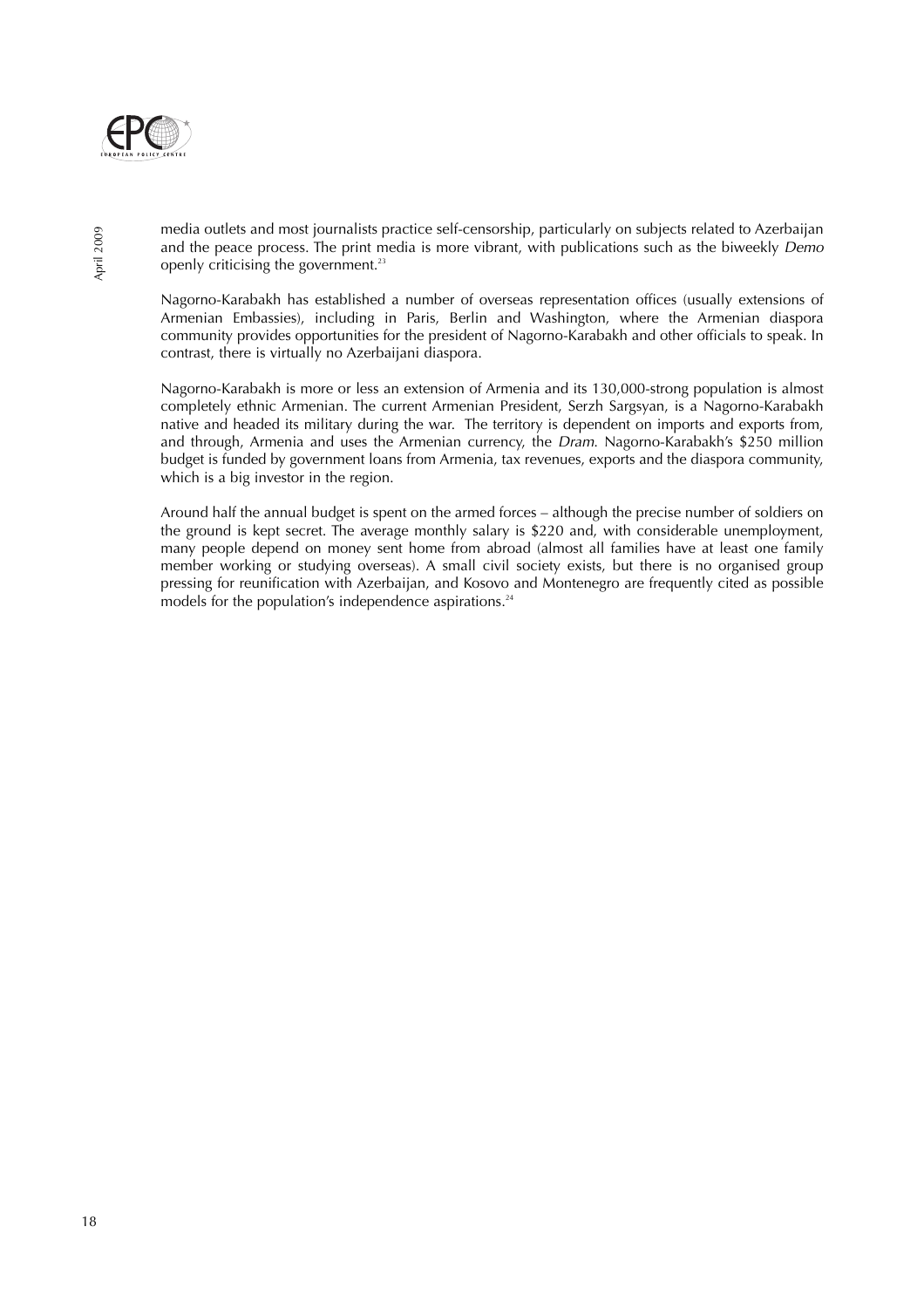

# **III. Status of negotiations**

Since the initial ceasefires in the early 1990s, there have been separate formats for negotiations to settle the conflicts over Transnistria, Nagorno-Karabakh, Abkhazia and South Ossetia.

These conflict resolution processes have been intermittent and a range of different actors have been involved (see Annex 3 for the history of these initiatives). South Ossetia and Abkhazia underwent an abrupt change of status in August 2008, while Transnistria and Nagorno-Karabakh have ongoing conflict-resolution processes.

#### **South Ossetia and Abkhazia**

After two rounds of mediation, the French EU Presidency secured a ceasefire agreement between Tbilisi and Moscow on 12 August 2008. Then, on 8 September, as part of ongoing negotiations, it brokered an agreement that talks should be held in Geneva, chaired by an EU/UN/OSCE troika with support from the US. Subsequently, the parties involved agreed to establish two working groups, one focusing on security and stability and the other on IDPs and refugees.

The first session of these 'Geneva Talks' took place on 15 October amid controversy over the participation of delegates from Abkhazia and South Ossetia, and eventually broke down over procedural issues. The initial plan was to hold talks on a fortnightly basis, but a second meeting was postponed until 18 November 2008.

This was, however, more constructive and even though there was no breakthrough on substance, it was significant because it was the first time since the August war that Georgian and Russian officials had met and discussed the situation. Moreover, despite initial resistance from Georgia, the working groups included delegates from South Ossetia and Abkhazia.

A further meeting took place on 17-18 December, but did not result in any concrete agreements. However, on 17-18 February 2009 some progress was made, with the creation of an 'incident prevention mechanism' to keep the situation in the Georgian break-away regions of Abkhazia and South Ossetia under control and investigate 'incidents', especially in the regions close to the administrative borders with the separatist territories. The mechanism also includes agreements designed to ensure the delivery of humanitarian aid to the population.

It is doubtful whether this format will result in any settlement of the now-internationalised dispute over the status of Abkhazia and South Ossetia, or that it will deliver a negotiated agreement in the short term. Georgia and Russia remain far apart on the central issues of Georgia's future sovereign status and borders, and the international community (and importantly the co-chairs of the talks) continue to insist on recognition of Georgia's territorial integrity in its present borders.

Even though Georgia has dropped its objections to including Abkhaz and South Ossetian delegations in the working-group negotiations, all the indications are that the links between the separatist regions and Russia will only deepen and intensify as the Geneva Talks continue without measurable progress.

The very fact, however, that internationally mediated talks are being held, that they involve all the parties concerned (including delegates from the two break-away entities) and that both disputes are being discussed simultaneously and in the same format, must be considered progress compared to the situation before the Russia-Georgia war in August.

Moreover, Russia's role in the negotiations is now unambiguously that of a conflict party, rather than that of mediator/peacekeeper, as it claimed previously. The strengthening of the EU's role – from observer to co-chair of the settlement negotiations and with a more significant presence on the ground – as agreed by all parties, may well give the negotiations an important impetus. It will also demonstrate the international community's serious commitment to achieving a negotiated settlement of these two conflicts.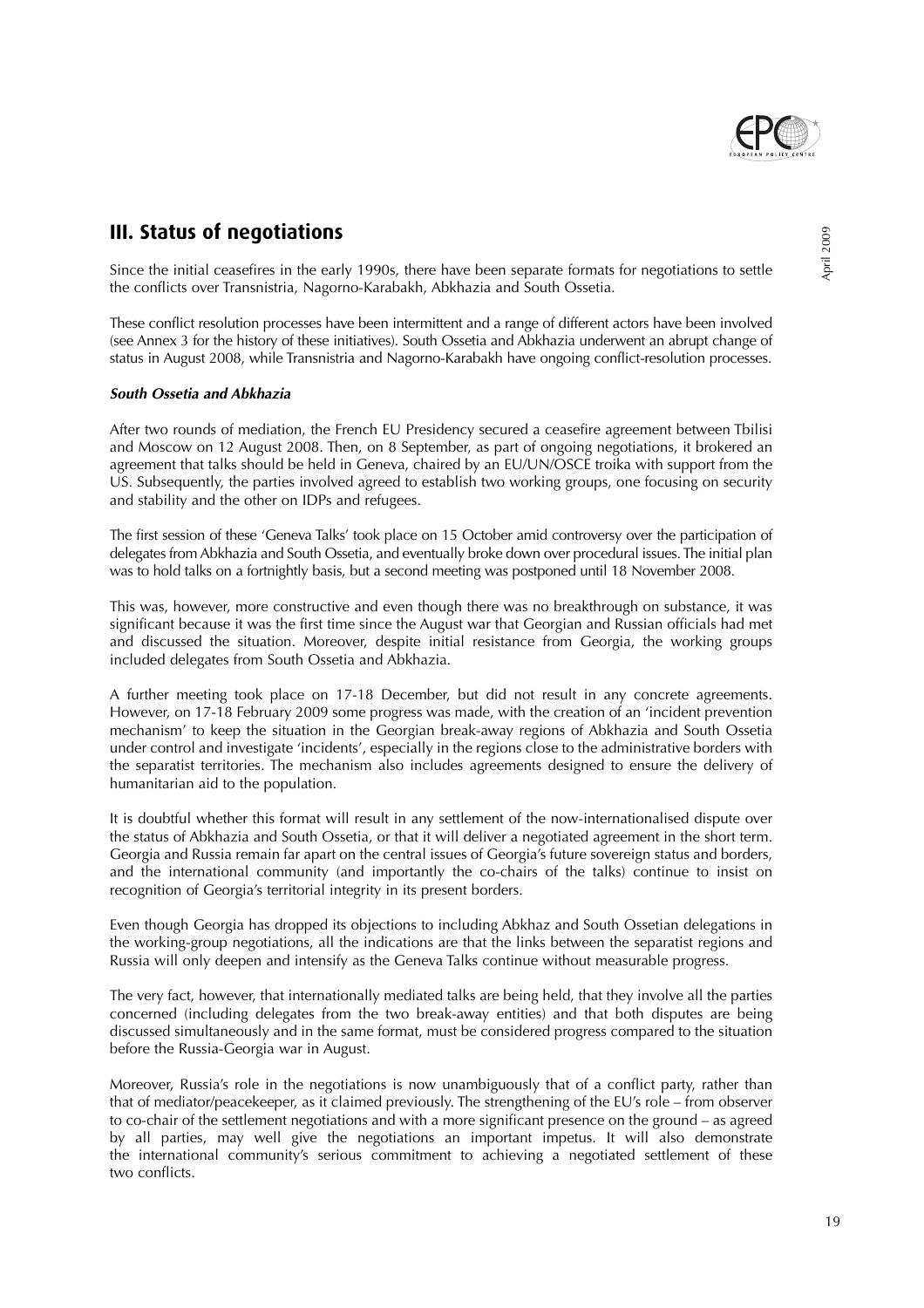

#### **Transnistria**

Since Transnistria's proclamation of independence on 2 September 1990, negotiations on a settlement have frequently been deadlocked. The parties themselves (Moldova and Transnistria) failed to reach a mutually-acceptable agreement and international efforts have not achieved a breakthrough either. All the proposals made so far, including the 2003 'Kozak Memorandum' (and its various subsequent iterations) and the 2005 'Yushchenko Plan', have been vetoed by one or other of the parties.

Relations between Moldova and Romania, its close neighbour, have also cooled in recent years, as the former accuses the latter of undermining the Moldovan state's national identity by insisting that Moldova's official language is Romanian, not Moldovan. This continuing language dispute is exacerbated by the passport issue, as Romania offers Romanian passports to Moldovan citizens seeking better economic opportunities. These two issues have raised concerns that Romania is trying to extend its influence in Moldova, although Bucharest insists it is only fostering ties with Moldova to assist the latter's integration into the EU.25

Recently, Russia used its leverage over the Transnistrian regime to change the latter's stubborn approach to the negotiations. After multiple pledges from Moldova to remain neutral and stay out of NATO, Russia sees a possibility to consolidate its interests in Moldova and the wider region by settling the conflict. It has been acting as the unofficial mediator between both parties, and has engaged with the EU's Special Representative, who has also played a significant and positive mediating role in the conflict-settlement process.

These efforts have led to a rapprochement between the Moldovan government and Tiraspol (the Transnistrian 'capital', exemplified by the 11 April 2008 meeting between Moldovan President Vladimir Voronin and his Transnistrian counterpart, President Smirnov. During this meeting, Mr Voronin hoped to discuss his confidence-building measures (CBMs) on socio-economic issues and demilitarisation and to continue the discussion in eight separate working groups. However, Mr Smirnov came with his own plan for a Friendship and Cooperation Agreement, stating that Transnistria was only prepared to initiate a discussion on the CBMs if Moldova recognised Transnistria as an "equal" partner; i.e. a sovereign entity. As Moldova refused to do this, bilateral negotiations again went into hibernation until the August War in Georgia.

After the war, Russia felt the need to demonstrate that it was able to solve the frozen conflicts in its "near abroad" in a peaceful manner. President Medvedev decided to put additional pressure on President Smirnov to resume negotiations, after having promised economic support to Transnistria. Nevertheless, a second Voronin-Smirnov meeting has not taken place to date, with Mr Smirnov insisting he will only continue talks if Moldova agrees to his proposed Friendship and Cooperation Agreement. A meeting proposed for 7-8 October 2008 never happened, as Transnistrian officials refused to attend.26

Despite enhanced international efforts, both sides still appear irreconcilable on the CBMs and the final status of Transnistria. As things stand now, Moldova is prepared to grant Transnistria wide autonomy within the current unitary state provided it respects Moldova's sovereignty and territorial integrity. It is also demanding that Transnistria demilitarises and that foreign troops leave its territory in order to consolidate its neutrality; and that the Transnistrian leadership democratises, recognises property rights and protects its population's human rights.<sup>27</sup>

On 5 April 2009, parliamentary elections were held in Moldova. Voter turnout was high, with 59.5%. The Communist Party of outgoing President Voronin received 49.95% of all votes. Another three parties passed the threshold of 6% and each gained between 9 and 12% of the votes. The tone of the joint OSCE and European Parliament preliminary findings was moderately positive, stating that the elections met many international standards and commitments, though further improvements had to be made in the area of equal media coverage and administrative interference. However, as protests grew in Chisinau and demonstrations turned violent, the Moldovan Constitutional Court decided to recount the votes on 15 April. This did not change the election results. These elections were also an important test case for future EU-Moldova relations, as the former repeatedly announced that Moldova's conduct would be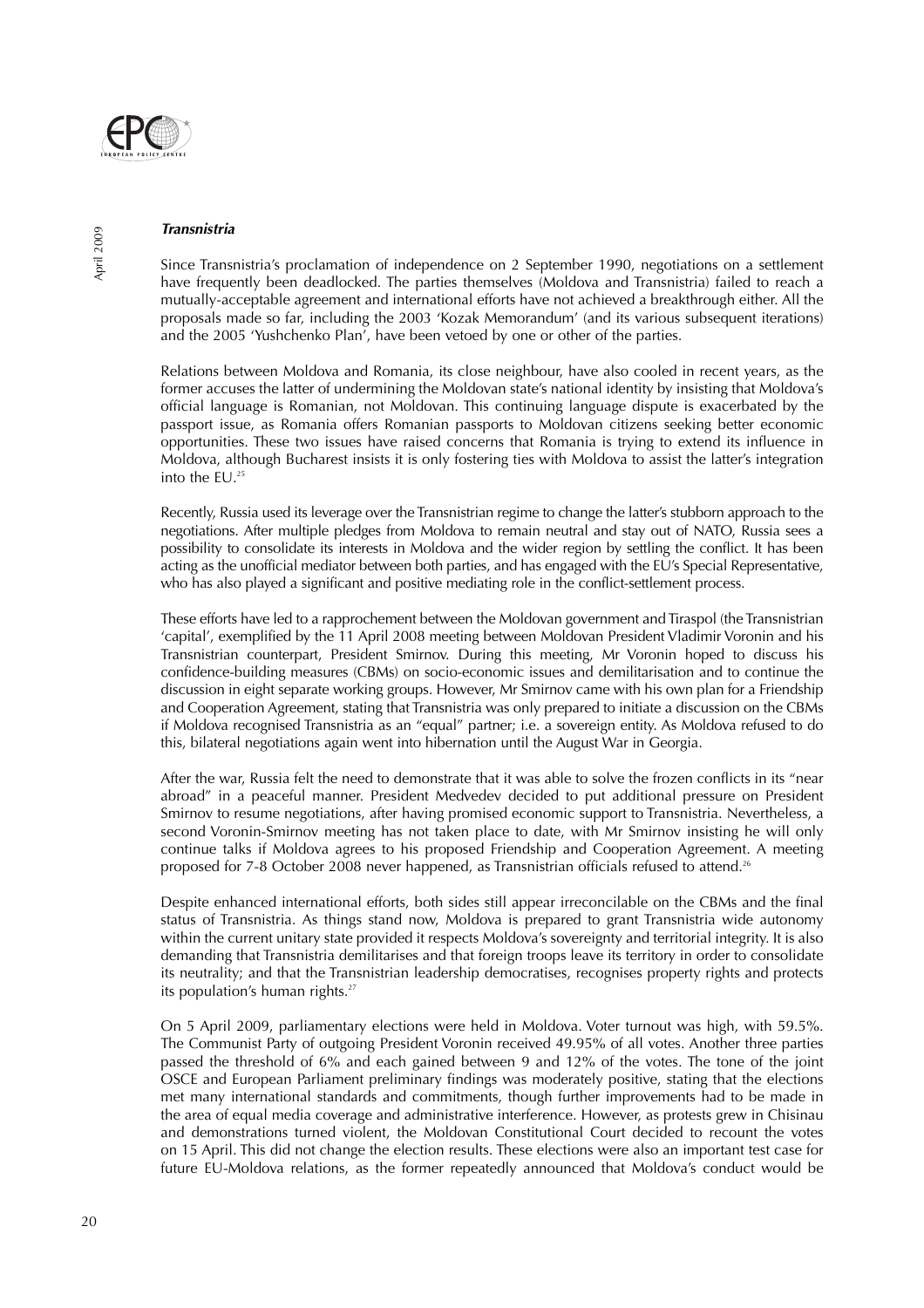

#### **Nagorno-Karabakh**

2008 was a lost year for resolving the Nagorno-Karabakh conflict because of presidential elections in both Armenia and Azerbaijan. The latest round of discussions between the two presidents took place in Zurich on 28 January 2009, with the next meeting set to take place in Prague in early May on the fringes of the EU's Eastern Partnership Summit.

The 'Document of Basic Principles', which was formally tabled by the mediators at the Madrid OSCE Summit in December 2007 and proposes a step-by-step approach to solving the conflict, remains on the table. It includes a number of points which the two parties have agreed over the last few years and others on which they are increasingly reaching consensus. Although the Basic Principles are supposed to be confidential, their content is now widely known.

#### **Basic Principles**

The fundamental principle, as agreed by the Minsk Group on 19 March 2008, is that the territorial integrity of Azerbaijan must be upheld, while, at the same time, it acknowledges that the future status of Nagorno-Karabakh is a matter for negotiation between the two parties. The Basic Principles further suggested the following commitments by both parties:

- immediate withdrawal of Armenian troops from five of the seven occupied regions surrounding Nagorno-Karabakh; and immediate return of 85% of the Azerbaijani population displaced from these regions during the war;
- a phased withdrawal from Kelbajar, the sixth of the regions, at a later stage, with the subsequent return of the Azerbaijani population, conditional on progress in determining the future status of Nagorno-Karabakh;
- the entire, or part of the, Lachin region is to serve as a corridor to ensure a permanent land connection between Armenia and Nagorno-Karabakh;
- the deployment of up to 10,000 international peace keepers between Nagorno-Karabakh and the entire post-conflict zone, particularly in the strategically-important Kelbajar Province, to maintain stability along the border of the territories and prevent renewed conflict;
- Nagorno-Karabakh is to be provided with an "interim national status" which will allow its citizens some international status, but falls short of international recognition;
- a popular vote (details still to be determined) will be held at an unspecified future date to determine the final status of Nagorno-Karabakh.

This approach offers both parties some of what they want. For the Azerbaijanis, it means the return of the occupied territories. For the Nagorno-Karabakh Armenians, it means security guarantees, although the status of Lachin remains a problematic issue for Armenia, as it is regarded as a lifeline linking Armenia to Nagorno-Karabakh. The composition of the peacekeeping force is also important, and while this is something the EU could take on, Armenia will almost certainly insist that Russian troops be part of any such operation given that it currently considers Russia as vital to its security. Given Russia's history and behaviour in other conflict zones, this may not be welcomed by Azerbaijan, so the inclusion of Russian forces would need to be carefully considered and balanced.

The biggest sticking point remains the eventual status of Nagorno-Karabakh and when this should be decided. The Basic Principles envisage that it will be determined by a referendum in Nagorno-Karabakh in 10-15 years' time.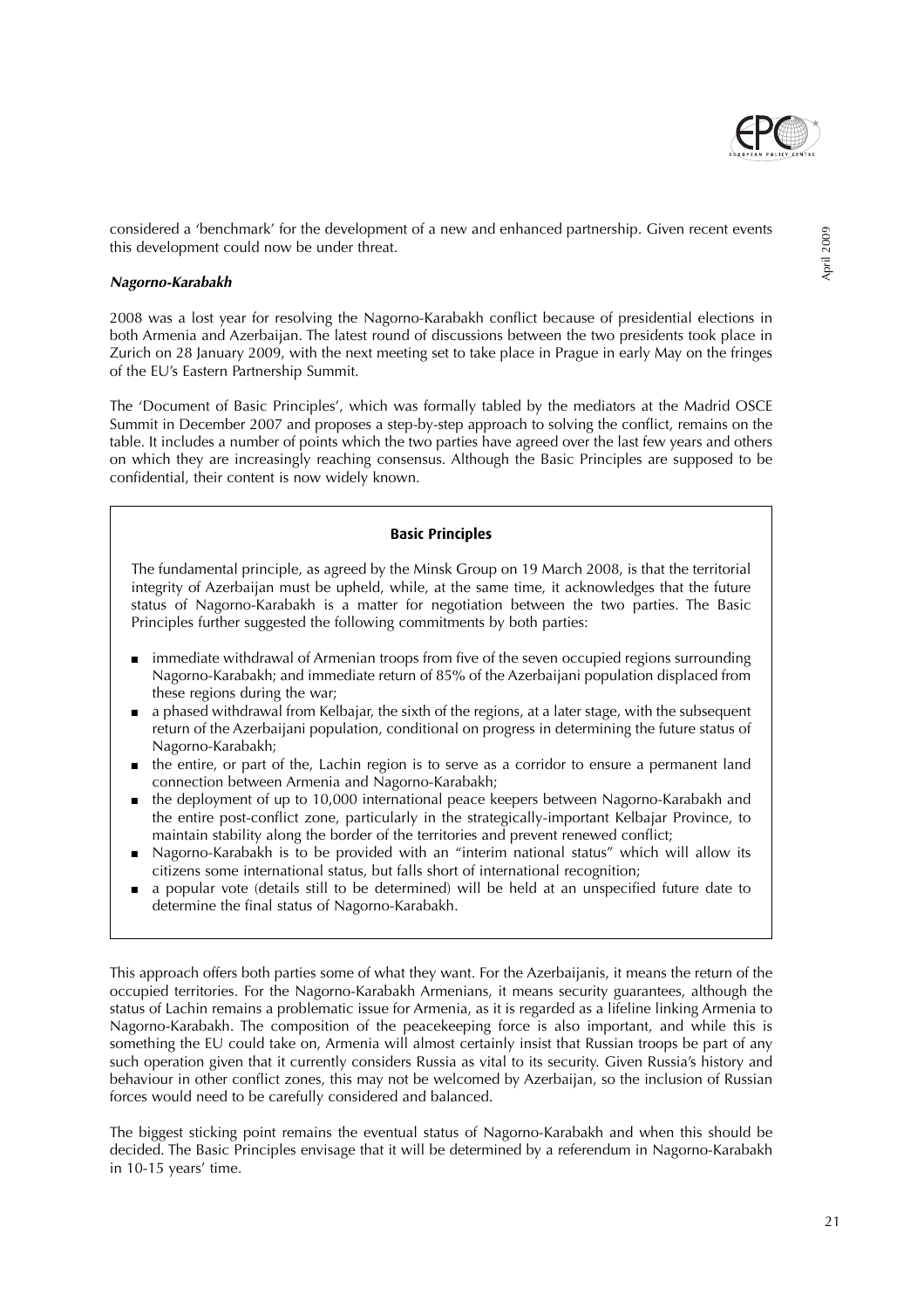

However, as the two parties want different outcomes from any plebiscite – with the Armenian side seeking Nagorno-Karabakh's annexation, and the Azerbaijani side keen to achieve an affirmation of Azerbaijan's territorial integrity and sovereignty within its internationally recognised borders – a vote itself raises a number of prior substantive issues. These include the legal force of the proposed referendum and the participation of ethnic Azerbaijanis who were expelled from Nagorno-Karabakh. Disagreement on the status issue has blocked the entire process, not only of conflict settlement but also all forms of reconciliation and CBMs.

Russia has also stepped up its role as a mediator in the conflict. On 2 November 2008, President Medvedev brought together the Armenian and Azerbaijani presidents at a special Nagorno-Karabakh summit in Moscow at which they pledged to intensify the search for a mutually acceptable compromise. Although the meeting in Moscow did not deliver a breakthrough in the peace process or bring anything new to the table, it did reiterate that dialogue would continue between Armenia and Azerbaijan with the two presidents, for the first time, signing the joint declaration $28$ . It also had some other important symbolic implications:

- 1. It demonstrated the ongoing commitment of all the signatories to solve the conflict based on Azerbaijan's territorial integrity.
- 2. For Azerbaijan, agreement on the continuing non-participation of the 'Nagorno-Karabakh Republic' in the talks was positive, as was the agreement by the parties to a step-by-step approach (rather than a package deal) and international guarantees for all aspects and stages. Armenia had previously always insisted on a package deal, with status decided at the same time as liberalisation, etc. However, this concession by Armenia prompted deep anger in Nagorno-Karabakh, most visibly expressed during a visit by President Sargsyan to his homeland on 14-15 November 2008.
- 3. The ongoing commitment to the Minsk Group is positive for Armenia given that it has accused Azerbaijan of trying to do away with the Group as a framework for settlement. Armenia should also be reassured by Azerbaijan's commitment to resolve the conflict through political means, which indicates that, for the time being at least, it has no intention of using military measures to resolve the conflict – although in recent times Azerbaijani President Aliyev has reverted to talking about military action.
- 4. For Russia, it demonstrated that the Kremlin continues to play a key role in conflict resolution, while at the same time improving the country's image, moving it away from being an 'aggressor' (in Georgia) to being a regional peace-maker.

However, despite these recent developments, the Nagorno-Karabakh conflict remains extremely volatile and fighting could resume at any time. It is therefore vital that the international community – particularly the EU – moves away from its somewhat complacent approach to the conflict; becomes more involved on the ground, including formulating a clear position (as it has done with the other regional conflicts); increases efforts to bring the two societies together; and insists on a greater role in the peace process (particularly in light of events in Georgia).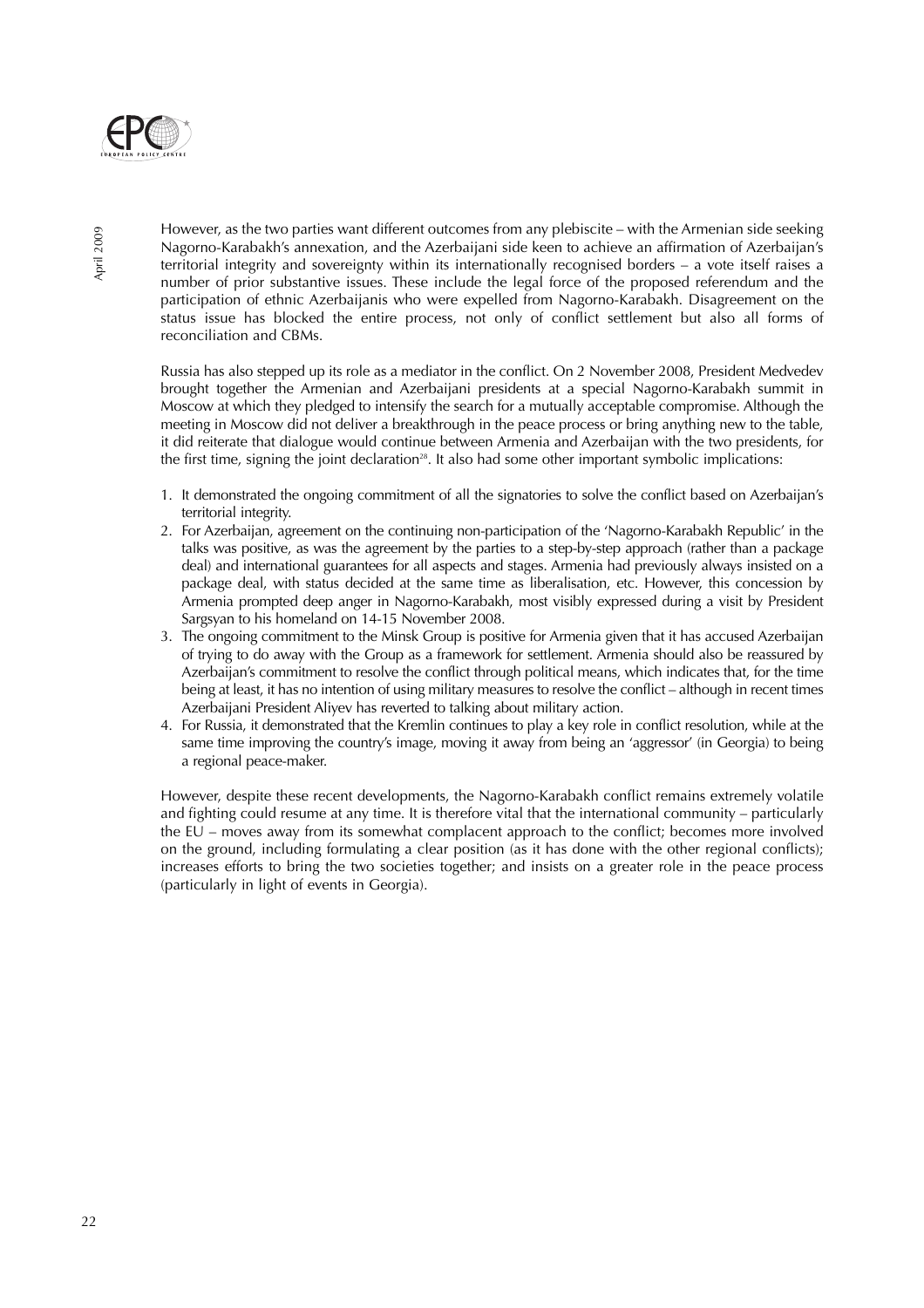

## **IV. External actors**

In addition to the EU, there are a number of other external actors who have played a role in the four separate conflicts in the region since the early 1990s.

They include international organisations – such as the Organization for Security and Co-operation in Europe (OSCE) and the United Nations – and a number of states – for example, Russia, the US, Romania, Iran, and Turkey (see Annex 3), all of which are important players in the search for sustainable conflict settlements. While they may all have the power individually to block solutions perceived as contrary to their own interests, none can bring about a solution on their own.

#### **The Organization for Security and Co-operation in Europe (OSCE) and the United Nations**

For most of the period after the outbreak of violence in Transnistria, Nagorno-Karabakh, Abkhazia, and South Ossetia, the OSCE and the UN were the most significant external mediators involved in any of the conflicts.

They were guided by four objectives:

- 1. To deal with the humanitarian consequences of the conflicts.
- 2. To bring active hostilities to an end.
- 3. To prevent further conflicts.
- 4. To assist in efforts to reach durable political solutions to these conflicts.

At the same time, the UN and the OSCE have also attempted to further the political transition to open and democratic societies, but with little success. Furthermore, the underlying objective of (at least) the Western members of the two organisations has been to consolidate the independence of these former Soviet states and to effect their integration into European and transatlantic structures.

Given that Western and Russian 'zones of vital interest' overlap in the EU's Eastern Neighbourhood, the area has become the scene of tug-of-war games: on a geo-political level, between Russia and the West (represented by organisations such as NATO and the EU, as well as individual states, such as the US); within regional organisations (such as the OSCE and the Commonwealth of Independent States: CIS); and locally between pro-Western and pro-Russian forces in countries in the neighbourhood themselves (Moldova, Armenia, Azerbaijan, Georgia) or indirectly affected by the conflicts (Ukraine).

These complex strategic configurations of power, and the opportunities they bring and constraints they impose on furthering the interests of each of the players, help to explain why the UN and the OSCE have been relatively ineffective in facilitating a durable political settlement. The parties immediately involved in the conflicts (the states and separatist entities) have been unwilling to make the necessary mutual concessions because of the support they continue to receive from some outsiders and because of the lack of leverage others have to impose a settlement.

The relative success of the UN and the OSCE in facilitating and maintaining ceasefires (both with significant Russian mediation and peacekeeping), and in managing the humanitarian crises that each conflict created, has reduced the pressure on all sides to make the compromises required to reach a permanent settlement. Rather, the *status quo* has served many more interests and provided incentives for actors to block – or at least impede – progress towards a settlement.

Local parties (states and separatists) have found it domestically difficult to argue for concessions, as their political survival often depends on taking a hard line.

Russia (see below) has benefited from low-level, 'managed' instability in its neighbourhood which has prevented Georgia and Moldova, in particular, from forging closer ties with the West. The US and some of its allies in NATO and the EU have backed seemingly pro-Western forces, even at the price of re-escalating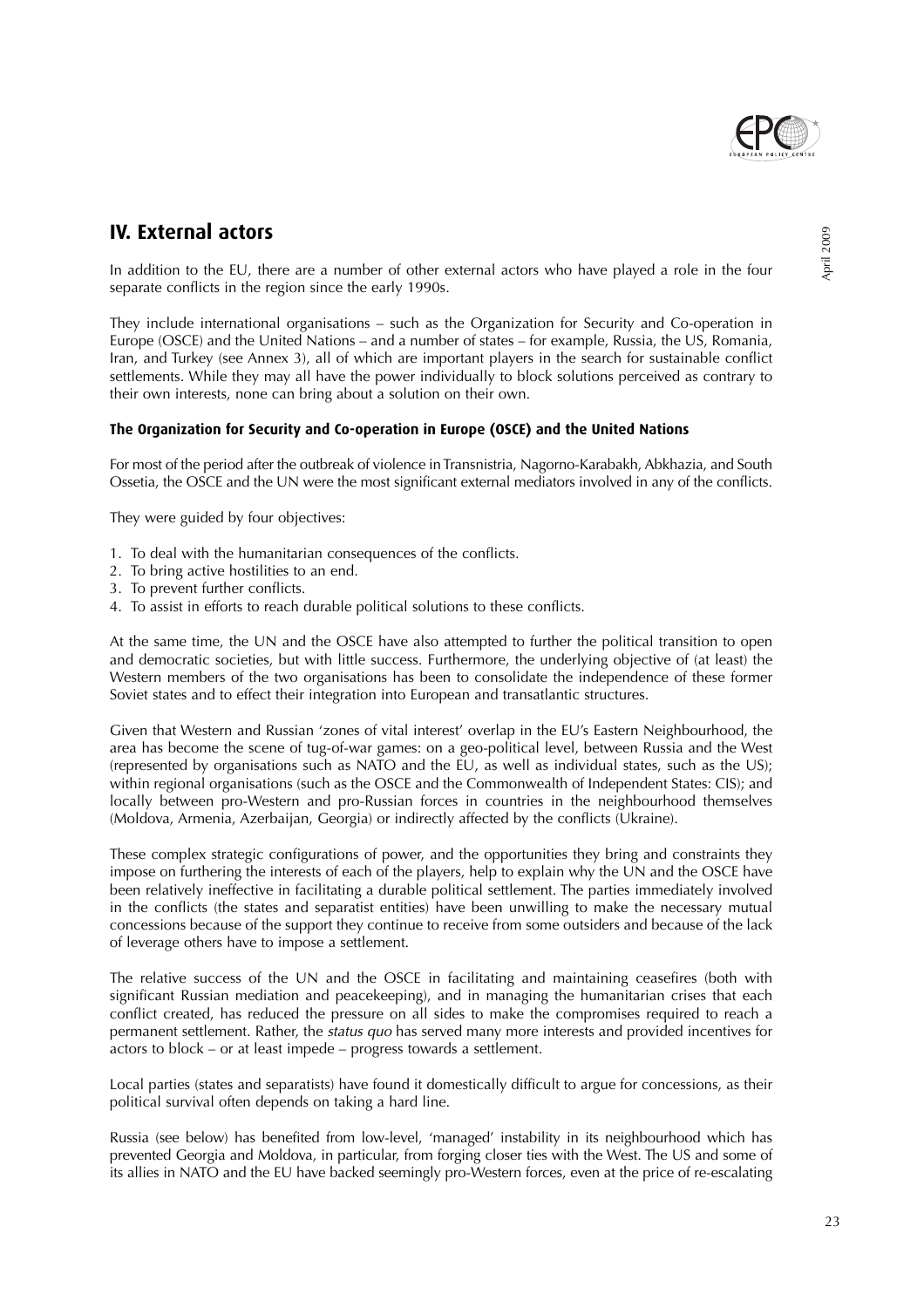

conflicts (as in Georgia). In addition, transnational organised crime (which has strong interests in maintaining the status quo) has become deeply entrenched, especially in Georgia and its break-away regions, and in Moldova, Transnistria and Ukraine.

It would therefore be unfair to lay all the blame for the lack of sustainable settlements in any of these conflicts on the UN and OSCE. However, seeing them as victims of the intransigence of parties involved in the conflict and the self-interested agendas of external actors themselves does not tell the entire story either.

Both organisations have been extremely protective of 'their' conflict-settlement processes and have successfully prevented a more multi-track, multi-actor approach. In the same way that the OSCE has maintained its lead role in South Ossetia and Transnistria, the UN has been keen to keep other actors at bay in Abkhazia.

The way in which the co-chairs of the OSCE Minsk Group have monopolised the conflict-settlement process in Nagorno-Karabakh has, at times, been bizarre. For example, the latest proposal for a settlement has been kept so secret that not even the EU's Special Representative for the South Caucasus was allowed to see a written version of the proposal – it had to be read to him.

Excluding third parties from the core conflict-settlement processes has limited their effectiveness in two ways. First, it has deprived those actors in the driving seat from benefiting from capacities that they do not have, or do not have enough of. For example, the EU's proven experience in facilitating economic reconstruction and reintegration and assisting with civilian police and border management has been used very late. Secondly, despite UN and OSCE 'protectionism', the number of external actors on the ground who are keen to contribute to settling these conflicts has steadily increased.

Unfortunately, the efforts of the UN, OSCE and the respective key players have not always been sufficiently coordinated, and at times their objectives have been contradictory. For example, when it comes to refugees and IDPs, there are disagreements over whether efforts should be made to integrate them into their 'host' communities by helping them to rebuild their livelihoods and participate in the political process, or whether they should merely be provided with basic services in IDP camps in the hope that they will eventually be able to return home.

The way a growing group of concerned third parties have monopolised these conflict-settlement processes without sufficient coordination and cooperation has given local parties opportunities to play them off against each other. It has also contributed to stalemates in which only one format for settlement negotiations is 'permitted', regardless of whether it has borne any fruit or has any prospect of succeeding.

#### **Russia**

Russia is by far the most important player in all of these conflicts and securing peace deals will almost certainly depend to a large degree on acknowledging and respecting its interests. Indeed, Russia plays a very paradoxical role, given that it is both part of the problem and also part of the solution in each case.

Moscow is taking a two-pronged approach, working both within the multilateral framework as part of the relevant OSCE or UN instruments but also bilaterally, using the direct influence it has over the authorities in Transnistria, South Ossetia and Abkhazia, because they all depend on Russia for their economic and political survival. In the case of Nagorno-Karabakh, Russia has considerable influence over Armenia because of the two countries' close political, economic and security ties.

Today's Russia is in a self-confident and assertive mood, believing that the West sought to exploit its weaknesses after the collapse of the former Soviet Union,<sup>29</sup> and it is determined to maintain a strong role and its influence across the EU's entire Eastern Neighbourhood. Moscow has resisted increasing Western engagement, in particular by the US, both in its bilateral relationships with the successors to the Soviet states and through NATO.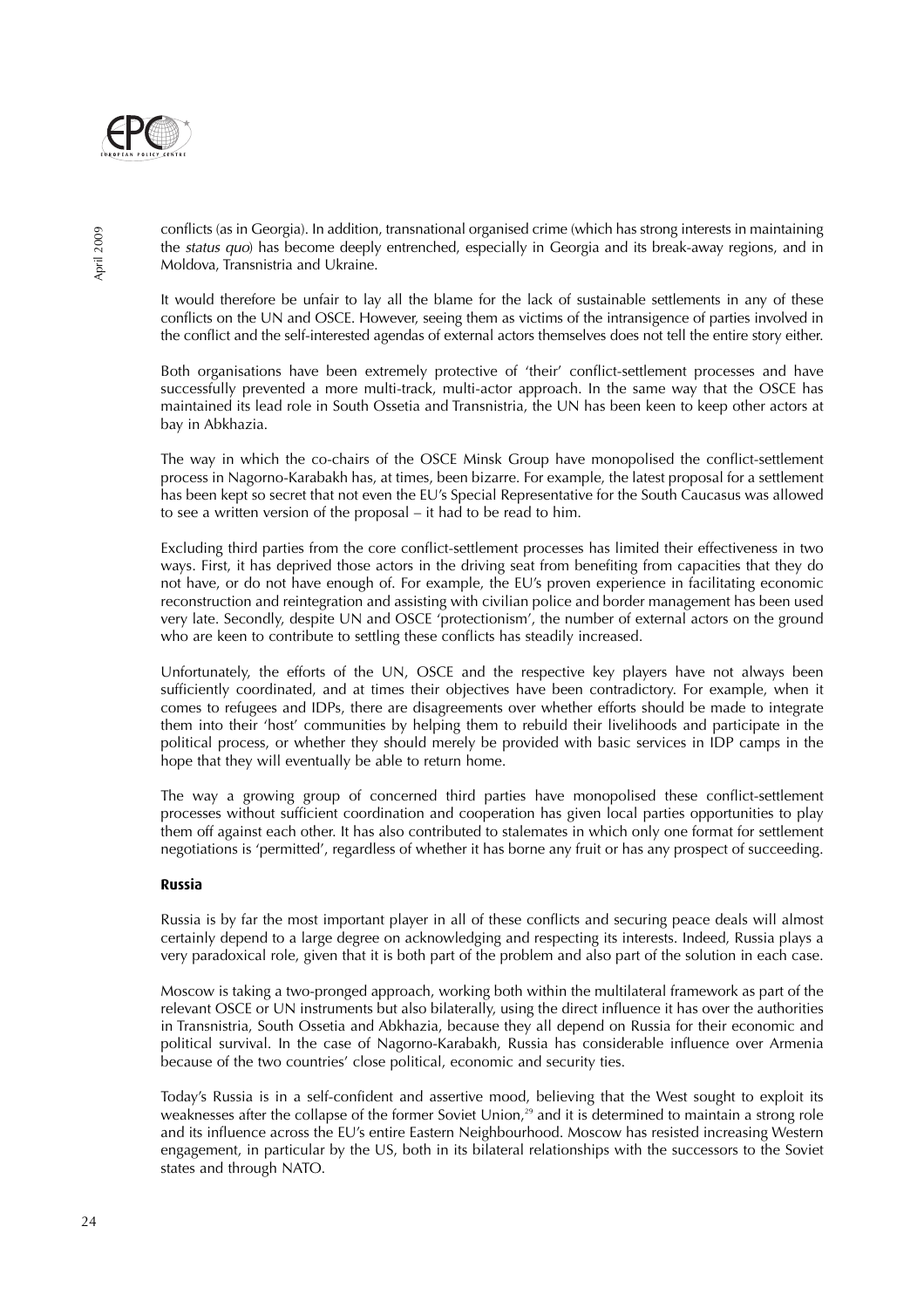

Russia did not welcome the 'Colour Revolutions' that took place in Ukraine and Georgia; opposed (along with Iran) the development of the Baku-Tbilisi-Ceyhan pipeline; and is, at best, somewhat ambiguous about greater EU involvement in the region, with Russian Foreign Minister Sergei Lavarov recently citing the EU's new Eastern Partnership as a tool to gain influence over the Eastern Neighbourhood.<sup>30</sup> Furthermore, the Kremlin was furious about the recent Joint Declaration signed by the EU and Ukraine for the modernisation of Ukraine's gas transit system which excluded Russia.<sup>31</sup>

It is also vehemently opposed to Eastern Neighbourhood countries building closer relations with NATO, as the Kremlin believes that the Alliance's strong backing for the membership aspirations of Georgia and Ukraine, and its military presence in Central Asia, are evidence that it is pursuing a policy of Russian containment.

Moscow has used the presence of ethnic Russian and Russian-speaking minorities and the increasing number of Russian passport-holders in the Eastern Neighbourhood's break-away regions as leverage to insist on its special role vis-à-vis other ex-Soviet states, especially those engulfed in separatist conflicts.

This has also allowed the Kremlin to maintain a strong military presence across the entire region. Its aim is clearly to maintain as much direct influence and control over these countries as possible in order to keep them in a sort of Russian 'grey zone', away from Western influence.

The recent decision at the Collective Security Treaty Organisation (CSTO) Summit in Moscow on 4 February to create collective rapid reaction forces between these former Soviet republics for the first time is yet another sign of Moscow's desire to keep a tight grip on the region.<sup>32</sup> It is in this context that the Pan-European Security Initiative proposed by Russian President Dmitri Medvedev acquires its strategic significance.

#### **Medvedev Pan-European Security Initiative**

The proposal was first put forward by President Medvedev in a speech in Berlin on 5 June 2008, and elaborated in another speech in Evian, France in October.<sup>33</sup> Although there are no concrete documents or blueprints, these speeches give us some insights into Russian thinking.

Firstly, the participating parties would commit to the principle of the "inadmissibility of the use of force or the threat of its use". In what is obviously a clear reference to NATO, it specifies that any new treaty would guarantee equal security for all parties and would prevent the development of military alliances which could harm the security of other treaty signatories.

It states that 'Atlanticism' as the single basis for security has exhausted itself, and should be replaced by a single Euro-Atlantic space extending from Vancouver to Vladivostok. In addition, no state or individual international organisation can have exclusive rights to maintaining peace and stability in Europe.

The treaty would establish basic arms-control parameters and set reasonable limits on military construction, and would build cooperation in procedures and mechanisms in areas such as Weapons of Mass Destruction proliferation, terrorism and drug trafficking.

Lastly, President Medvedev talked of a commitment to fulfill obligations under international law in good faith and respect all states' sovereignty, territorial integrity and political independence.

It is clear that Russia is attempting to push the US out of the European security structure. It also appears to be trying to renegotiate agreements in order to avoid some of its current commitments. For example, in the context of arms control in the Treaty on Conventional Armed Forces in Europe (CFE)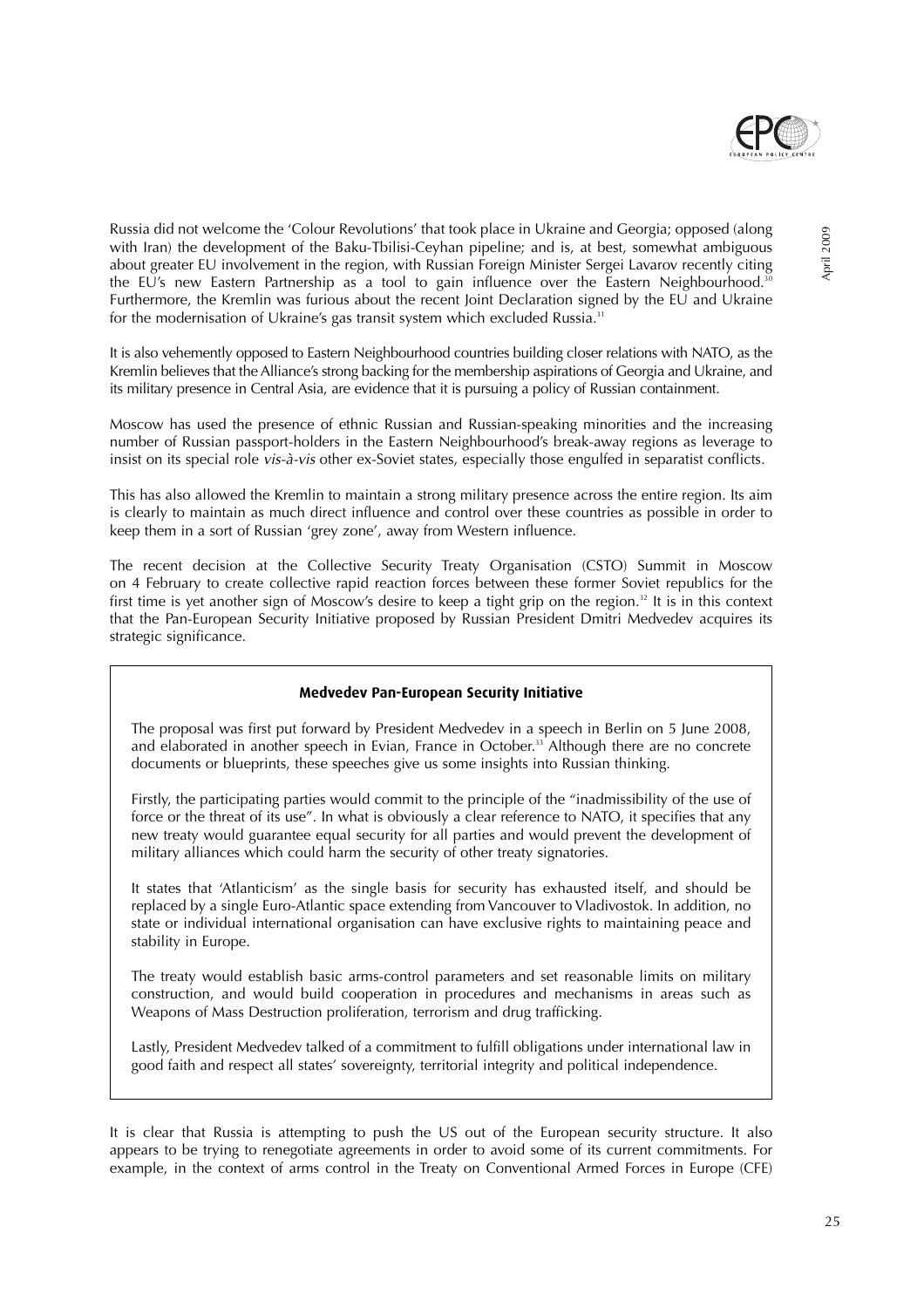

Russia still does not comply with the 1999 Istanbul commitments, nor with those under the 1990 OSCE Charter of Paris. It is also unlikely that existing structures and alliances will be abandoned.

Many of the newest NATO members do not share Russia's concerns about security. They do not perceive Russia as a great threat to security in the same way that Moscow regards the US as a global threat. Ironically, Russia also seems to be promoting principles that it does not itself adhere to.

Whether the views of the West and Russia on the terms and arrangements for such a pact will ever be compatible remains an open question, and much will depend on how the relationship between new US President Barack Obama and Moscow develops. Initial contacts between Obama and Moscow seem to have improved the frosty atmosphere that existed under the Bush administration. However, to date there has not been any fundamental shift in US-Russia relations. Nevertheless, Russian concerns about security are valid and there is nothing to be lost by openly discussing and debating all these issues. The US and Europe need to develop a coordinated strategy towards Russia to build friendly and cooperative relations with Moscow, and the West should be sensitive to Russia's long-standing security, political and economic interests in this region, while making it abundantly clear that these states must be allowed to decide their own futures, including their own foreign policy.

#### **South Ossetia and Abkhazia**

Georgian-Russian relations have, in almost equal measure, driven and been driven by developments in both conflict zones. After becoming President of Georgia in January 2004, Mikhail Saakashvili made the full and unconditional restoration of its sovereignty across its entire territory a policy priority.

While he succeeded in establishing Georgian control over Adjara, another separatist region, efforts to repeat this success in South Ossetia and Abkhazia failed. Offers of autonomy and federal status to South Ossetia in 2004 and Abkhazia in 2006 respectively were rejected and tensions gradually escalated. Several high-level international interventions were required to diffuse them, such as US President George Bush's public and private comments during his visit to Georgia in 2005.

The way in which President Saakashvili stepped up his rhetoric contrasted sharply with the more accommodating approach of Eduard Shevardnadse who, as Georgian President from 1995 to 2003, did not directly challenge the status quo established in the early 1990s. The deterioration in Georgian-Russian relations was a direct consequence of President Saakashvili's policy.34

As Georgia began to accuse Russia of a *de facto* annexation of its territory by distributing pensions and passports to Abkhaz residents, offering financial support and training to the Abkhaz military, and investing in and trading with Abkhazia,<sup>35</sup> Moscow, in turn, used the Kosovo issue as a precedent for international recognition of Abkhazia as early as 2006.

In January 2006, Russian President Vladimir Putin called for universal principles to settle the frozen conflicts, insisting: "We need common principles to find a fair solution to these problems for the benefit of all people living in conflict-stricken territories... If people believe that Kosovo can be granted full independence, why then should we deny it to Abkhazia and South Ossetia?"36

This line of argument became official Russian policy, and gained legitimacy following Kosovo's Unilateral Declaration of Independence in February 2008, and its subsequent recognition by a large number of predominantly Western and pro-Western countries.

President Putin's policy on Abkhazia and South Ossetia, and by extension Georgia, marked a clear departure from the Yeltsin era, when a generally weak Russia found itself in a prolonged war with Chechnya for which it sought Georgian cooperation. Enabling Abkhaz and South Ossetians to gain Russian citizenship and passports, intensifying political, economic, and military cooperation with the two separatist regions, and increasingly tough rhetoric and action against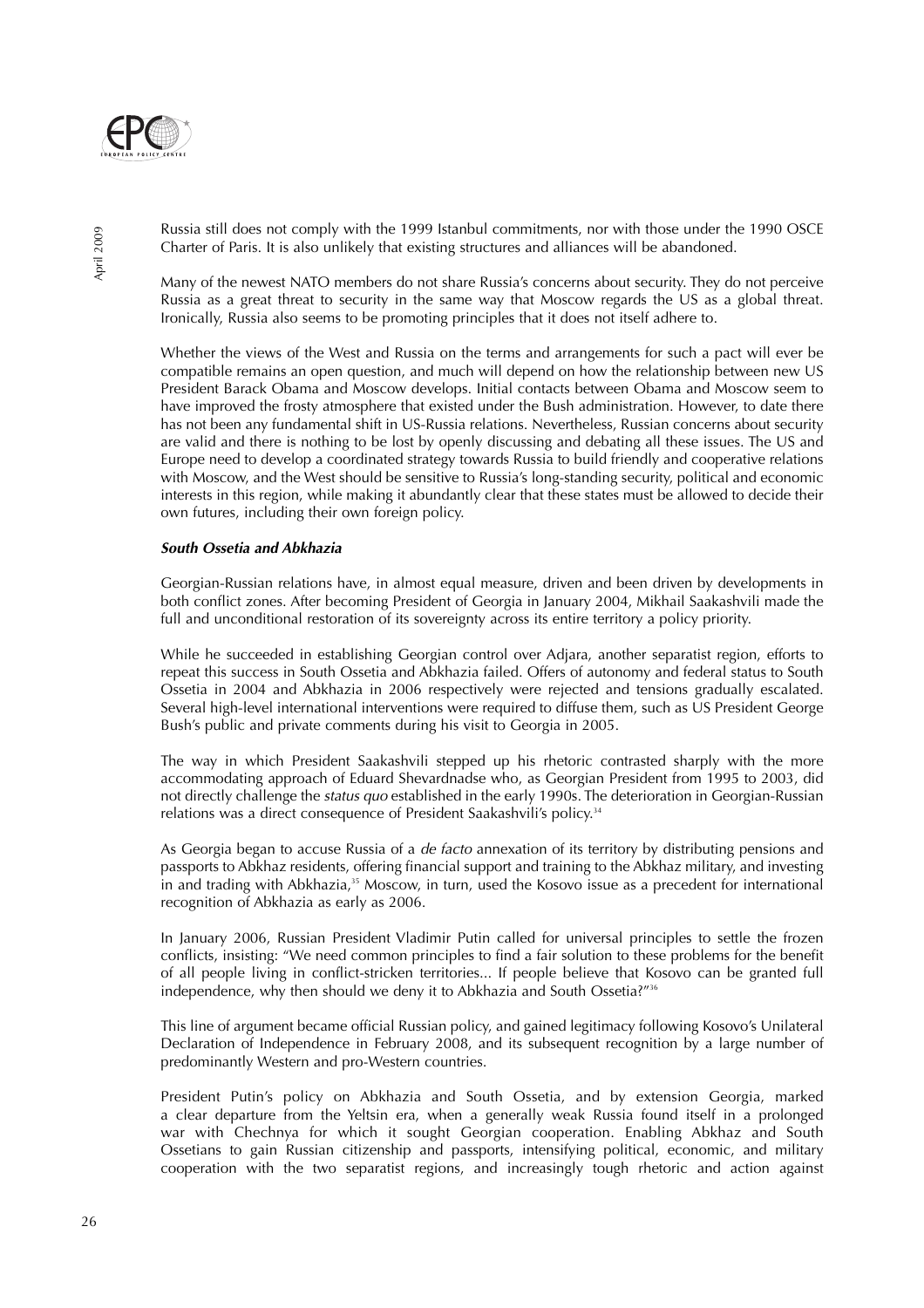

At the same time, however, Georgia's policy of isolating South Ossetia and Abkhazia made it easier for Russia to pursue its strategy, as the two regions were left with very few, if any, options other than to forge closer ties with Russia. Georgia's anti-Russian rhetoric was bound to evoke a response from Moscow, and President Saakashvili's rush to establish Georgia as a prospective NATO (and to a lesser extent EU) member could not but ring alarm bells in the Kremlin.

Moscow's policy vis-à-vis both conflict zones developed as a response to different groups who, while all lending support to local elites, did so for their own reasons. These varied from economic interests (especially in Abkhazia, related to tourism and port infrastructures) and security concerns (related to instability in the North Caucasus region and fears of further NATO and EU expansion and a growing US presence) to simple resentment of Georgian nationalists.

Russia's invasion of Georgia, triggered by the country's violation of the existing ceasefire agreement and its subsequent recognition of South Ossetian and Abkhaz independence, was an unprecedented step in Russian policy towards the 'frozen conflicts' in its neighbourhood. This escalation of the means to assert Russian interests in the CIS has been followed by its willingness to become part of the EU/UN/OSCE co-sponsored Geneva Talks – the new initiative on Nagorno-Karabakh – and moves to find a compromise over Transnistria.

#### **Transnistria**

Russia has significant leverage over both Moldova and Transnistria, where its main goal is to keep Moldova within its sphere and outside NATO's sphere of influence. Moreover, Moscow is demanding that Moldova leaves GUAM, an alliance with Georgia, Ukraine and Azerbaijan designed to counter Russia's influence in the region.

Transnistria and its Smirnov-led executive are useful tools for Russia to accomplish these goals. As long as the conflict over Transnistria remains unresolved, Moldova's sovereignty and territorial integrity are in question and it cannot fully integrate into Western structures. Consequently, maintaining the status quo in Transnistria serves Russia geo-political interests very well until Moldova fully and credibly commits to neutrality (i.e. does not seek NATO membership).

Neither Russia nor Transnistria want a quick settlement of the conflict. The outcome currently favoured by Moscow and Tiraspol is a confederation between Transnistria and the rest of Moldova, with both enjoying equal status and Tiraspol wielding far-reaching powers of veto. In such a scenario, Transnistria would keep its *de facto* independence and gain additional leverage in influencing the functioning of a reunified Moldovan state.

Russia put forward such a proposal in 2003 in the Kozak Memorandum, which also foresaw a long-term deployment of Russian peacekeeping troops in Moldova, but this was rejected by Moldova.<sup>37</sup> In the meantime, Russia has kept its 14th Army in Transnistria, partly to deter attempts by Moldova to reintegrate Transnistria by military means; partly as a bargaining chip in status negotiations; partly to increase its leverage over Ukraine; and partly to counter perceived encirclement by NATO. Nonetheless, this is in clear contradiction of the 1999 OSCE Istanbul Summit commitments, which obliged Russia to withdraw its military personnel and equipment from Moldova by 2002.

Moldova has made it clear on several occasions that it is committed to its neutrality and does not wish to join any military alliance. This has broadened Russia's options. A reunified Moldova outside NATO would not pursue a policy of outright integration into the West and so would represent less of a challenge to Russian interests

This also opens up new perspectives for a settlement on Transnistria, as Russia wants to demonstrate after the August 2008 events in Georgia that it also has 'soft power' tools and can contribute to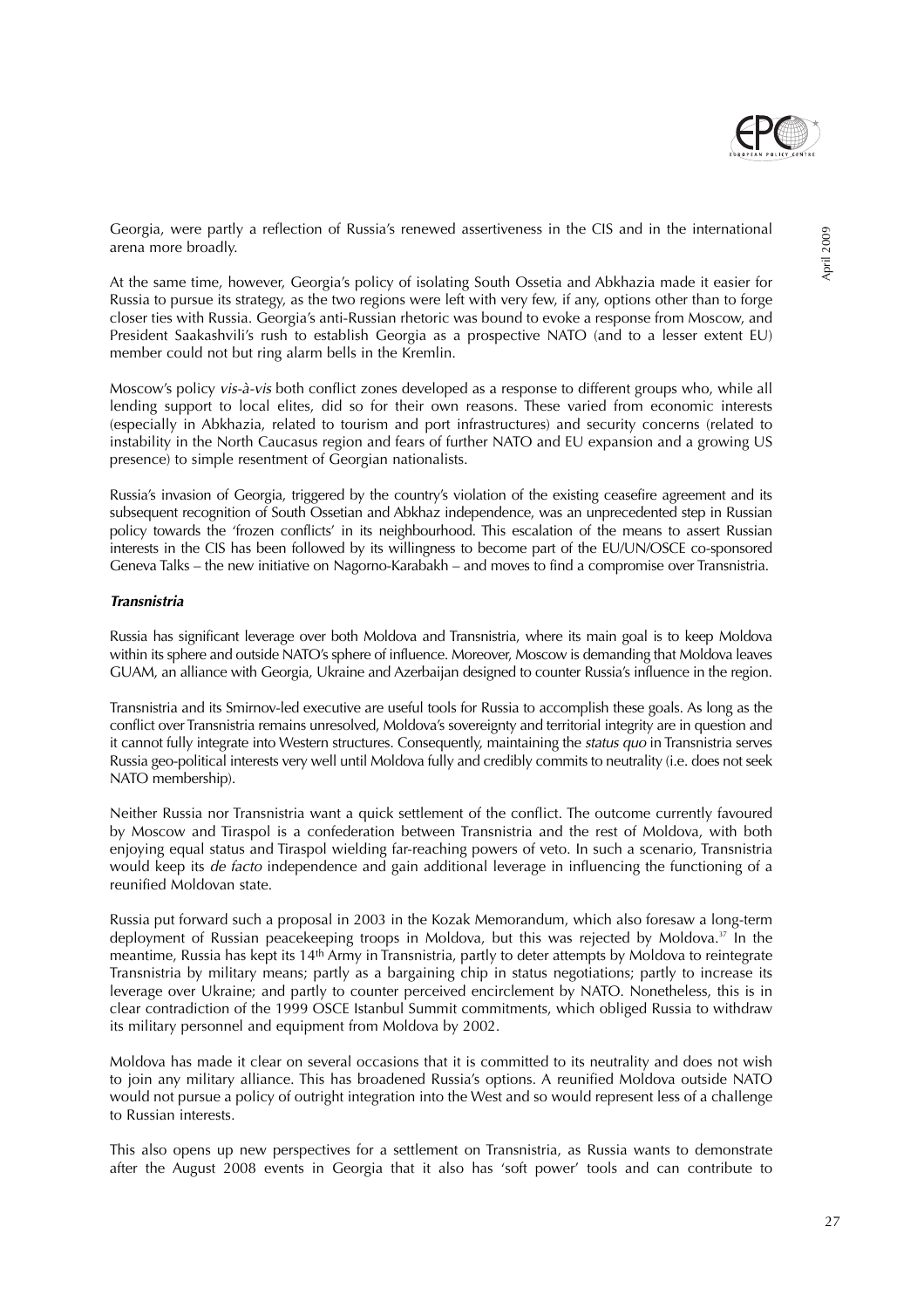

resolving conflicts by political means. President Medvedev has already proposed reviving discussions on the Kozak Memorandum, and recently organised tripartite negotiations between Russia, Moldova and Transnistria.<sup>38</sup>

It appears that Russia now has an interest in reviving the negotiations on a final settlement, on two conditions:39 international recognition of Moldova's neutrality and a resumption of the Voronin-Smirnov talks which started in April 2008.40 The former would secure Moldova's non-accession to NATO, and the latter would guarantee a final solution which takes into account Russia's interests in Moldova, as Moscow could steer the negotiations via President Smirnov, whose position and stance it largely controls.

It is unclear if Russia will succeed in establishing these conditions as part of a final settlement. Technically, a settlement could include a commitment by Moldova to amend its constitution to incorporate the country's neutrality into the preamble. This could acquire a quasi-international guarantee and acceptance if the settlement was co-signed by the external actors involved in the current 5+2 format – Moldova/Transnistria/OSCE/Russia/Ukraine + EU/US – or any other future negotiation process, such as a  $2+2$  – EU/Russia + Moldova/Transnistria – framework.

If this were achieved, then Russia's opposition to Transnistria acquiring confederal status might also soften and it would be possible to envisage an institutional design based, for example, on the UK model of devolution. Furthermore, on 20 March a joint declaration was signed by Presidents Medvedev, Smirnov and Voronin which indicates that the peace process is further moving towards isolating the West.

#### **Nagorno-Karabakh**

Unlike in the other three conflicts, there are no Russian minorities in Nagorno-Karabakh. Moscow is, however, able to influence the peace process both through its role as a Minsk Group co-chair and also via its strong grip on Armenia, which allows Moscow to maintain a crucial hold on the region and the conflict.

For most of the last 15 years, the Kremlin's relationship with Baku has been rather strained, not least because of the support Russia has given to Armenia both during and since the war. Only after President Putin's arrival in 2000 did the Kremlin launch a more coordinated approach to the region. Moscow strengthened relations with Azerbaijan when the two sides resolved differences over delineating maritime borders in the Caspian Sea, and watered down its accusations that Baku was aiding Chechen rebels.

In 2001, Moscow backed Azerbaijan in its stand-off with Iran over oil exploration in the Caspian and more recently has begun to take a new 'soft power' approach, with frequent visits to Baku and enhanced cooperation with Azerbaijan in many areas. This increased significantly after the war with Georgia, given Russia's desire not to antagonise yet another South Caucasus state and its desire to strike a deal with Baku over the purchase of large quantities of natural gas from Azerbaijan's Shah Deniz II Caspian field.

However, Moscow's position remains difficult. While its leverage over Armenia is quite strong through the political and military protection and economic assistance it provides, combined with a big stake in the Armenian economy, it still has less leverage over Azerbaijan. Azerbaijan and Armenia claim to carry out multi-faceted foreign policies, including cooperating with NATO through the Partnership for Peace programme (Azerbiajan sent troops to Iraq) and deepening their relations with the EU.

Azerbaijan's relative oil and gas wealth also makes it less dependent on Russia, and has made it a coveted partner for alternative energy supplies and transit routes to diminish importing countries' dependency on Russia. Armenia and Nagorno-Karabakh, meanwhile, can still rely on support from the Armenian diaspora in Western Europe and the US, but remain heavily dependent on Russia and Iran for supplies and import/export routes given the double blockade by Turkey and Azerbaijan, which severely limits Armenia's land connections with the rest of the world.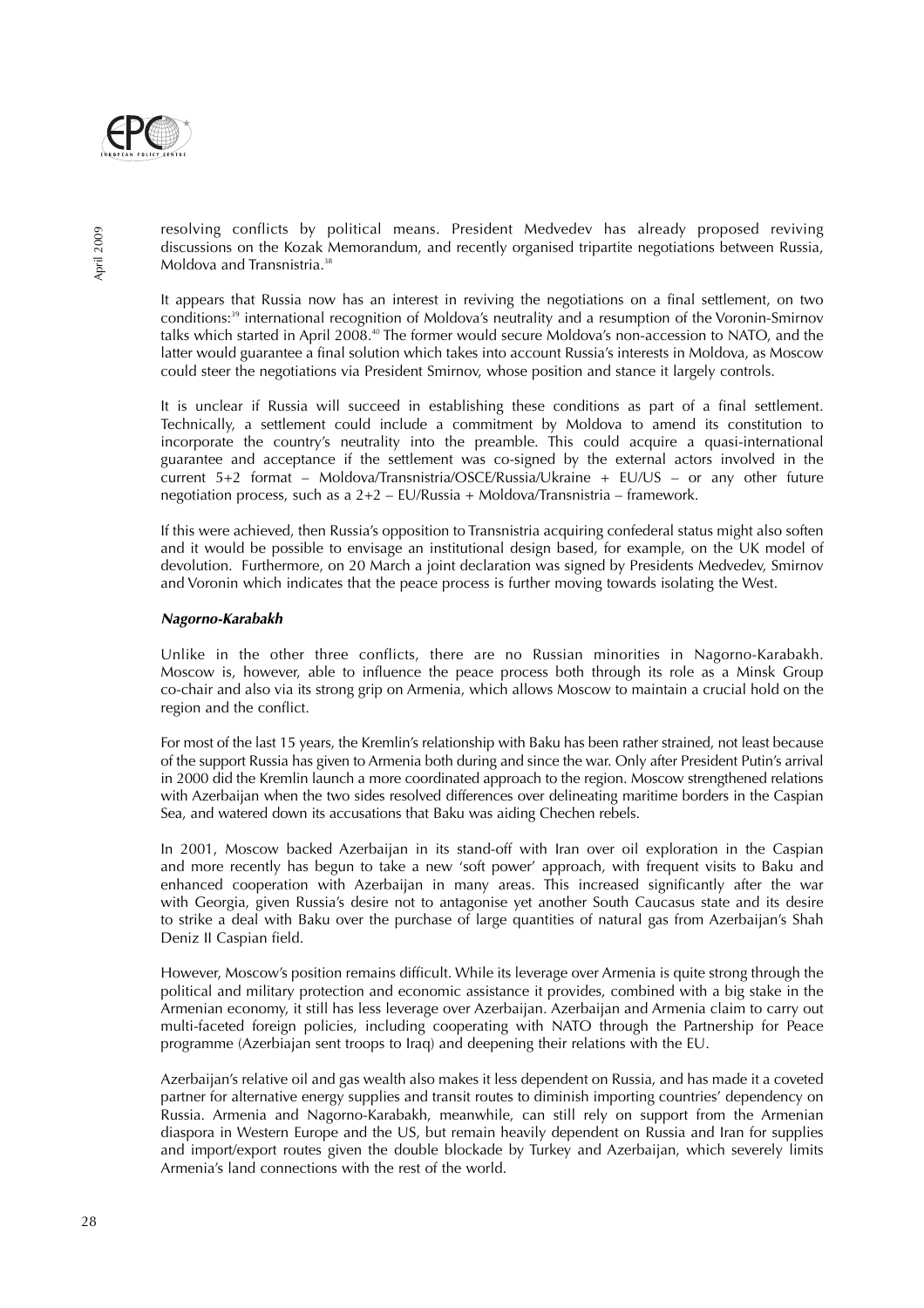

Militarily, Russia's position in Armenia is relatively secure. A 1995 treaty granted its military base in Armenia a 25-year lease and a 1997 friendship treaty provides for mutual assistance in the event of a military threat. Currently, there are 2,500 Russian military personnel stationed in Armenia.

Moscow's more limited influence over Azerbaijan has been apparent since the Russian-brokered ceasefire in 1994. At the time, Moscow pushed hard to have Russian peace-keepers in Nagorno-Karabakh, believing that this would enable it to maintain a foothold in the region from which it could put pressure on the parties to the conflict and which could subsequently be used as a bargaining chip, as in the conflicts in Georgia and Moldova. While Armenia and Nagorno-Karabakh welcomed this, as they saw a Russian military presence as the best guarantor of their interests, Azerbaijan was vehemently opposed and prevented this deployment.

A de facto Russian military presence in Azerbaijan remains, however, in the form of the Gabala Radar Station, which Moscow is leasing from Baku until 2012.

Gabala is strategically located in the north-west of Azerbaijan and was constructed during the Soviet era. It has a significant place in Russia's air defence and early warning systems, and is believed to be directly linked to the president's 'nuclear suitcase'. The need to negotiate a new lease further weakens Russia's leverage over Azerbaijan, especially as the US has rejected Russian plans to share the use of the station with the US and NATO in exchange for the US abandoning its plans for a Missile Defence Shield on the Alliance's eastern perimeter, given that the US would not want Russia looking over its shoulder and that it would be in short and direct range of known Iranian missiles. Had Moscow's initiative succeeded, Russia would have secured a *de facto* military presence in Azerbaijan on the basis of a quasi-international agreement.

Maintenance of the status quo in Nagorno-Karabakh – and the international community's lack of serious and proactive engagement – has suited Russia well, as it has prevented the region from moving too close to the West and made the creation of new energy-exporting and transport corridors to Europe more difficult (a situation which was exacerbated by the war in Georgia).

At the very least, Russia may insist on guarantees that neither Azerbaijan nor Armenia will pursue NATO membership, and may well want to link this with a deal on Caspian gas from Azerbaijan. This could be a very tempting offer for Azerbaijan, particularly as Moscow has already offered Baku an exceptional deal to buy all the gas from the Shah Deniz II field at above market rate. The infrastructure for this is already in place, while the West's planned Nabucco pipeline, which would bring gas from the Caspian to the EU via Turkey, is still struggling to secure both financing and concrete gas sources.

President Medvedev's 'Karabakh' Summit in the wake of the war in Georgia was a clear signal that Russia wants to be in the driving seat in resolving the Nagorno-Karabakh conflict. There is no doubt the Kremlin is seeking to capitalise on the political impact of its incursion into Georgia by underscoring its hegemonic position in the region and its military prowess. It wants to deter both sides from seeking a military (or any other) solution that might violate Russian interests. In the new post-August 2008 environment, Moscow clearly benefits from improved relations between Armenia and Azerbaijan, not least because it brings stability to the region.

#### **United States**

US engagement in the South Caucasus reflects American energy and security interests.

The Baku-Tbilisi-Ceyhan (BTC) pipeline serves major US (and Turkish) interests by providing alternative supply lines to world markets and thus diversifying supplies and limiting Russia's (and potentially Iran's) control over Caspian hydrocarbon resources. The security of the pipeline, however, remained crucially dependent on stability in Georgia, a country in which the US has now established an interest, although it was considered part of Russia's 'backyard' throughout the first half of the 1990s.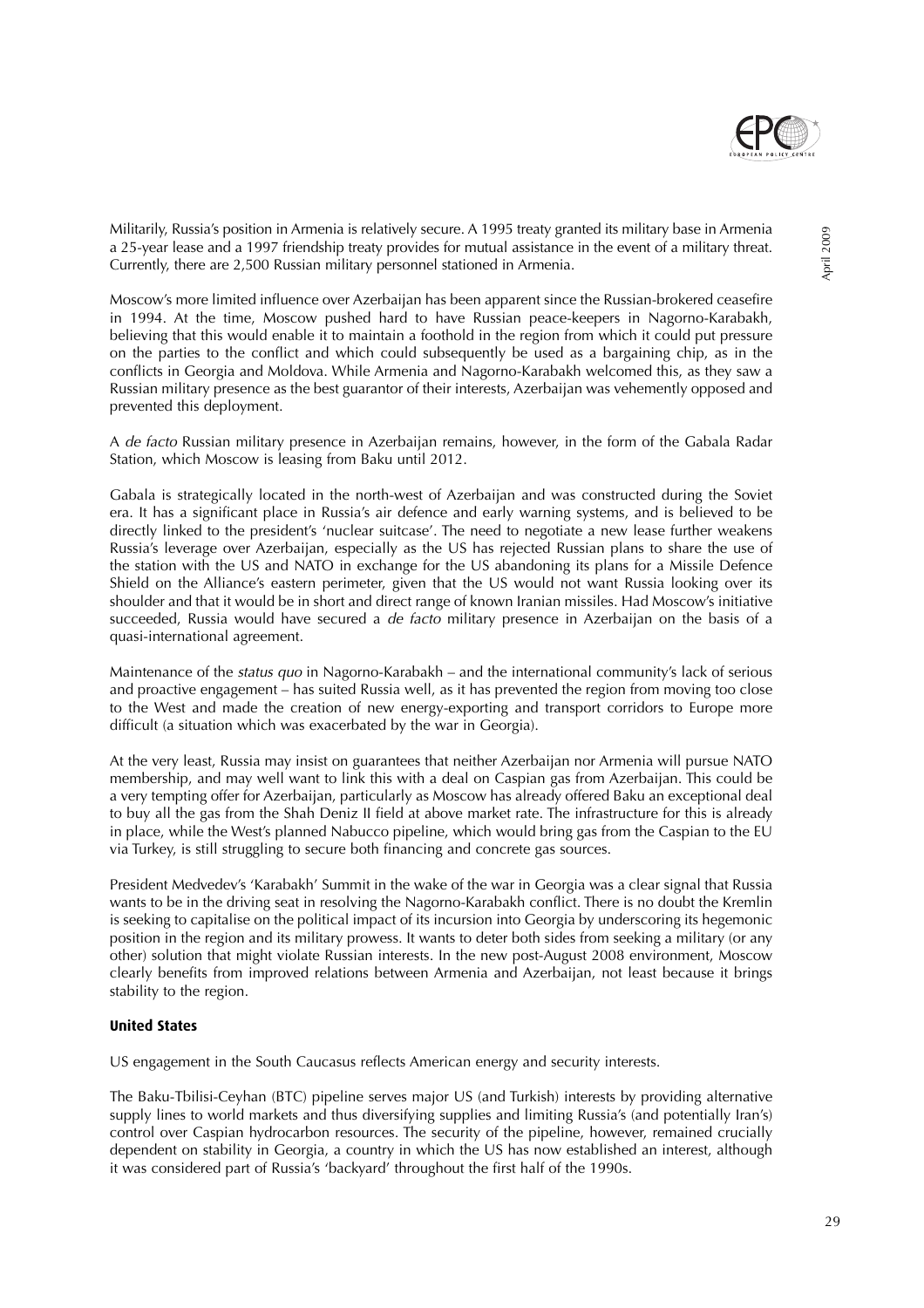

#### **Georgia**

With the beginning of the global 'war on terror', the region's strategic location in relation to Afghanistan, Iraq, and the Middle East pushed it up the US security agenda. The US needed to use the airspace of all three South Caucasus countries, and swiftly established two joint US-Turkish airbases in Georgia.

In 2002, as part of efforts to widen the coalition of countries supporting the US-led war on terror, Washington established the Georgia Train and Equip Program (GTEP), with funding worth \$64 million. This was designed to increase the capabilities of Georgia's armed forces by training and equipping four 600-strong battalions of the Georgian army, plus some additional troops and border guards, under the command of the ministry of the interior. This was followed by the Georgia Sustainment and Stability Operations Program (Georgia SSOP), tied more specifically to Georgian troop deployments in Iraq and with an additional \$60 million in military US assistance in 2005/6.<sup>41</sup>

While Washington's sustained commitment to Georgia has had a significant impact on the country's economic performance, especially since 2004, and has arguably contributed to a number of social and political reforms, it has also exacerbated Georgia-Russia tensions, especially because of US support for – if not encouragement of – Georgia's aspirations to join NATO.

While US policy in the early 1990s acknowledged Russia's claims that Georgia (and other ex-Soviet republics) should be respected as part of its zone of influence, US military and energy security interests over the last decade have turned the South Caucasus into something of a battleground for regional influence.

In the context of generally worsening relations between Russia and the West (stalling cooperation with NATO, Western support for Kosovo's independence, US plans to establish a missile defence shield in Eastern Europe, etc.), a perceived US agenda to press ahead with Georgia's NATO membership bid at the Bucharest Summit in April 2008 contributed to the outbreak of violence in South Ossetia over the summer.

#### **Transnistria**

The United States has officially declared that it supports Moldova's territorial integrity and sovereignty and will contribute to finding a credible and sustainable negotiated solution to the conflict.

To this end, the US, together with the EU, became an observer to the OSCE 5+2 negotiations' framework in October 2005. While the US may not have played an overtly active role in attempts to resolve the conflict, the head of the OSCE mission in Chisinau, Moldova, has always been a seasoned American diplomat conscious of US geostrategic interests. The current mission head is Philip Remler, whose career spans two decades in the US State Department and who was previously a senior advisor to the US Ambassador to Moscow.

#### **Nagorno-Karabakh**

At the time of the conflict in Nagorno-Karabakh, Azerbaijan had no diplomatic representation in Washington and was an unknown country in an unknown part of the world. Armenia, in contrast, had a well-established and highly effective diaspora community in the US which significantly shaped American actions during and after the conflict.

Indeed, the US has the most damaged reputation of any country post the Nagorno-Karabakh conflict. First because of sanctions against Azerbaijan under Section 907a of the Freedom Support Act (see below) and second because many Azerbaijanis see US humanitarian assistance to Nagorno-Karabakh as political support for the break-away region.<sup>42</sup>

Section 907a of the Freedom of Support Act – which cited Azerbaijan as the aggressor in the conflict – was passed in US Congress in 1992 and prohibits any kind of direct US government assistance to the Azerbaijan government. Successive US Presidents (Bush I, Clinton & Bush II) denounced it, but none was able to get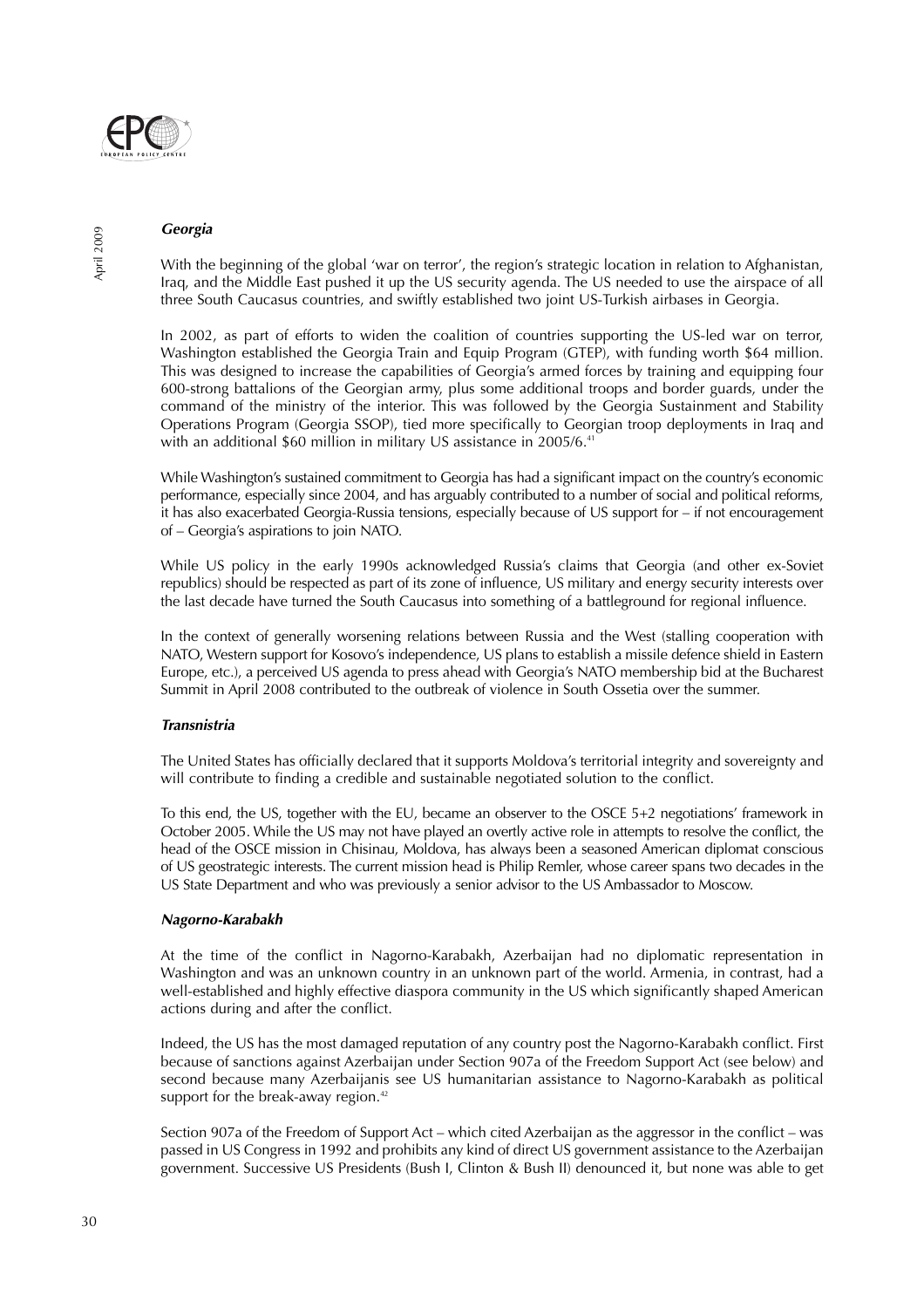

Congress to repeal it. It was finally waived (but not repealed) on a year-by-year basis after the September 11 2001 terrorist attacks, when the US recognised Azerbaijan's importance in the war against terrorism. This finally allowed Washington to extend assistance, including military aid, to Baku. Yet the need for an annual decision causes frustration in Azerbaijan, as Baku feels it needs to toe the US line in order to get it renewed every year.

Moreover, US efforts to mediate between both countries and facilitate a settlement in the early 1990s bore no fruit, primarily because the Armenian/Nagorno-Karabakh side rejected the proposed model of autonomy (used in the Åland Islands in Finland and the South Tyrol in Austria) for Nagorno-Karabakh within Azerbaijan.

As one of three co-chairs of the Minsk Group, the US has remained permanently, if similarly unsuccessfully, engaged in the conflict settlement process. The reason for continued US engagement lies in the geostrategic importance of the South Caucasus as a crucial land bridge between the Caspian Sea and the Black Sea. As such, it is an important transit corridor for oil and gas, as well as for illicit goods (drugs and arms) and human trafficking. Azerbaijan is also significant because of its hydrocarbon wealth (and thus a market for US investors) and its strategic location neighbouring both Russia and Iran.

#### **Turkey**

Turkey's role as an external actor in these conflicts is primarily limited to Nagorno-Karabakh.

As a direct neighbour of the South Caucasus, Turkey has a long history in the region and has a significant role to play in ensuring its stability. However, until the Russia-Georgia conflict, Turkey had adopted a somewhat complacent policy, even contributing to the instability itself via its closed-border policy and frozen diplomacy with neighbouring Armenia. However, the August events acted as a wake-up call for Ankara, which realised that unless something was done quickly, the region could be 'lost' in a short time. Not only did Turkey lose financial revenues due to the Baku-Tblisi-Ceyhan pipeline being briefly off-line, it also found itself, as a NATO ally, in the unenviable situation of having to act as the gatekeeper for the Black Sea during the conflict.

Given that the region is in Turkey's 'backyard', Ankara does not want to see it spiralling into increased instability and chaos. Turkey also has big plans for itself as a regional player, including as an energy and transport hub – all of which require stability. Ankara quickly proposed a new diplomatic initiative, $\frac{1}{4}$  The Platform of Stability and Cooperation in the Caucasus', involving Azerbaijan, Russia, Georgia, Turkey and Armenia. One of its main goals is to prompt solutions to the dispute between Armenia and Turkey and to the territorial conflict between Armenia and Azerbaijan.

Relations between Ankara and Armenia have been difficult, at best, not only because of Nagorno-Karabakh and Turkish support for the Azerbaijani position but also because of a long-standing dispute over whether the mass violence against (and displacement of) Armenians in 1915 constitutes genocide. Moreover, Armenia has so far failed to officially recognise Turkey's eastern border.

However, the climate has improved recently and, following the election of former Prime Minister Serzh Sargsyan as Armenian President in March 2008, new diplomatic initiatives have been launched.

The Georgian crisis triggered a rapid acceleration of these efforts, with Turkish President Abdullah Gül making a historic visit to Yerevan for a World Cup football qualifier in September. This visit created a new atmosphere and has resulted in both countries committing themselves to increase their efforts to normalise relations, including opening the border and repairing diplomatic ties, although Armenia in particular has faced opposition from its dispora community which insists Turkey should recognise the 1915 events as genocide before the normalisation of relations.

As Russia now sees itself as having a stronger position in the region as well as increasingly close economic and political ties with Ankara (during a recent visit to Moscow on 12-15 February, agreement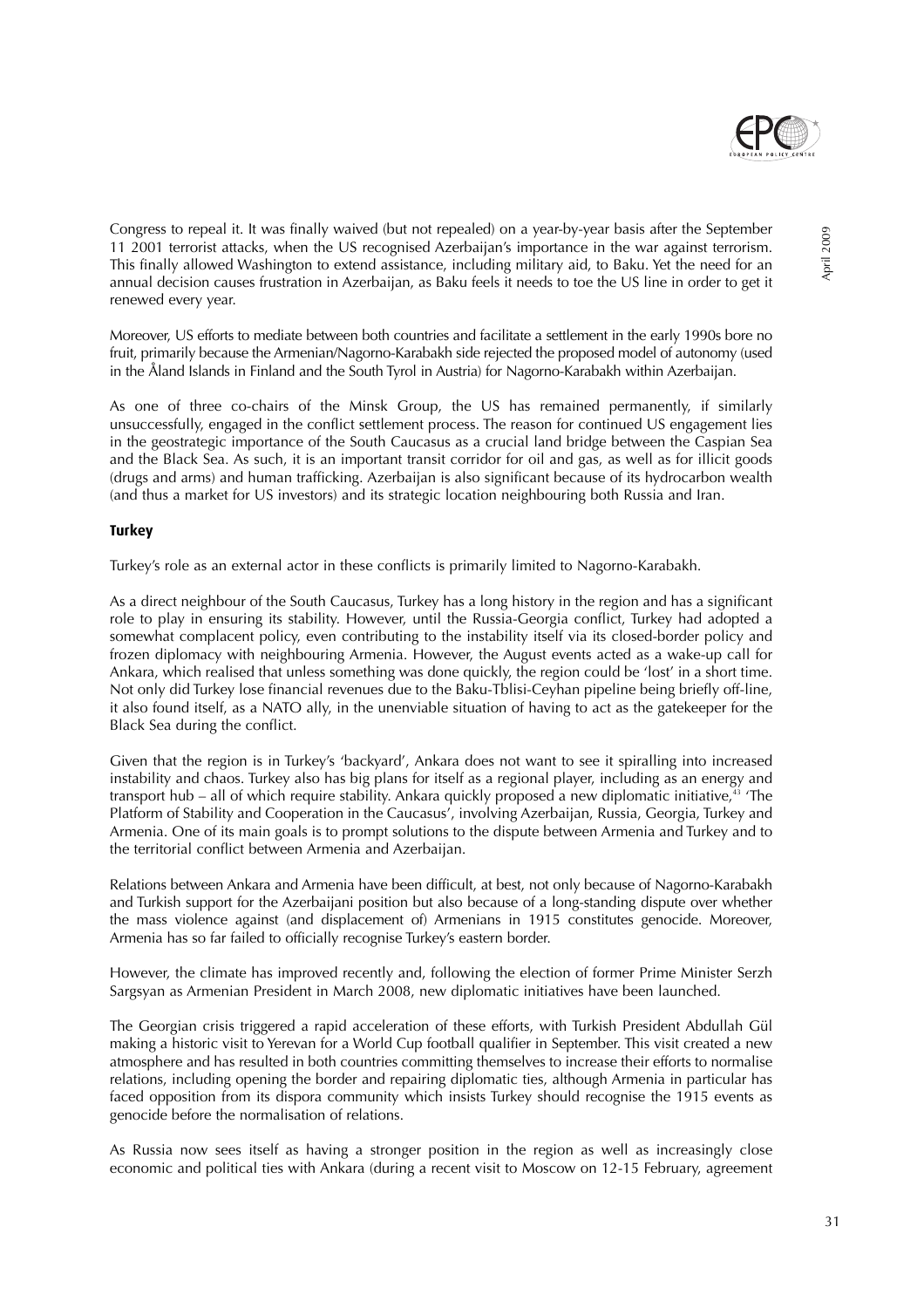

was reached on a 15-year energy contract worth \$60 billion), the Kremlin does not see a normalisation of Armenian-Turkish relations as a threat and has offered its support. The war in Georgia also underlined Armenia's isolation and vulnerability due to its closed borders, as Armenia lost at least \$500 million when cross-border trade was halted after the Grakali railway bridge in Georgia was blown up.

There has been further shuttle diplomacy since President Gül's visit to Armenia, with Turkish Foreign Minister Ali Babacan meeting his Armenian counterpart Edward Nalbandian at least half a dozen times culminating in the issuing of a joint statement by the two foreign ministers on 22 April 2009 announcing the launch of a comprehensive framework for the normalisation of bilateral relations.

Future developments both vis-à-vis Turkey's rapprochement with Armenia and the Nagorno-Karabakh conflict will also be influenced, to some degree, by US policy, given that the powerful Armenian lobby in the US will continue to press President Barack Obama to follow through on his election promises to recognise the 'Armenian genocide'. The effect of this would be catastrophic. However, during President Obama's visit to Turkey on 6-7 April, he expressed belief that this was an issue for Turkey and Armenia to resolve bilaterally and, since being elected has refrained from using the word "genocide". Rather on 24 April, the traditional Armenian remembrance day, he described the WWI events that occured in Ottoman Anatolia as "one of the greatest atrocities of the 20<sup>th</sup> Century". Such a rapprochement would not only be a crucial step towards changing the dynamic between Turkey and Armenia, including making Turkey the only regional power to have good relations with all three Southern Caucasus states, but would also have significant implications for the balance of power in the region.

President Obama is well aware that all of Washington's key foreign policy challenges (Afghanistan, Iran, Iraq, and the Middle East) lie in Turkey's backyard, so it is crucial to repair the damage done under George Bush's Presidency – which saw support for the US in Turkey plunge to all-time lows. Relations need to re-emerge stronger than ever to allow Washington to take advantage of the increasingly powerful and influential role Turkey is carving out for itself in its direct neighbourhood and beyond.

For example, President Obama's words of support for Turkey's EU accession process as well as the crucial role he played in resolving the stand-off between Turkey and NATO over the candidature of Anders Fogh Rasmussen for Secretary General resulted in Turkey boosting its power in NATO. This reaffirmed that the country is becoming an increasingly powerful player and demonstrated to European nations that the US sees Turkey as an increasingly crucial partner. Therefore as long as Turkey and Armenia are seen to be making process Obama should be able to resist pressure from the Armenian lobby.

However, at the same time, Azerbaijan has recently signalled considerable discontent with Turkey's apparent intention to restore relations with Armenia without obtaining concessions including on Nagorno-Karabakh, with public opinion in both Turkey and Azerbaijan strongly in favour of the Azerbaijani position and the Azerbaijani President paying a visit to Moscow as a reminder of Baku's other foreign policy options (even though realistically Azerbaijan would probably be unwise to tie itself too closely to Moscow). The strong reaction from Baku came as something of a shock to Ankara which seemed to be under the impression that Azerbaijan was "on board" and has now created problems in the rapprochement strategy. On the one hand Turkey does not want to alienate its neighbour and "kin", while on the other it would seem counter productive to revert to Turkey's policy of the last 17 years of insisting on a solution to the Nagorno-Karabakh conflict before the normalisation of relations.

While it seems that Turkey is putting itself forward as a possible new interlocutor in the conflict, using its new 'soft tools' which have already begun to reap results in the Middle East, yet, as in the past, it was Armenia that denied Turkey a role in the peace process, with Armenian President Sargsyan insisting in October 2008 that the OSCE Minsk Group should remain the sole mediator in the peace process.<sup>44</sup>

Hence, despite the change in regional dynamics, Turkey has not gained any direct influence over the conflictsettlement process yet, even though the Minsk Group and its co-chairs have repeatedly committed themselves to Azerbaijan's territorial integrity. This reflects an Armenian perception that its interests are better protected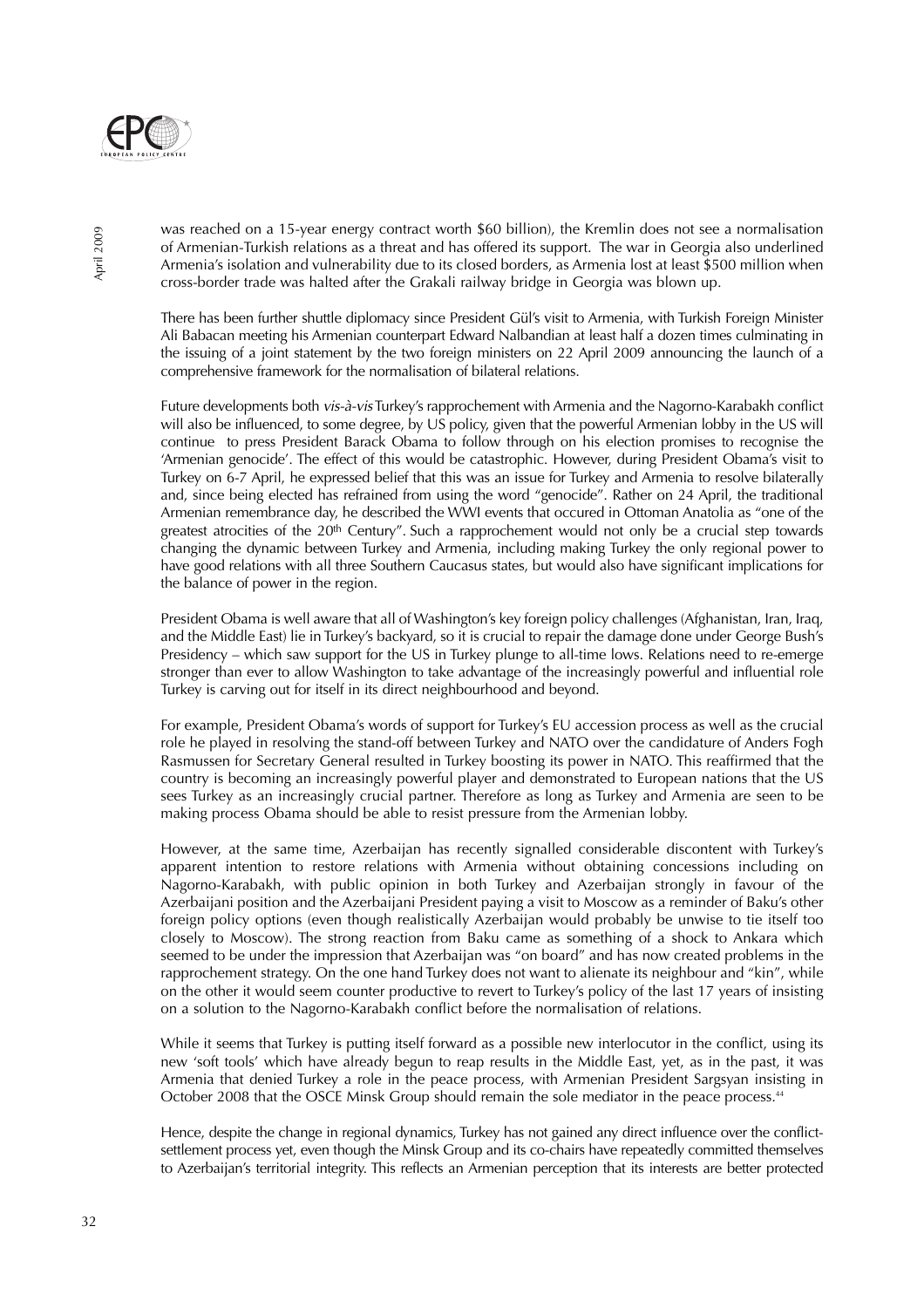

within an OSCE-led process, perhaps precisely because this has been deadlocked for so long with little prospect of any immediate or even mid-term progress. In this sense, Armenia remains a status quo player, severely limiting Turkey's ability to affect any movement towards a breakthrough in the settlement process.

While Turkish support for any settlement could make it significantly easier for the Azerbaijani leadership to 'sell' the necessary concessions to its own population, Azerbaijan does not currently feel under any pressure to reach a deal with Armenia. This, however, condemns the Minsk Process to continued deadlock. Even though it is unlikely that any of the parties in the conflict or its OSCE-institutionalised settlement process will abandon the existing format for negotiations, in the longer term a coalition of players including Turkey, Azerbaijan, Armenia, and Russia could emerge to negotiate a compromise that could then be officially implemented through the Minsk Process.

Turkey's role, however limited, in relation to the Nagorno-Karabakh conflict is clearly more significant than its role in the conflicts in Georgia and Moldova. Turkey nonetheless has interests in these conflicts as well. Stability in Georgia is crucial for Turkish energy security and its current and future role as a major hub through which oil and gas from the Caspian reaches European and global markets. It is in this context that Turkey's proposal for a Platform of Security and Stability in Caucasus needs to be seen, as it involves Georgia, Armenia and Azerbaijan – and Russia.

Turkish interests in the conflict over Transnistria are of an entirely different nature. Turkey considers the Gagauz minority in the south of Moldova as its ethnic kin and has been involved in various projects to help them to maintain their ethnic identity for more than a decade. Hence, it is likely to oppose any settlement of the conflict that negatively affects Gagauzia's status (a significant level of autonomy since an OSCE-negotiated settlement in 1994), even though it is unlikely to be able to permanently block or undermine any such settlement.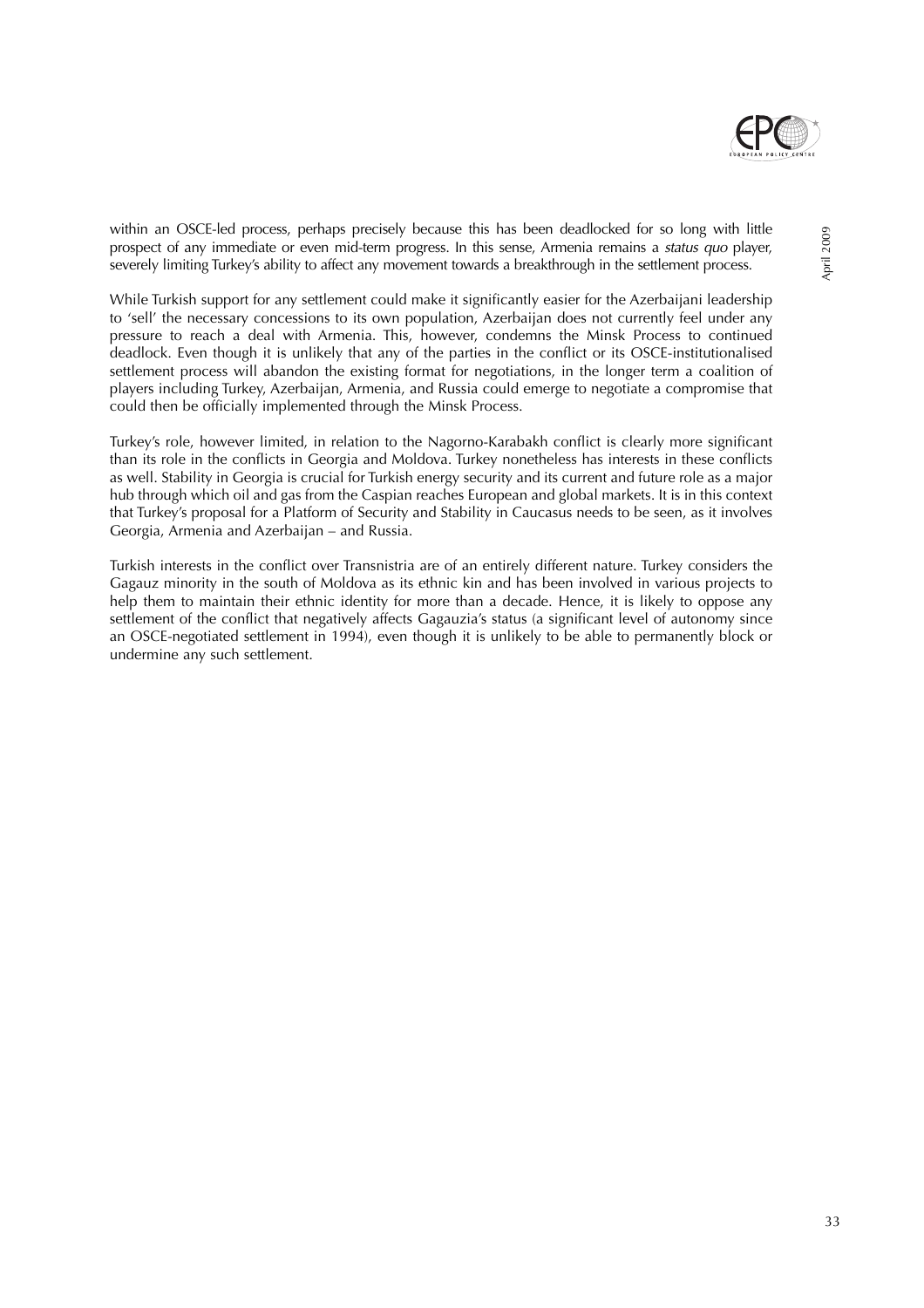

## **V. The role of the EU**

The EU has made considerable efforts to achieve a settlement of the conflicts in and over Transnistria, Nagorno-Karabakh, Abkhazia and South Ossetia (see Annex 3), although these have varied in length, intensity and in terms of the resources committed.

While it is clear that the EU alone cannot be blamed for the lack of progress in resolving these conflicts over the past 15 or more years, there are a number of issues relating to the role that the EU institutions and its conflict-resolution instruments have played.

#### **The limitations of EU conflict-resolution bodies**

Until the impasse over the Lisbon Treaty caused by Ireland's 'No' vote is resolved, the following EU institutions play a role in conflict resolution: in the Council, the Presidency, the Political and Security Committee, and the High Representative; in the European Commission, the various Directorates-General responsible for foreign affairs – above all DG External Relations – and the EU Delegations on the ground.

The European Parliament has relatively limited impact as an institution, although a number of MEPs have taken an active interest in either particular conflicts or specific aspects of EU conflict resolution, and Commission and Council officials attend and contribute to parliamentary committee hearings and debates on foreign affairs.

However, the bulk of the EU's conflict resolution work is done by the Council and Commission, and this is where the current institutional framework hampers progress.

Commission officials generally see their institution's role as confined to providing aid and offering financial and technical assistance, aimed at creating conditions conducive to conflict settlement. While they generally acknowledge that Council bodies play a more political role (i.e. actively facilitate negotiations or mediate between the parties), there is no commonly-agreed conflict-resolution strategy in either general terms or for specific conflicts.

Council officials acknowledge their more political role, but also shy away from clearly defining exactly what this is and what concrete aims and outcomes are being pursued. Much therefore depends on the activism, skill, determination, and vision of particular individuals.

French President Nicolas Sarkozy acted as a highly visible representative of the EU Presidency in the summer of 2008 during the Russia-Georgia war and a key player in bringing about a ceasefire agreement between the warring parties. Clearly, the greater weight of France in international and European affairs was helpful, as it had considerable resources that it could bring to bear. Externally, Russia felt it was dealing with a non-hostile peer (as compared to, for example, one of the new EU members); and internally, it ensured that a consensus could be found among the Union's 27 Member States, however minimal, to ensure swift EU action.

The EU's rotating Presidency, however, often leads to a lack of consistency and coherence in EU priorities, as each Member State tends to focus on issues close to their domestic and geographical priorities.

The Union's conflict resolution efforts have been further constrained by the complex relationship between the EU institutions and its Member States. Reaching common positions among 27 countries with diverging interests is difficult at the best of times, and close to impossible when it comes to a case like the Russia-Georgia war – where Member States start from very different perceptions of, and responses to, Russia.

Similarly, different Member States prioritise different countries in different ways, and this determines whether or not they put a premium on conflict settlement. In the case of Moldova, for example, this has meant that the EU has not been able to play a more active role beyond its current observer status in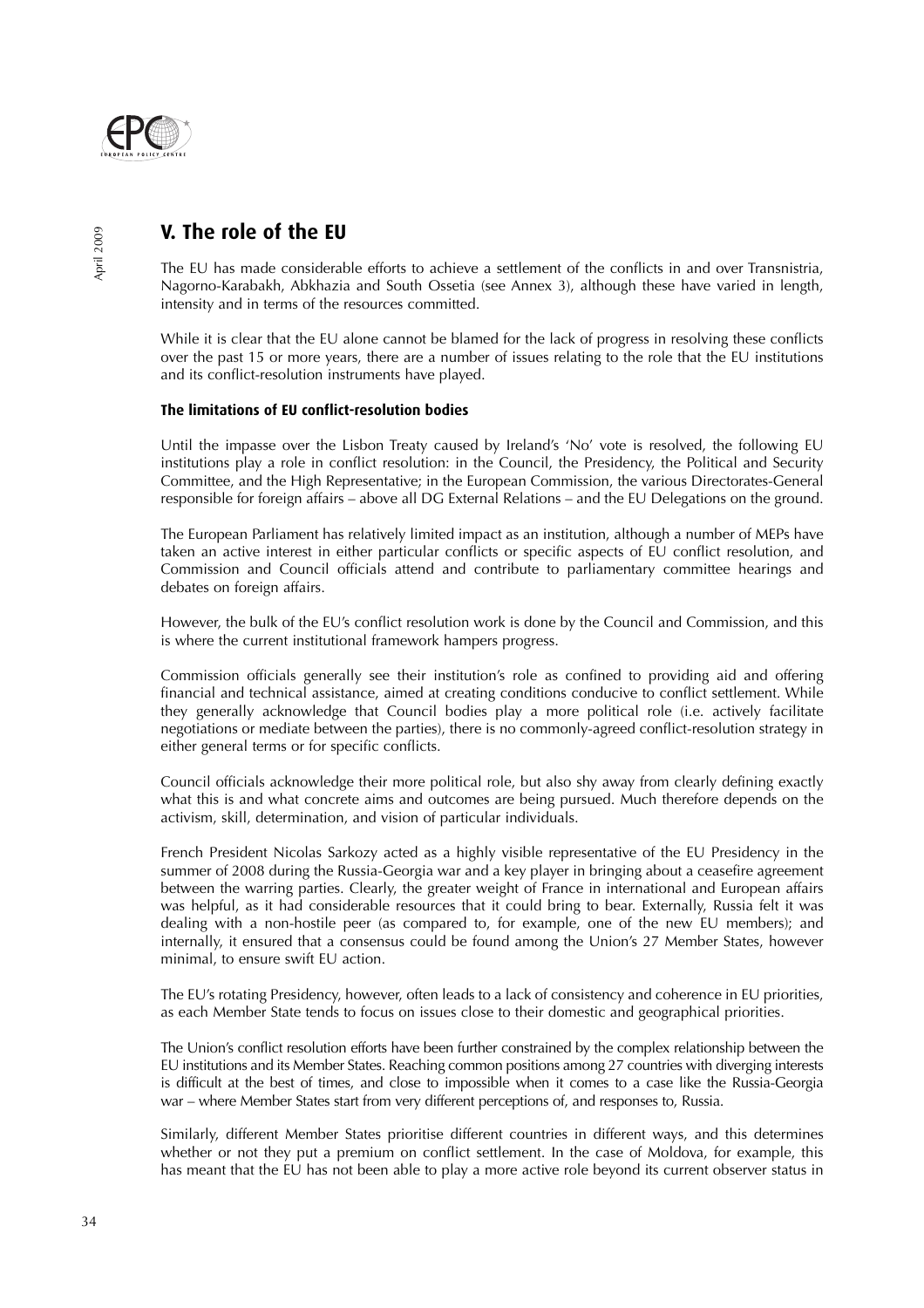

Another – often bemoaned – issue is the lack of coordination between officials in the EU institutions in Brussels, between them and their local representatives, and between different representatives on the ground. Moreover, most Member States normally have their own embassies in the countries concerned, with their own priorities and capabilities. Such problems, however, have been gradually overcome and, even in the case of Moldova (where they were a significant obstacle to the EU's role in the Transnistrian conflict-settlement process), coordination has improved a great deal since autumn 2008.

The major problem remains the lack of an integrated EU foreign policy structure. In addition, EU representatives on the ground and staff in national embassies rarely, if ever, have any specialist training in conflict analysis, which further adds to the EU's relatively under-developed early warning capacity.

#### **The limitations of EU conflict-resolution tools**

Since the creation of the Common Foreign and Security Policy (CFSP) and European Security and Defence Policy (ESDP), the EU has developed a range of instruments that it can deploy. These include Joint Statements, Joint Actions, Common Strategies, Common Positions, EU Special Representatives, economic sanctions, ESDP civilian, police and military operations, and support for civil society and other democratisation projects (under the framework of European Initiative for Defence and Human Rights – EIDHR).

Through instruments such as its European Neighbourhood Policy, the EU has also used contractual relationships, based on a reward system delivering financial and technical assistance and other economic and political benefits subject to the fulfilment of conditions, in a whole range of areas. These have included local conflict-resolution initiatives and the more general and longer-term process of 'socialising' conflict parties in line with the Union's norms and values (e.g. democracy, human rights, and the rule of law). However, the use of conditionality in conflict management has, at best, a mixed track record.

Several problems also persist with the ENP Action Plans (APs) in the Union's Eastern Neighbourhood. Even where these plans do make specific reference to conflict settlement, they are often vague and lack the kind of specificity necessary to tie them credibly to incentives that are only conditionally available to partner countries. Moreover, APs have to be based on a consensus between the EU and the partner country. Thus the AP with Azerbaijan mentions settling the Nagorno-Karabakh conflict as the number one priority, while the AP with Armenia lists this as the seventh out of a list of eight priority areas for action.

Despite the seemingly high ranking of conflict settlement in the Azerbaijan AP, Commission and Council officials alike say that conditionality simply does not work in this case, given Azerbaijan's hydrocarbon wealth and its ability to play on the EU's declared intention to diversify its energy supplies and decrease its dependency on Russia in terms of both supply and transit. Clearly, under these conditions, the incentives potentially offered by the ENP are hardly attractive to the Azerbaijan leadership.

EU Special Representatives are the other instrument widely used for conflict settlement. Here, too, the track record is mixed.

EU Special Representative for Moldova Kalman Mizsei has been very actively engaged in helping to resolve the Transnistrian conflict, but has never lost sight of the much broader picture of Moldovan politics. For example, he helped to broker a deal between rival factions in Gagauzia (a formerly separatist region of Moldova) and the wider region by constructively engaging with Ukrainian, Russian, and OSCE diplomats, and now commands respect on all sides.

In contrast, his South Caucasus counterpart Peter Semneby's position was critically undermined by the French EU Presidency when President Sarkozy insisted on, and pushed through, the appointment of a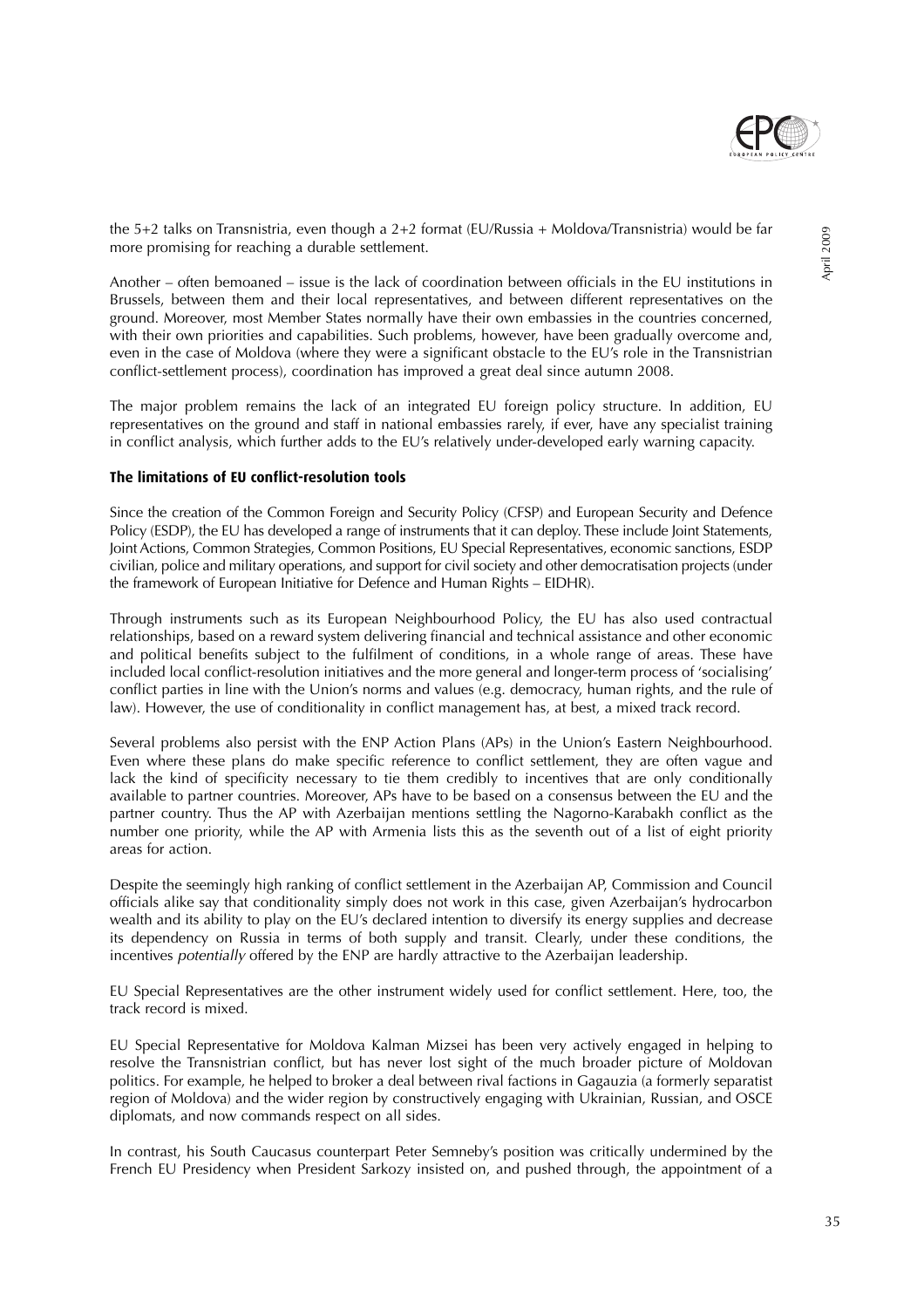

separate EU Special Representative for the crisis in Georgia – Ambassador Pierre Morel, who incidentally already holds the post of Special Representative for Central Asia. While this has allowed France to maintain some control over the Union's engagement in Georgia since the end of its EU Presidency, it has created unnecessary overlaps of mandates and competences, stretched existing resources and complicated operations on the ground.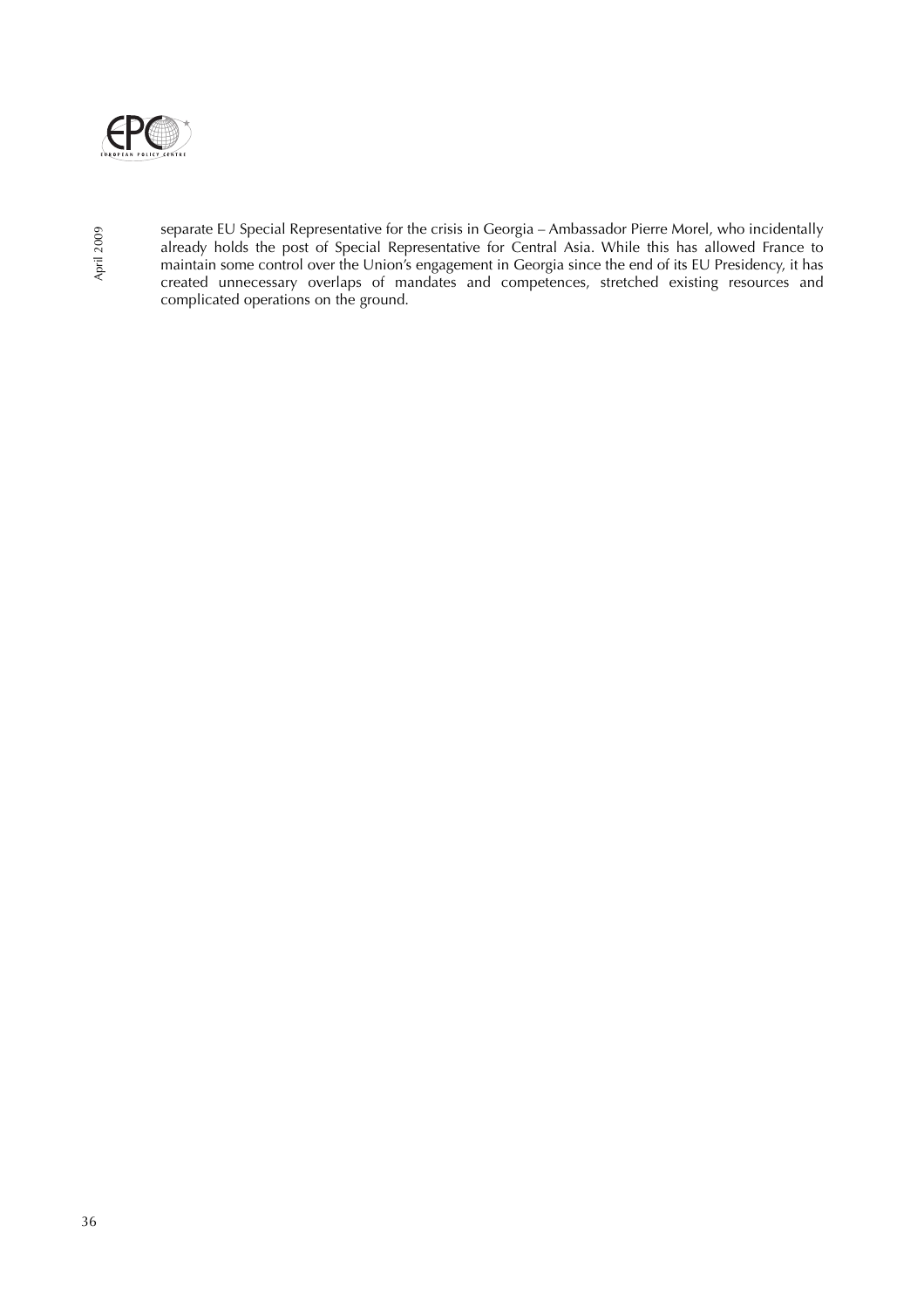

## **Conclusions**

The Russia-Georgia war of August 2008 revealed the dangers inherent in futile international efforts to settle and prevent conflicts in the South Caucasus, and underscored the need for renewed efforts to resolve so-called 'frozen' conflicts.

Moreover, even where a settlement may not be feasible in the short- or even mid-term, 'benign neglect' is clearly not an option. These conflicts require constant and active management to prevent the kind of violent outbreaks and political escalation that occurred in the conflicts in South Ossetia and Abkhazia during summer 2008.

If the human tragedy of war alone is not enough to propel the international community into a more proactive approach, broader and more material considerations about stability and security in a region of great geostrategic significance should do so.

The ceasefire line in Georgia and the line of contact in Nagorno-Karabakh are a mere 15 kilometres from the Baku-Tbilisi-Ceyhan pipeline that connects Caspian oil fields (via the only non-Russian route) to European and global markets. Furthermore, in Azerbaijan, there are pumping stations along the length of the lines which are very exposed and vulnerable to attack.

If the West, and particularly the EU, plans to develop new energy corridors, diversify supply sources and decrease its dependence on Russia, the instability that has marked the South Caucasus over the past 15 years needs to be overcome. Serious, effective efforts to stabilise the region would ensure the security of investments in oil and gas infrastructure, and the supplies themselves. Greater stability would also alleviate the threats from illegal arms trading, drugs smuggling, human trafficking, money laundering, and other forms of transnational organised crime.

The EU has only gradually developed the appropriate tools and political will to play a greater role across the whole Eastern Neighbourhood, and this process is far from complete. Too often, the Union remains a fundamentally reactive player, without the political will, clear strategic vision and adequate capacity to engage in proactive and effective conflict prevention, management and settlement in this region.

What is needed is a coherent and comprehensive 'Eastern Neighbourhood Conflict Prevention and Resolution Strategy' that all the EU institutions and Member States embrace, which is integrated and mainstreamed into all aspects of external relations' policy and is implemented effectively in bilateral relations with the countries concerned and in EU dealings with other players in each conflict.

The formulation and implementation of this strategy needs to be based on:

- a better definition of EU interests in its Eastern Neighbourhood;
- a coherent strategy common to all Member States and EU institutions for interacting with Russia to help resolve these conflicts;
- an assessment of EU strengths in furthering effective conflict prevention and settlement, and of how these strengths can best be leveraged.

On the basis of this strategy, a specific action plan or road map for each of the four conflicts in the Eastern Neighbourhood needs to be established. These should detail what the EU is willing to contribute to resolving each conflict, and what those involved and third parties need to (or must not) do for the EU to become involved in a particular way and level of intensity.

These four road maps should make it clear what the EU considers to be a just and equitable, as well as attainable, outcome in each case, to be presented to the parties as the basis for an EU-led or co-led settlement process. They should also provide information about the benefits that would accrue to the parties to the conflict (and, where applicable, third parties) if the EU takes particular steps to help settle the conflicts.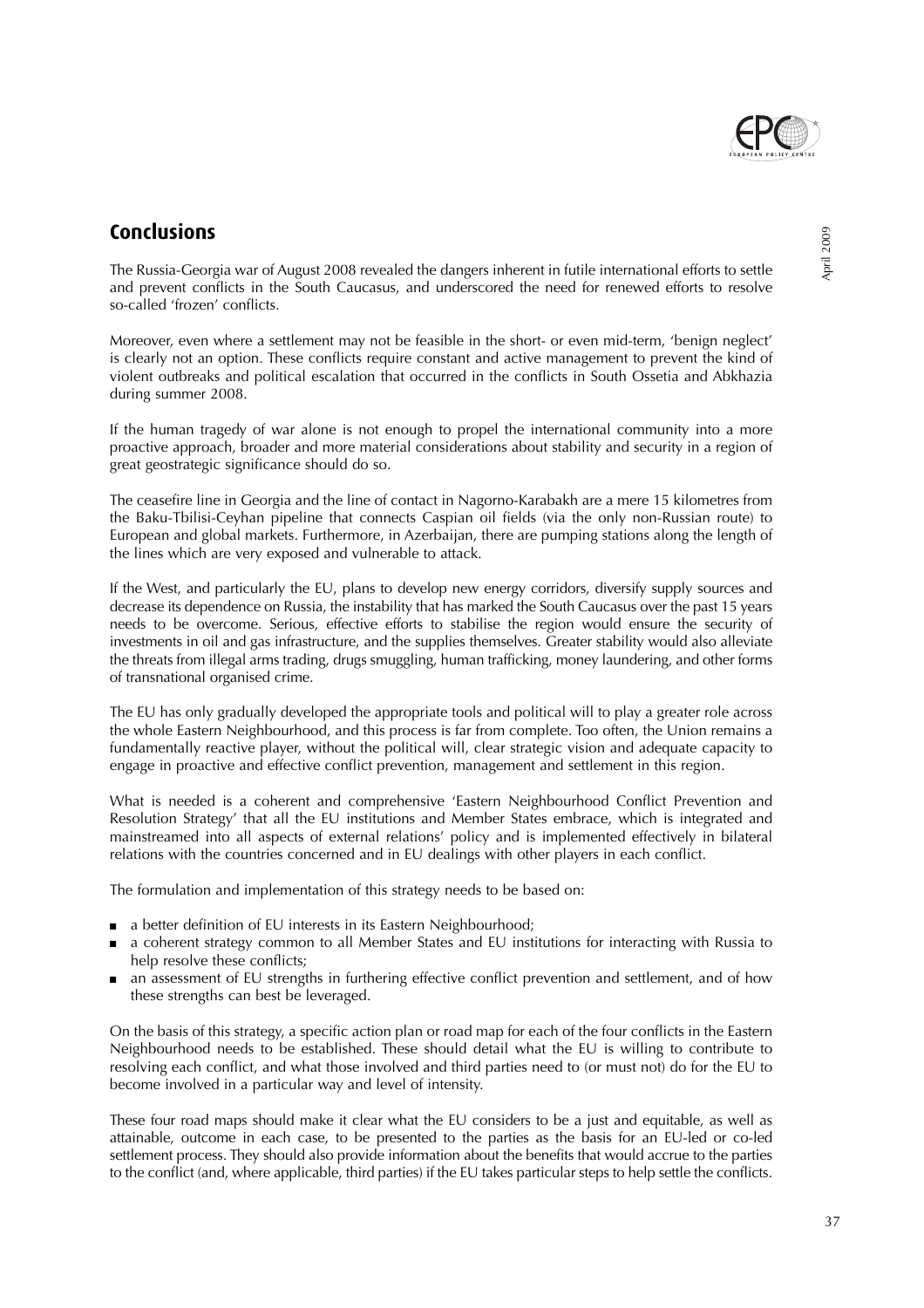

For such a sequence of individual actions to succeed in each conflict, the EU needs:

- 1. To determine the relevant players, make a detailed assessment of their interests and capabilities, and build as broad a coalition as possible to support the conflict settlement process.
- 2. To develop a strategy for each conflict that includes options for incentives (where appropriate) and sanctions (where necessary) to influence these actors in contributing to conflict settlement, and to make it clear under what conditions these become applicable or will cease to be applied; and
- 3. To define the EU's potential exit points in the settlement process if progress towards success becomes impossible or the costs of succeeding outweigh the benefits.

Such road maps should be guided by a number of basic principles:

#### The primacy of negotiated solutions over imposed settlements

The outcome of negotiations should not be prejudged. The EU should not facilitate negotiations or mediate between different parties with a preconceived notion of the kind of settlement to be achieved. Instead, it should determine the space for compromise based on careful reflection, after consultation with the key parties, on what is feasible and attainable.

As part of the facilitation and mediation process, the EU needs to provide sufficient resources to sustain what might be a long-drawn-out negotiating process. It also needs to be ready to provide the leadership and necessary technical expertise to help the parties craft a settlement that addresses their concerns and wins sufficient popular support, and for which the countries have or will be given the resources required to implement it.

During the negotiating process, it should be left to the EU officials most closely involved to judge when it is opportune to present more concrete proposals to help the parties to the conflict overcome a momentary impasse or longer-term deadlock. Where the EU co-leads settlement efforts, such proposals should be developed and tabled jointly with its partners.

#### Inclusiveness of negotiations

A fundamental lesson of conflict-settlement processes around the world is that all relevant parties need to be included in negotiations leading to sustainable solutions. This does not imply that inclusion should be unconditional – rather, and at a minimum, that parties to the conflict should prove their sincerity of engagement in negotiations by committing permanently to non-violence.

At the same time, and in line with a non-prejudicial approach to negotiations, it may be counter-productive if conflict parties are made to accept certain parameters for a settlement in advance, as this is likely to undermine the crucial domestic support that is essential to deliver all the relevant constituencies in the settlement process.

#### Comprehensiveness of agreements

While the four conflicts in the Eastern Neighbourhood are, on the surface, about mutually-incompatible territorial claims, it will not be possible to reach durable settlements if they are merely based on a compromise between demands for secession and territorial integrity.

Rather, evidence from a wide range of other settlements suggests that as well as designing political institutions that can accommodate demands for self-governance, security, economic, and cultural concerns also need to be addressed as part of a comprehensive package that rewards trade-offs in one area with concessions in another.

Moreover, given the number of parties involved in each of the conflicts and their complex relationships with one another, it may prove necessary to strike a wider bargain that satisfies the interests of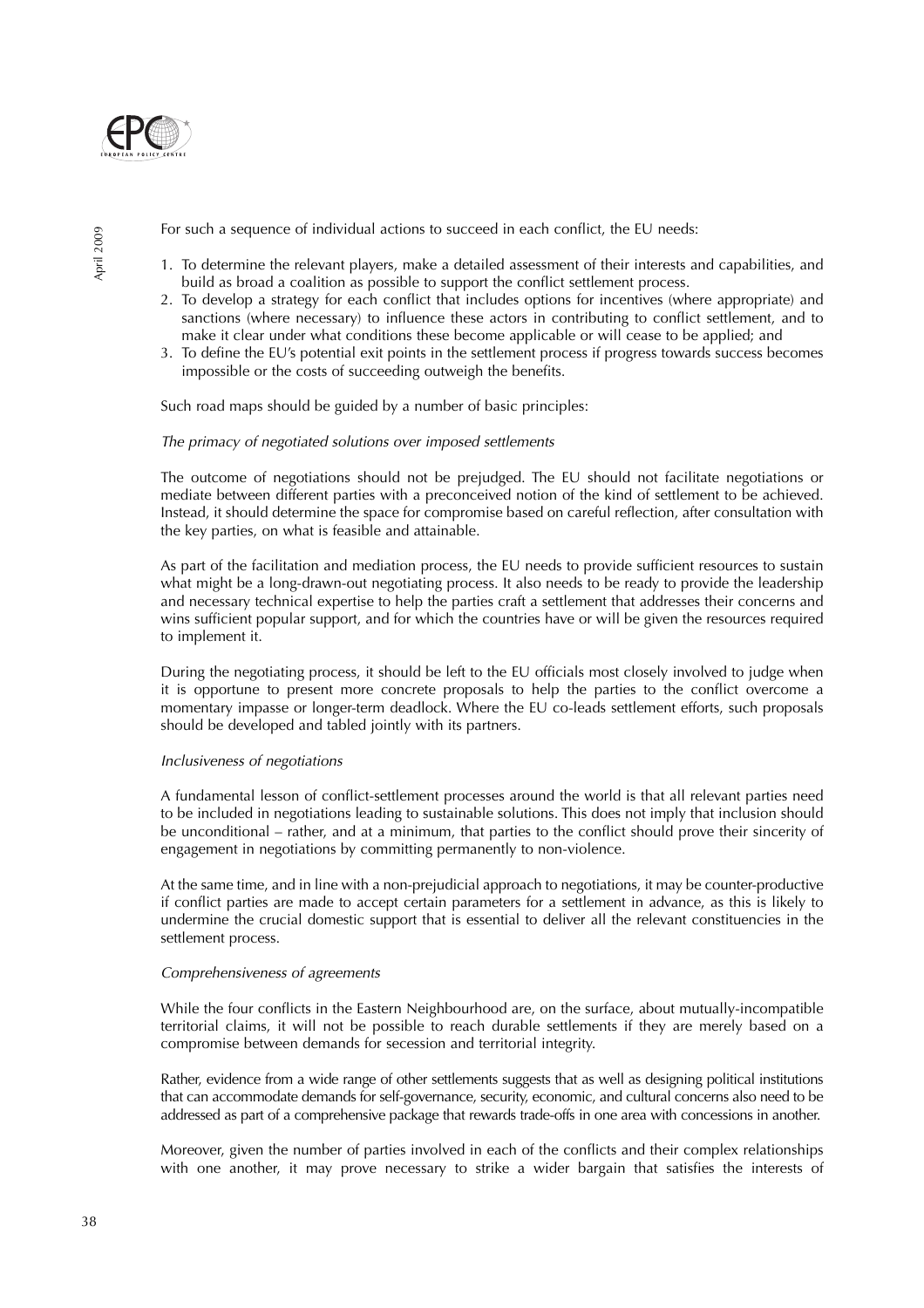

To achieve such comprehensive settlements requires a great deal of technical expertise in each of its individual component areas, as well as an overall vision – and leadership – of the package as a whole. This also necessitates helping the immediate local conflict parties with capacity-building, so they can develop a broader and longer-term vision that reaches beyond signing a particular agreement.

#### Need for long-term external assistance

Comprehensive settlements for each of the four current conflicts must be seen as long-term projects of state- and nation-building in situations in which sufficient necessary human and material resources are unlikely to be available. Under these circumstances, EU leadership in conflict-settlement processes will add value and increase the likelihood of success, if its assistance goes beyond just helping to conclude settlement agreements.

The EU has – or is developing – capabilities and the political will to contribute to providing post-agreement security guarantees, boosting economic development, and helping with institutional capacity-building and training. These capacities need to be made available, but should be tied to the local actors fulfilling concrete and clearly defined conditions. This will thus become a logical extension of the EU's phased engagement strategy from day one of its involvement in a particular conflict-settlement process.

The EU also has to assist local parties in countering potential domestic 'spoilers' and take responsibility for preventing external spoilers from undermining the long-term stability of any settlements achieved.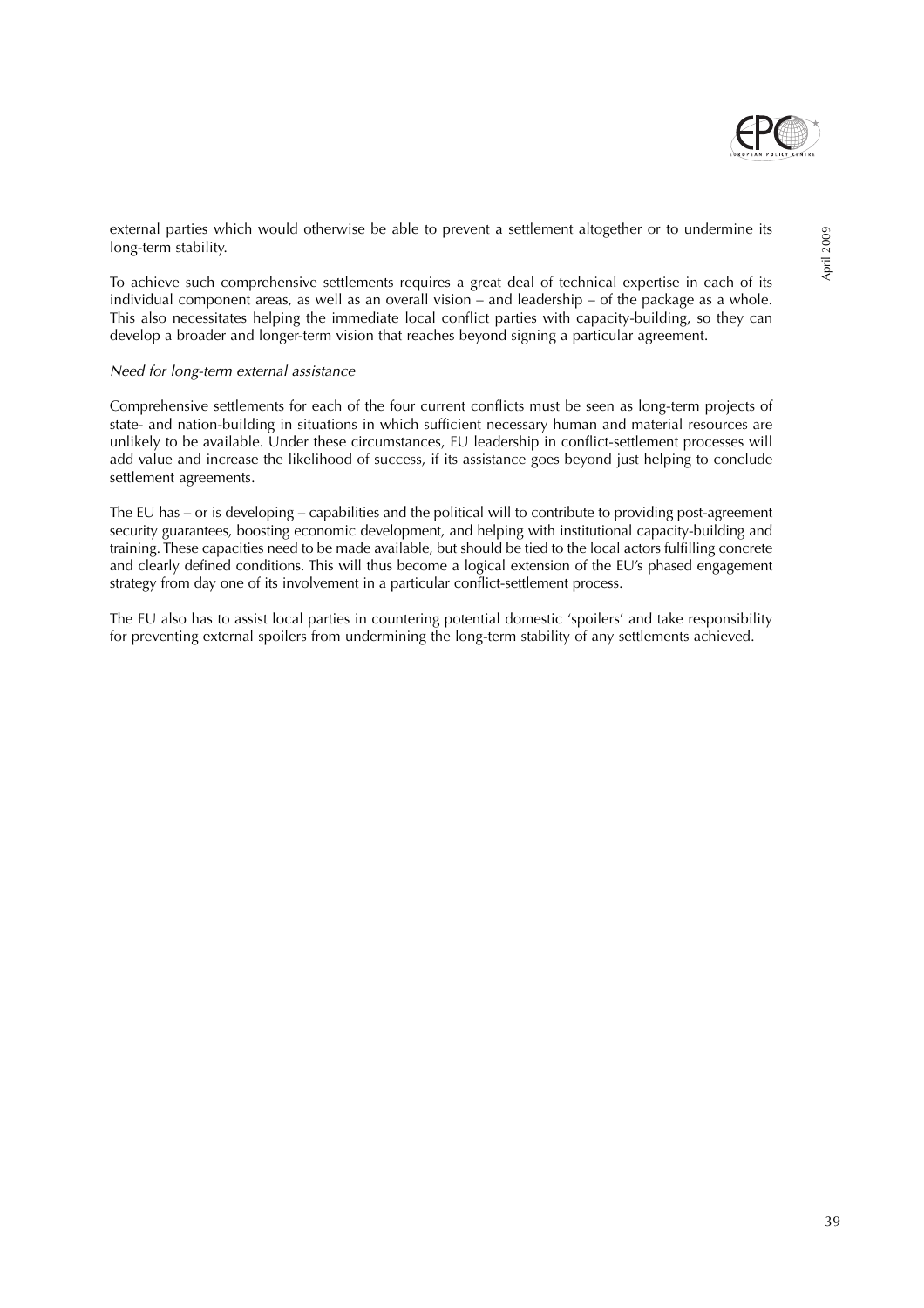

# **Annex 1: Historical background**

#### **Georgia**

The conflicts related to the two separatist regions in Georgia – Abkhazia and South Ossetia – have their origins in Soviet and pre-Soviet politics in the (South) Caucasus. In total, more than 80 ethnic groups live in Georgia, the largest, and politically most significant being Georgians, Armenians, Russians, Abkhaz and South Ossetians.<sup>45</sup>

Since 1988 and before August 2008, Georgia experienced two violent ethnic conflicts, as well as a short two-phase civil war.<sup>46</sup> The former were essentially the result of increasingly aggressive Georgian nationalism during, and after, the dying days of the Soviet Union, while the latter took place between different political factions struggling to control the Georgian state.

Both Abkhazia and South Ossetia enjoyed substantial autonomy throughout the Soviet era. Even though the populations of both regions were ethnically mixed, it was not until Georgian nationalism intensified from the late-1980s onwards that tensions emerged. The nationalist movement in Georgia became further radicalised after Soviet troops crushed a demonstration in April 1989.

Calls for independence, the legal proclamation of Georgian as the only official language in August 1989, and the Georgian referendum on independence and subsequent election of nationalist leader Zviad Gamsakhurdia in May 1991, provided the background against which these tensions escalated into fullscale violent conflict.

Abkhaz and South Ossetians wanted to preserve, and remain within, the Soviet Union as they considered that their survival as ethno-cultural communities distinct from the Georgian majority was in acute danger in an independent Georgian state.<sup>47</sup>

#### **South Ossetia**

South Ossetians belong to the same ethnic group as the people of North Ossetia (now an autonomous republic of Russia which is considered to be the indigenous homeland of Ossetians). A (South) Ossetian presence in contemporary Georgia only dates back a few hundred years<sup>48</sup> and is often used by Georgian nationalists to dispute South Ossetians' rights to the territory in which they live.

In 1989, South Ossetians made up just over two-thirds of their autonomous region's population – roughly 65,000 out of a population of 98,000. Yet, at that time, there were around another 100,000 Ossetians in other regions of Georgia. Tensions rose in the last years of the Soviet Union and first escalated into a full-scale conflict between November 1989 and January 1990. Prompted by the 'March on Tskhinvali' (the South Ossetian capital) by between 20,000 and 30,000 Georgian nationalists that August, supposedly to protect the city's Georgian population, the ensuing violence left six people dead and 140 injured.

Subsequently, South Ossetians not only boycotted the political process in Georgia, including the September 1990 elections, but also declared their region's independence. At the same time Georgians effectively abolished South Ossetia's autonomy with the proclamation of Georgia as an independent, unitary state with no internal borders.

Tbilisi initially responded with an economic blockade, but 1991 saw a significant escalation of hostilities, leading to the Georgian occupation of South Ossetia's capital. On several occasions in March, June and September that year, the nationalist leader Zviad Gamsakhurdia, who tried to use South Ossetia to strengthen his own grip on power in Georgia, failed to restore full Georgian control over South Ossetia in the face of well-organised, highly-motivated and Russian-backed resistance.

The conflict lingered on for another year, but with the fall of Mr Gamsakhurdia in December 1991 and former Soviet Foreign Minister Edvard Shevardnadse's assent to the Georgian presidency in March 1992,<sup>49</sup>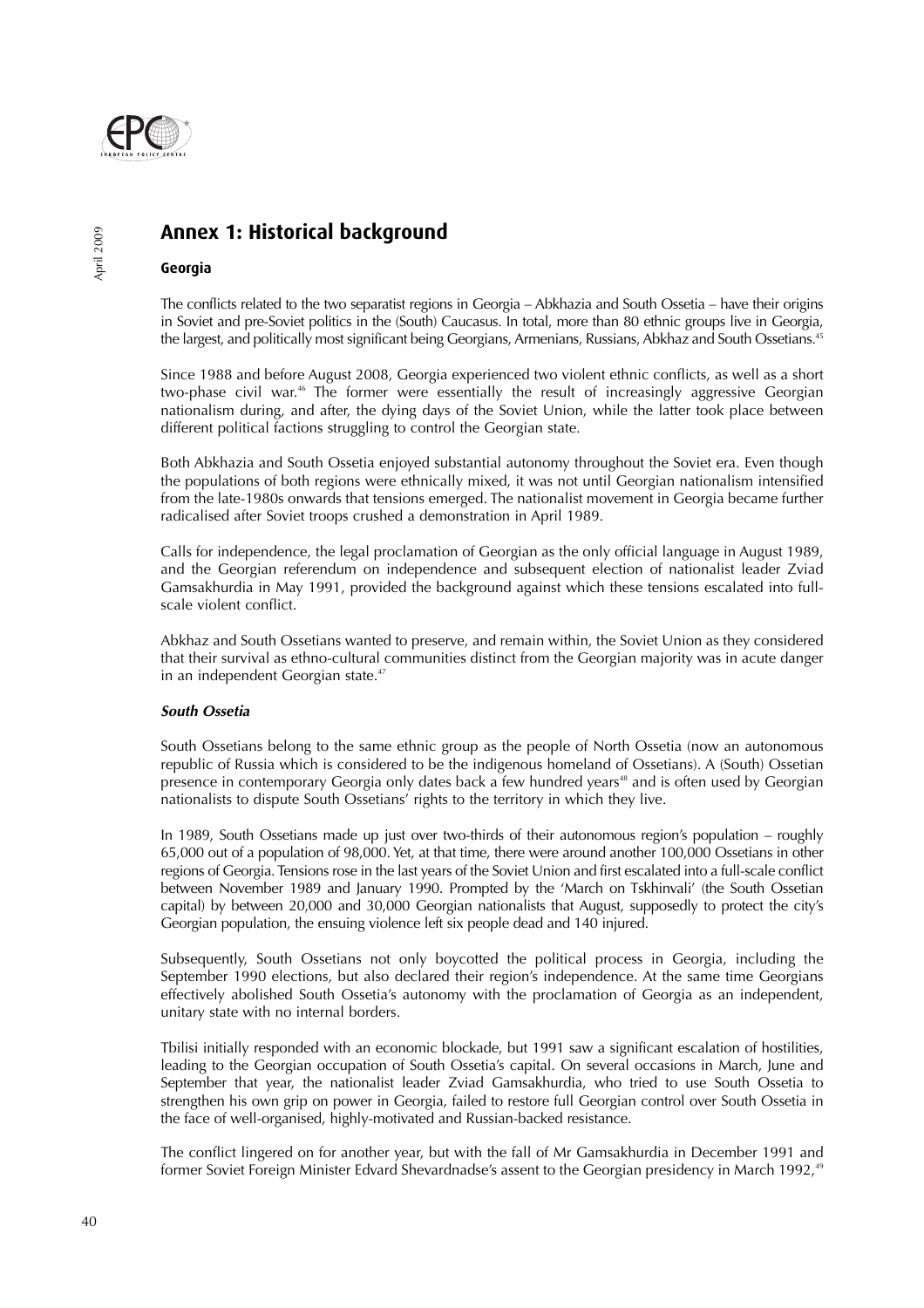

it took only one final defeat of Georgian forces to pave the way for the OSCE-mediated Sochi Agreement of June 1992, which established a permanent ceasefire and a military exclusion zone. This was followed by the deployment of an OSCE Observer Mission and a Russia-led Commonwealth of Independent States' peacekeeping force, as well as the creation of the so-called Joint Control Commission, intended to facilitate cooperation between the sides on a day-to-day basis.

This arrangement worked relatively well during Edvard Shevardnadse's presidencies, driven primarily by pragmatic considerations that benefited all sides, as accepting the status quo resulted in relative stability. However Mikhail Saakashvili's rise to power in 2003 changed this configuration significantly, as the new president had made restoring full sovereignty across the entire territory of Georgia a key campaign promise. Mr Saakashvili's success in reining in the Georgian region of Adjara in April 2004 emboldened him to move on to South Ossetia that summer, under the pretext of abolishing the Ergneti market that spanned the Georgia and South Ossetian borders.

While there is little doubt that trading on this market was connected to smuggling, it also presented one of the few opportunities for direct interaction between Georgians and South Ossetians. The violence while this market operated and after it was closed destroyed much of the confidence built between both sides and threw the peace talks into jeopardy. In fact, violence was so bad in early August that a formal ceasefire was agreed between Georgian and South Ossetian authorities, only to be broken within days.

Violence continued through much of the summer, with Georgia making some strategic gains but eventually withdrawing its military forces and agreeing a further round of formal demilitarisation measures with South Ossetia in Sochi in November. Nonetheless, the 2004 events contributed to further polarising and radicalising all sides, which increased the frequency and intensity of clashes along the ceasefire line up until the full-scale war in August 2008.

Around 1,000 people were killed during the conflict in South Ossetia, with a further 100,000 forced to flee and extensive damage to homes and infrastructure.<sup>50</sup> As well as the ethnic Georgians and South Ossetians who left the region for Georgia proper and North Ossetia, respectively, a very large number of South Ossetians were driven from their homes in Georgia proper. Within South Ossetia, segregation between the two communities increased significantly, with members of each ethnic group taking refuge in the areas controlled by 'their' side.

#### **Abkhazia**

The Stalinist era saw the persecution and destruction of the Abkhaz population in Georgia's political and cultural elites. From the late 1930s to the early 1950s, there was a massive Georgian influx into Abkhazia, reducing the proportion of ethnic Abkhaz among the resident population to around one-third. By 1989, this had declined to below 18%. This 'Georgianisation' policy continued after the Stalin years, triggering several short spells of violence in 1957, 1967, 1978 and 1981. The resurgence of Georgian nationalism under Georgia's first post-independence leader, Zviad Gamsakhurdia, could not but be seen as a precursor of worse things to come by the Abkhaz, leading them to conclude that establishing their own state was all the more necessary to ensure their ethnic survival.

Following Georgia's declaration of independence in 1991, and the simultaneous abolition of Abkhazia's autonomy, the Abkhaz immediately reinstated their 1925 Constitution, defining the territory as an independent state united with Georgia on the basis of a special union treaty. They then declared that they wanted to leave Georgia and remain part of the Soviet Union/Russian Federation. This situation quickly escalated into open violence, with Georgian forces taking over the Gali region in August 1992 and cutting Abkhazia off from Russia on the pre-text of alleged abductions of Georgians by supporters of Zviad Gamsakhurdia. He was then ousted by three Georgian warlords in a coup in December 1991, and Edvard Shevardnadse, a Georgian native, was subsequently asked to lead the country through this difficult period.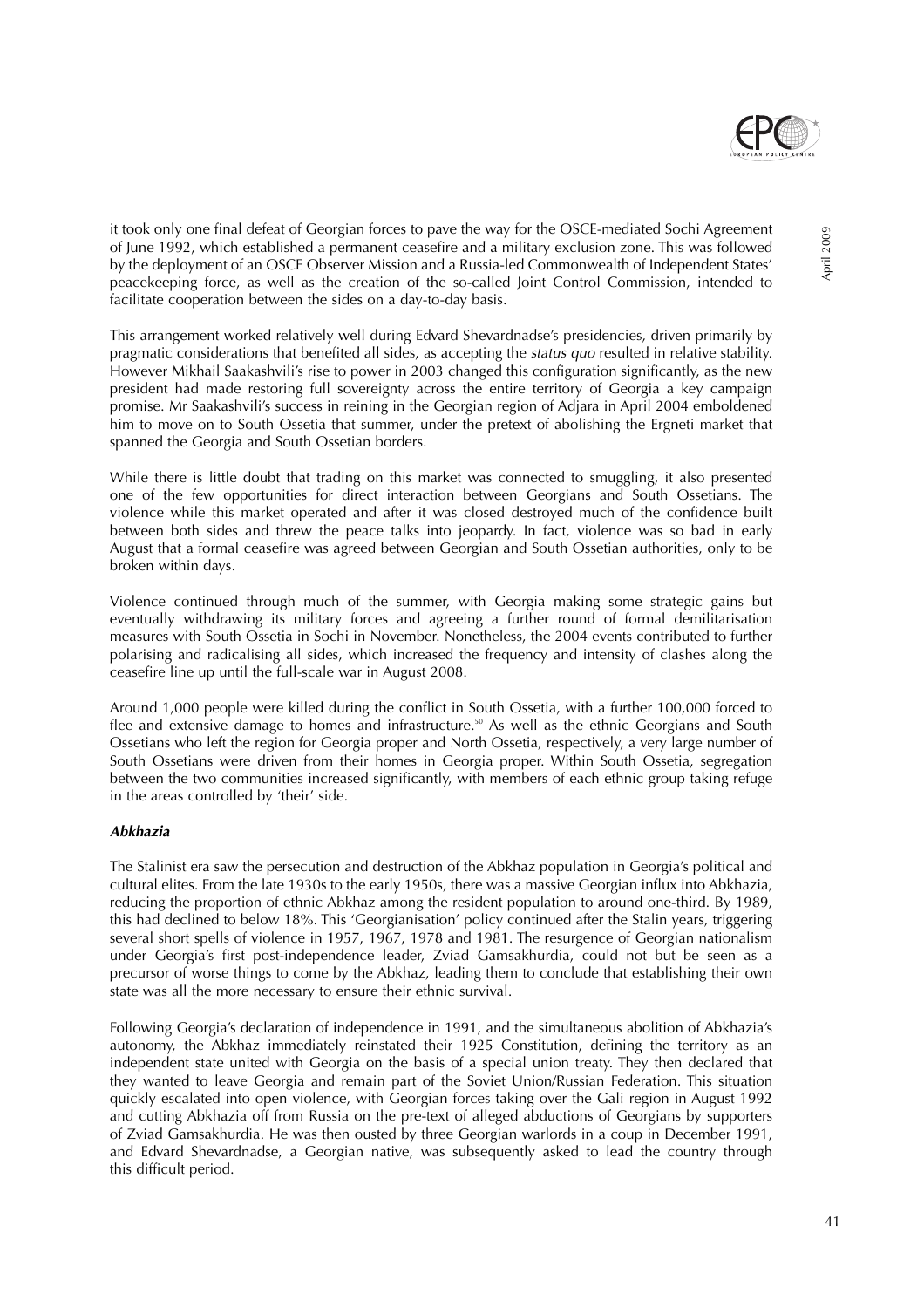

As a result of Georgian advances, the Abkhaz leadership was forced to retreat from Sukhumi, but immediately regrouped and organised guerrilla-style resistance. Backed by North Caucasian (in particular Chechen) fighters, as well as Russian air support, the Abkhaz quickly recaptured most of the territory initially lost, and Georgian control was reduced to the Kodori Gorge (a Georgian-held area in Abkhazia) and Gali. Ceasefires were agreed and broken time and again until May 1994, when the Moscow Agreement established a permanent ceasefire line with military exclusion zones on either side.

In parallel, the UN Security Council passed Resolution 854 establishing the UN Observer Mission in Georgia (UNOMIG). The Russia-dominated CIS also dispatched a peacekeeping force to the region. Since then, violations have been rare, even though the general security situation, especially in the Kodori Gorge, deteriorated sharply in 1998, 2001, 2006, and 2008, bringing both sides to the brink of a new war. Around 10,000 people in total are believed to have been killed in the fighting, and around a quarter of a million Georgians have been displaced from Abkhazia.

#### **Transnistria**

The conflict between Moldova and Transnistria has its roots in territorial disputes between the Soviet Union and Romania. Following the disintegration of the Russian Empire in 1918, Moldova – which had been under Russian control since 1812 under the name Bessarabia – declared its independence and decided to merge with Romania. However, the Soviet Union opposed this and separated a narrow strip of land on the left bank of the river Nistru/Dniestr from the Ukrainian Soviet Socialist Republic. This small region, which now corresponds to Transnistria, was named the Moldovan Autonomous Soviet Socialist Republic by the Soviet authorities, which thereby claimed their right over the whole of Moldova.

The 1939 Molotov-Ribbentrop Pact brought Moldova back into Soviet control, and it was proclaimed the Moldavian Soviet Socialist Republic (SSR) after merging with Transnistria. During the Second World War, Romania reconquered Moldova, but lost the province again in 1944. In 1947, Romania was obliged to recognise the formal incorporation of Moldova into the Soviet Union.<sup>51</sup>

The Moldovan SSR became the subject of a systematic policy of Russification. Part of this policy was to strictly isolate the country from the Romanian cultural sphere and to impose the use of the Cyrillic alphabet for the Romanian language.<sup>52</sup> In the wake of *Perestroika*, a Popular Front began to emerge in Moldova, calling for the reintroduction of the Latin alphabet and the recognition of Romanian as the official language. Since 1990, some of this Front's radical elements have demanded reunification with Romania.<sup>53</sup>

Rising Moldovan nationalism has led to fears among Transnistria's Slavic population, (some 60% of the total)<sup>54</sup> that its formerly priviliged status would diminish to that of second-class citizens in an independent Moldova, in which Moldovan would be the official language. Even worse, possible reunification of Moldova with Romania would turn this Slavic population into a nearly negligible minority of 3%.

Moreover, the communist elites of Transnistria (a heavily industrialised region compared to the rest of Moldova), feeling that their economic and political interests and privileges were in jeopardy, preferred to stay within the structures of a disintegrating Soviet Union. Believing that they had the support of the Slavic population, they proclaimed the Transnistrian Moldovan Republic on 2 September 1990.

As a result of Moldova's Declaration of Independence, and its subsequent recognition by the international community in March 1992, an armed struggle erupted, as Transnistria was now determined to gain independence by military means and become a unit of the Russian Federation.<sup>55</sup> However, this violence was quickly contained after Moldova and Russia signed an agreement in July 1992 establishing a tripartite peacekeeping force comprising Russian, Moldovan and Transnistrian troops. But this agreement also meant the withdrawal of Moldovan forces from Transnistria and left the territory under the effective control of the Transnistrian authorities, backed by the Russian 14th Army.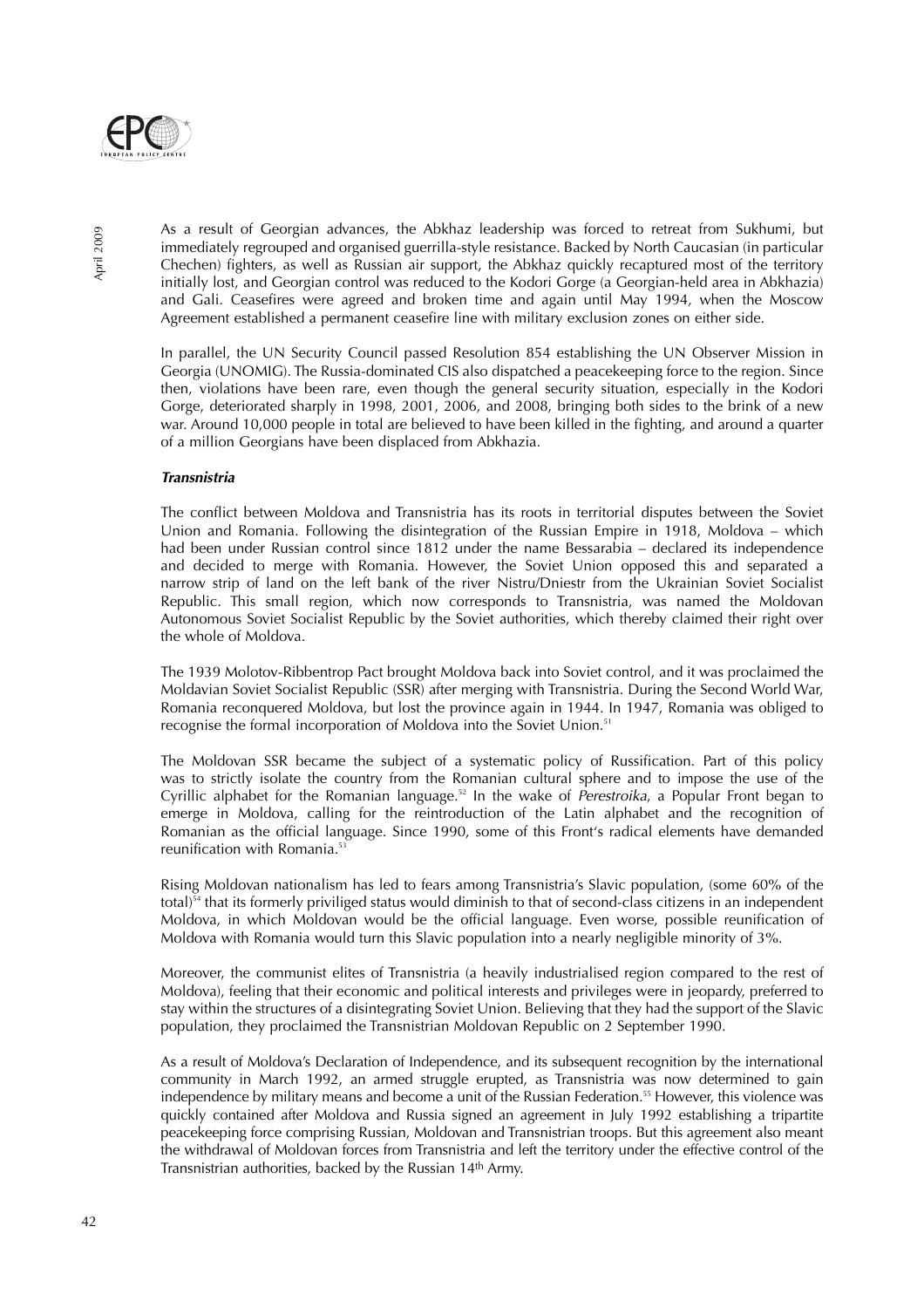

April 2009

Shortly afterwards, the parties involved invited the Organization for Security and Cooperation in Europe (OSCE) to lead negotiations on a final status for Transnistria, and the OSCE established a five-sided format with Moldova and Transnistria as the two conflict parties and the OSCE, Russia and Ukraine as the mediators.56 Despite the many proposals that have been put forward for a final status settlement under this framework, the situation remains deadlocked as all of them have been vetoed by one party or another and so far none has even been accepted as a basis for further negotiations.

#### **Nagorno-Karabakh**

Since the 11th century, Nagorno-Karabakh – a mountainous region of South Western Azerbaijan – has been part of one empire or another: Georgian, Mongol, Turkish, Persian, Russian and finally Soviet, and the question of whose land it is has been argued over for the decades.

Armenia's historical claim to Nagorno-Karabakh dates back to Armenian Orthodox churches in the 4th Century and to a unique Artsakh civilisation founded even earlier, while Azerbaijanis claim to be the direct descendents of the Caucasian Albanians, who also inhabited Nagorno-Karabakh. National identity in both Armenia and Azerbaijan is thus based to a large extent on the notion that Nagorno-Karabakh is an essential and indivisible part of their own history and country.

After the collapse of the Russian Empire, Nagorno-Karabakh became the object of a bitter dispute and armed confrontation between the newly formed Republic of Armenia and the Azerbaijani Democratic Republic. In 1920, Soviet forces occupied the Southern Caucasus and established a military presence in the disputed territory, and in June 1921, Armenia declared Nagorno-Karabakh an inalienable part of its territory.

Throughout the Soviet era, Moscow always sided with Baku on the issue of Nagorno-Karabakh's territorial status, and in 1923 the Soviet government made Nagorno-Karabakh an autonomous region within the Azerbaijan Soviet Socialist Republic. This ignored earlier assurances given to Armenia, based on the demographic argument that 90% of Nagorno-Karabakh's population was ethnic Armenian, that it would receive the territory.

Consequently, Armenian resentment simmered until the beginning of the disintegration of the USSR, when Perestroika and Glasnost opened up greater opportunities for the expression and organisation of ethno-nationalist sentiment. In February 1988, Nagorno-Karabakh's local assembly passed a resolution requesting that it be transferred from Azerbaijan to Armenia, thereby triggering a series of events that culminated in the first inter-ethnic war of the Gorbachev era.

As the collapse of the Soviet Union became ever more apparent and the country was finally formally dissolved in December 1991, Nagorno-Karabakh's ethnic Armenian population organised a local referendum, boycotted by local Azerbaijanis, in which they voted for the establishment of an independent state – the Nagorno-Karabakh Republic. A Supreme Soviet of Nagorno-Karabakh was elected and, soon after Azerbaijan's own independence from the Soviet Union in late 1991, Armenian separatists took control of Nagorno-Karabakh.

Full-scale war in Nagorno-Karabakh and between Armenia and Azerbaijan broke out in February 1992, and by June Nagorno-Karabakh Armenians had expelled virtually all ethnic Azerbaijanis from the area and opened a 'land-bridge' to Armenia through the region of Lachin. By the time a Russian-brokered ceasefire was signed in 1994, Armenian forces had captured and occupied seven Azerbaijan provinces – Aghdam, Fizuli, Djabrail, Zangelan, Gubadly, Lachin and Kelbajar – totalling around 15% of Azerbaijan's territory and created a "buffer zone" around the Lachin corridor between Nagorno-Karabakh and Armenia.

It is estimated that more than 35,000 people were killed and more than one million, including 600,000 ethnic Azerbaijanis and 300,000 ethnic Armenians, were forced to flee their homes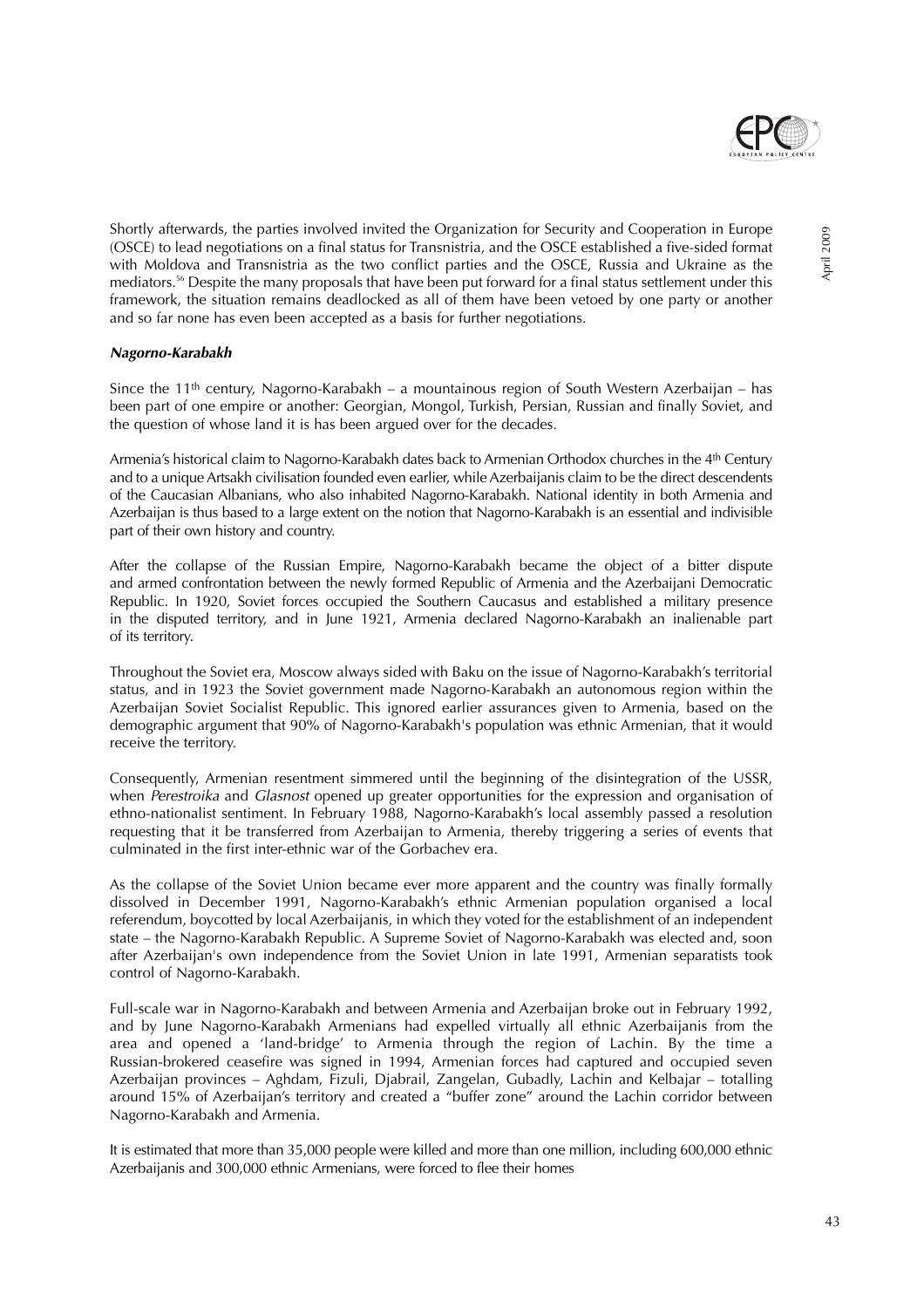

Both Armenia and Azerbaijan paid a high price. After the war, as a sign of its friendship with Baku, Turkey closed its border with Armenia and broke off diplomatic relations. This left Yerevan with closed eastern and western frontiers which had a big impact on the country, including excluding it from developing energy pipelines and transport networks. High unemployment led to mass emigration and Yerevan only managed to keep its economy afloat on the basis of large remittances from the diaspora, foreign aid and Russian investment.

Azerbaijan, on the other hand, continues to struggle to transform itself from a planned socialist economy to a market system, not least because Western aid and investment only slowly materialised because of the instability in the region, despite the country's vast energy resources. At the same time, Azerbaijan continues to suffer from the humiliation it felt after its crushing military defeat in the war over Nagorno-Karabakh and the loss and occupation of a significant part of its territory.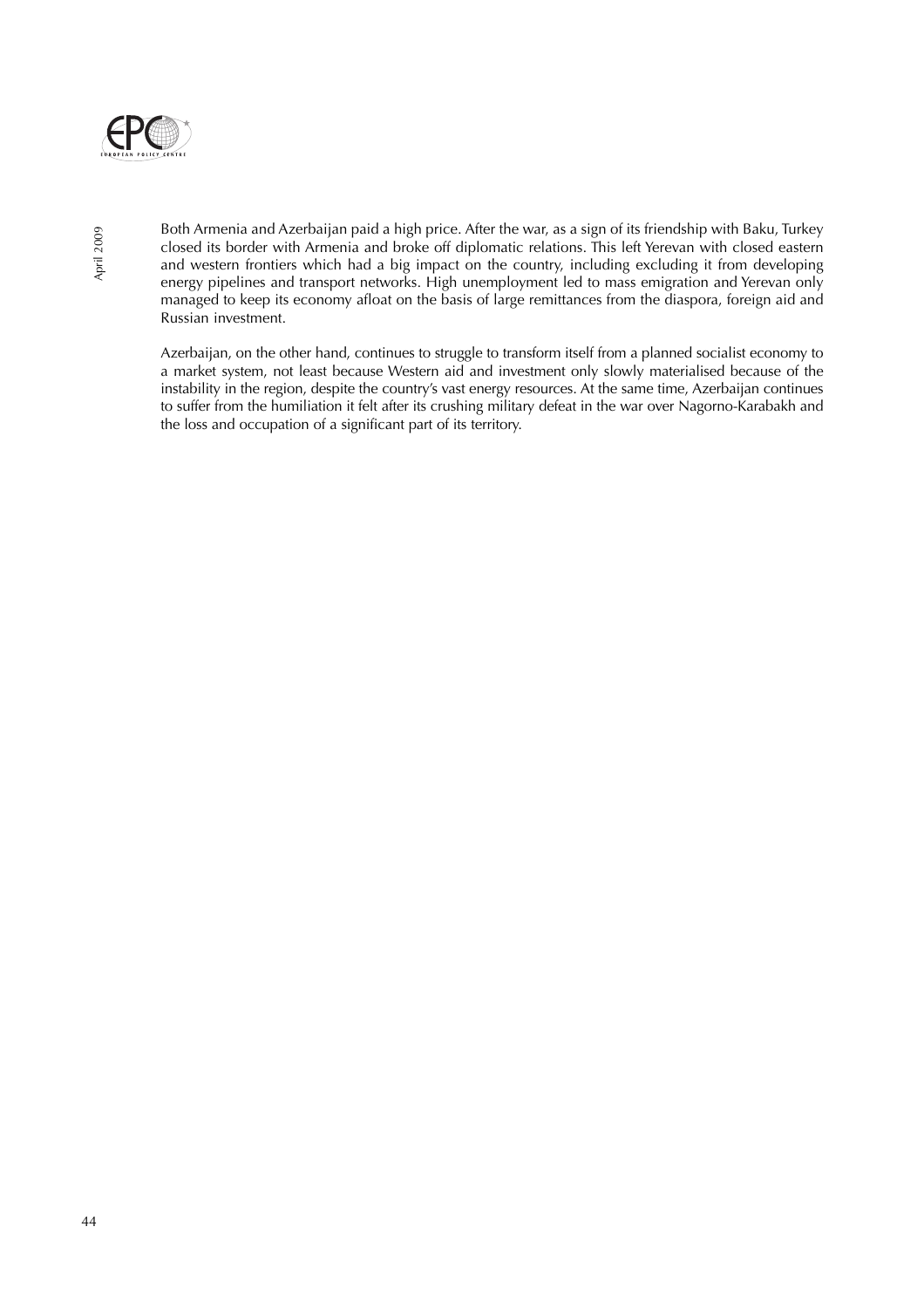

# **Annex 2a: The Georgian-Russian war of August 2008 in figures**

Source of all three tables : Viatcheslav Avioutskii, Le conflict d'Ossétie du Sud, Défense Nationale et Sécurité Collective, Paris, Octobre 2008

| <b>Warring sides</b> |                                                                                                                                                                                                           |  |
|----------------------|-----------------------------------------------------------------------------------------------------------------------------------------------------------------------------------------------------------|--|
| Georgian army        | <b>Russian army and South Ossetian forces</b>                                                                                                                                                             |  |
| $22,000$ troops      | 500 Russian troops already present in Tskhinvali<br>10,000 Russian troops deployed in South Ossetia<br>Nearly 10,000 Russian troops deployed in Abkhazia<br>Several hundred South Ossetian paramilitaries |  |
| 171 T-72 Tanks       | 150 Russian Tanks deployed                                                                                                                                                                                |  |
|                      | Russian naval force deployed from Sevastopol                                                                                                                                                              |  |

| <b>Casualties</b>    |                                      |  |
|----------------------|--------------------------------------|--|
| Georgian side *      | Russian army and South Ossetian side |  |
| 130 people killed    | 74 Russian soldiers killed           |  |
| 1,165 people wounded | 171 Russian soldiers wounded         |  |
|                      | 19 Russian soldiers missing          |  |
|                      | 44 South Ossetian civilians killed   |  |
|                      | 273 South Ossetian civilians wounded |  |

#### **Refugees and internally displaced persons**

The Russian Ministry of Immigration declared that 33,000 inhabitants from South Ossetia have sought refuge in Russia since 7 August 2008.

Georgia has registered 89,000 internally displaced persons.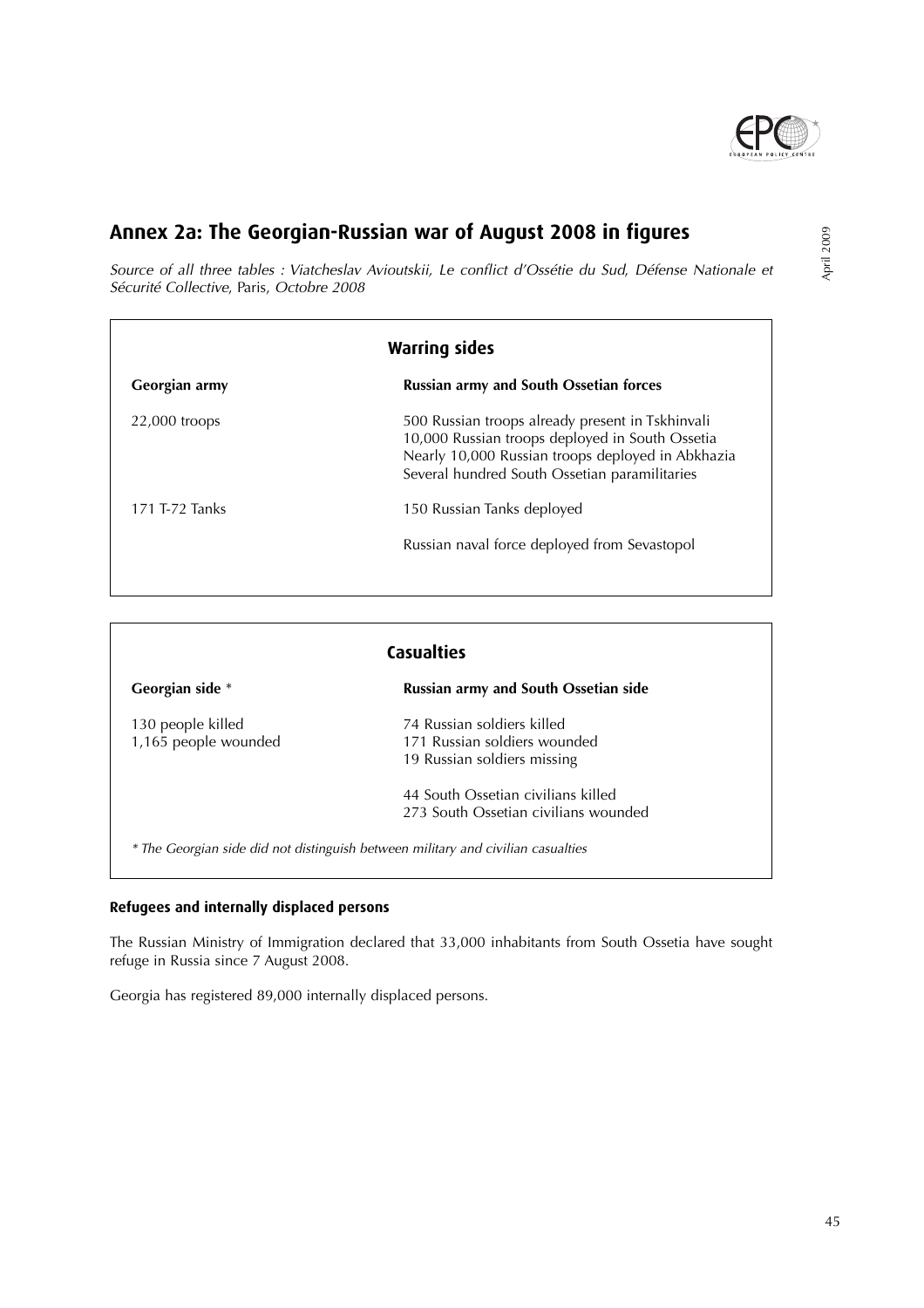

April 2009

# **Annex 2b: Military capabilities of break-away entities in Georgia**

|                        | Abkhazia                                                                                                                                                       | South Ossetia                                                                                                                                                         |
|------------------------|----------------------------------------------------------------------------------------------------------------------------------------------------------------|-----------------------------------------------------------------------------------------------------------------------------------------------------------------------|
| Manpower               | 4,000 regular soldiers<br>2,000 armed police<br>30,000 reserve troops                                                                                          | 2,260 regular soldiers<br>1,100 armed police<br>100 State Security Service<br>2,100 troops from militias<br>5,000 reserve troops                                      |
| Training               | Compulsory military service                                                                                                                                    | Compulsory military service                                                                                                                                           |
| Weaponry               | Entire adult male ethnic<br>Abkhaz population issued<br>with AK 47 rifles<br>50 main battle tanks<br>80 armoured infantry vehicles<br>100 artillery pieces     | Entire adult male ethnic<br>Ossetian population issued<br>with AK 47 rifles<br>25 main battle tanks<br>55 armoured infantry vehicles<br>25 artillery pieces           |
| Naval force            | Converted pleasure vessels<br>equipped with machine guns<br>and mortars                                                                                        | Non-existent                                                                                                                                                          |
| Air force              | Negligible                                                                                                                                                     | Negligible                                                                                                                                                            |
| Land based air defence | 30 portable surface-to-air missiles<br>20 anti-aircraft artillery systems                                                                                      | 20 portable surface-to-air<br>missiles<br>20 anti-aircraft artillery systems                                                                                          |
| Funding                | Around \$6 million annually spent<br>by de facto Abkhaz government.<br>Many resources come from illegal<br>customs, smuggling and other<br>criminal activities | Military budget spent by<br>de facto South Ossetian<br>government unknown. Many<br>resources come from illegal<br>customs, smuggling and other<br>criminal activities |
| Military alliances     | Support from Russia<br>Support from other pro-Russian<br>unrecognised states in CIS                                                                            | Support from Russia<br>Support from North Ossetia<br>Support from other<br>pro-Russian unrecognised<br>states in CIS                                                  |

Sources:

Jane's World Insurgency and Terrorism, Abkhazia Separatists, 3 Sept 2008 Jane's World Insurgency and Terrorism, South Ossetian Separatists, 3 Sept 2008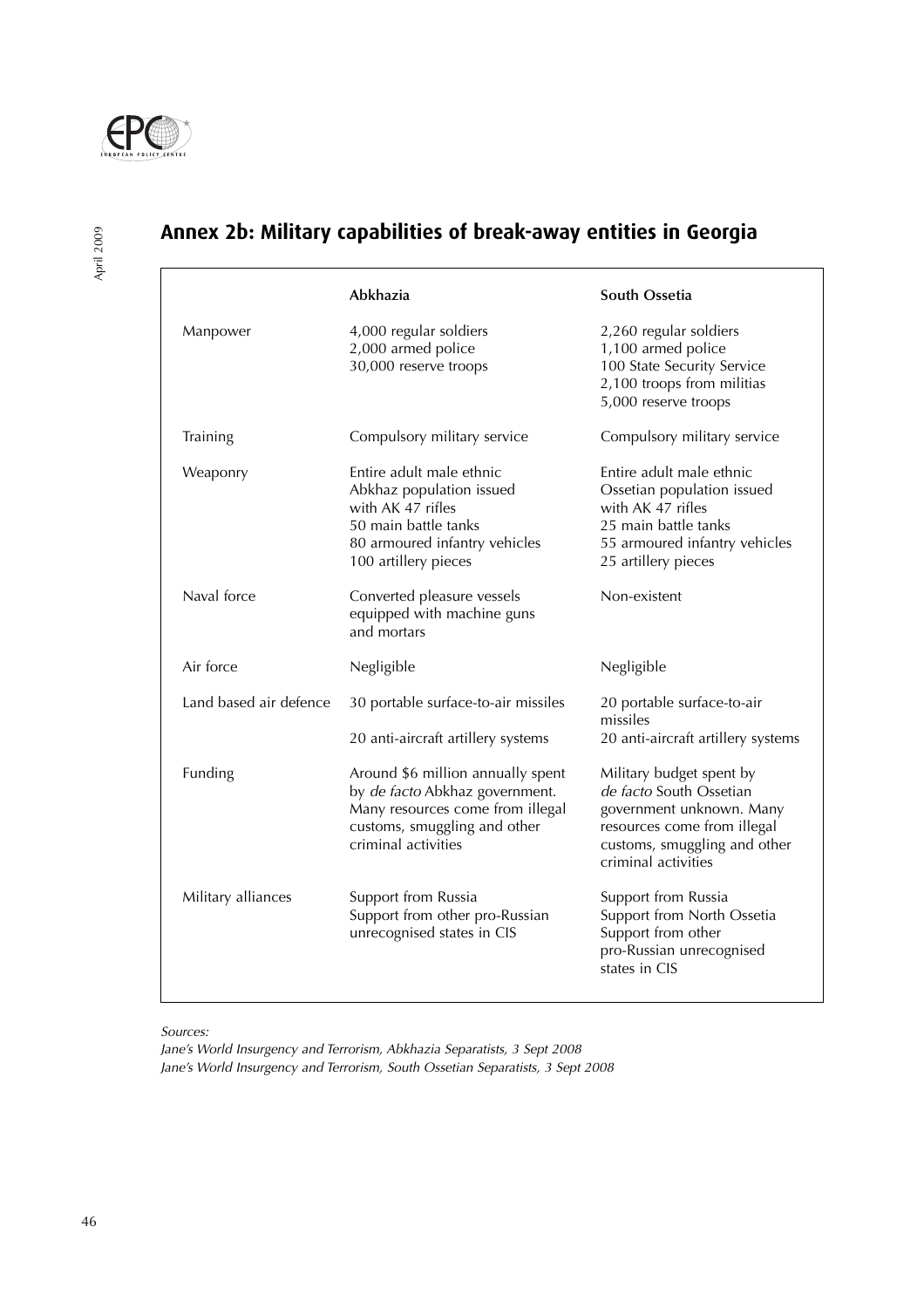

# **Annex 3: Chronology of events**

## **Abkhazia**

| United<br><b>Nations</b> | Nov 1992: UN Office opens in Tbilisi to assist UN Secretary-General's peacemaking efforts<br>May 1993: UN Special Envoy to the conflict appointed<br>24 August 1993: UN Observer Mission in Georgia (UNOMIG) established to monitor<br>27 July 1993 ceasefire<br>Dec 1996: UN Human Rights Office established in Sukhumi<br>1997: UN Special Envoy becomes UN Secretary-General's Special Representative<br>31 Jan 2002: UN Security Council endorses Boden plan, setting 'Basic Principles<br>for the Distribution of Competences' between Tbilisi and Sukhumi<br>Feb 2003: Start of Geneva Process to revive peace process |
|--------------------------|------------------------------------------------------------------------------------------------------------------------------------------------------------------------------------------------------------------------------------------------------------------------------------------------------------------------------------------------------------------------------------------------------------------------------------------------------------------------------------------------------------------------------------------------------------------------------------------------------------------------------|
| Russia                   | 14 May 1994: Russia brokers a ceasefire between Tbilisi and Sukhumi<br>2000: Russia starts to issue passports to inhabitants from Abkhazia<br>Aug 2008: Six-day war between Russia and Georgia<br>26 Aug 2008: President Medvedev recognises independence of Abkhazia and South Ossetia<br>Sept 2008: Russia reinforces its troops in Abkhazia and South Ossetia with an<br>additional 3,700 troops in each entitiy<br>10 Oct 2008: Russia withdraws its last troops from Georgian territories which<br>lie outside Abkhazia and South Ossetia                                                                               |
| <b>CIS</b>               | 1994: After 14 May ceasefire agreement, CIS dispatches a peacekeeping force<br>to oversee its implementation                                                                                                                                                                                                                                                                                                                                                                                                                                                                                                                 |
| United<br><b>States</b>  | May 2002: US initiates the Georgia Train and Equip Program (GTEP) to increase<br>Georgia's military capabilities<br>Jan 2005: US launches the Georgia Sustainment and Stability Operations Program<br>(Georgia SSOP) to follow up the previous GTEP<br>22 Oct 2008: US commits \$1 billion for Georgia's economic rehabilitation at<br>Donor Conference                                                                                                                                                                                                                                                                      |
| <b>NATO</b>              | April 2008: Georgia's NATO membership bid postponed                                                                                                                                                                                                                                                                                                                                                                                                                                                                                                                                                                          |
| EU                       | July 2003: EU Special Representative to Southern Caucasus appointed<br>Dec 2003: EU Security Strategy stipulates that the EU should apply a more active<br>approach to resolve 'frozen conflicts' in its neighbourhood<br>Nov 2006: EU-Georgia Action Plan finalised<br>Aug-Sept 2008: EU under French Presidency brokers six-point ceasefire agreement<br>between Georgia and Russia on 12 August and 8 September<br>1 Oct 2008: Deployment of EU Monitoring Mission (EUMM)<br>22 Oct 2008: EU pledges €500 million at Donor Conference                                                                                     |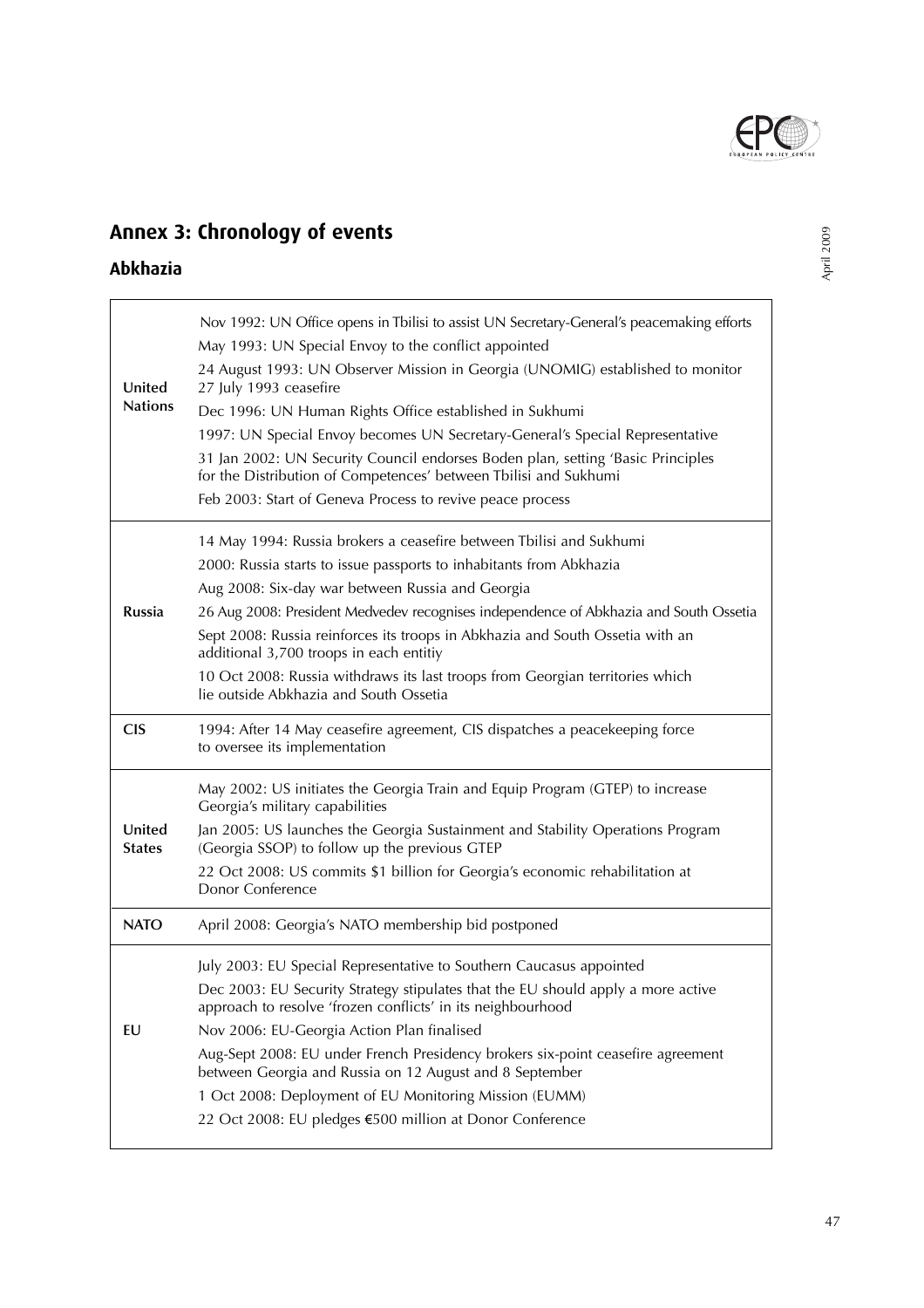

## **South Ossetia**

| <b>OSCE</b>             | 24 June 1992: OSCE mediates Sochi Peace Agreement, thereby formalising its<br>involvement in the peace process<br>Dec 1992: OSCE starts to observe working of Joint Peacekeeping Forces (Georgian,<br>Russian and Ossetian forces)<br>1999-2004: OSCE Border Monitoring Operation observes traffic across<br>Georgian-Russian border<br>2006-2007: OSCE runs Capacity Building and Training Programme for Georgian<br>border guards                                                                                                                                                                                   |
|-------------------------|-----------------------------------------------------------------------------------------------------------------------------------------------------------------------------------------------------------------------------------------------------------------------------------------------------------------------------------------------------------------------------------------------------------------------------------------------------------------------------------------------------------------------------------------------------------------------------------------------------------------------|
| <b>Russia</b>           | 24 June 1992: Russia mediates Sochi Peace Agreement<br>2000: Russia starts to issue passports to inhabitants from South Ossetia<br>7 Aug 2008: hostilities break out between Georgia and Russia after Georgia's military<br>actions against South Ossetian authorities<br>26 Aug 2008: President Medvedev recognises independence of Abkhazia and South Ossetia<br>Sept 2008: Russia reinforces its troops in Abkhazia and South Ossetia with an<br>additional 3,700 troops in each entity<br>10 Oct 2008: Russia withdraws its last troops from Georgian territories which lie<br>outside Abkhazia and South Ossetia |
| United<br><b>States</b> | May 2002: US initiates the Georgia Train and Equip Program (GTEP) to increase<br>military capabilities of Georgia<br>Jan 2005: US launches the Georgia Sustainment and Stability Operations Program<br>(Georgia SSOP) to follow up the previous GTEP<br>22 Oct 2008: US commits \$1 billion for Georgia's economic rehabilitation at<br>Donor Conference                                                                                                                                                                                                                                                              |
| <b>NATO</b>             | April 2008: Georgia's NATO membership bid postponed                                                                                                                                                                                                                                                                                                                                                                                                                                                                                                                                                                   |
| EU                      | July 2003: Special Representative to Southern Caucasus appointed<br>Dec 2003: EU Security Strategy stipulates that the EU should apply a more active<br>approach to resolution of frozen conflicts in its neighbourhood<br>Nov 2006: EU-Georgia Action Plan finalised<br>Aug-Sept 2008: EU under French Presidency brokers six-point ceasefire agreement<br>between Georgia and Russia on 12 August and 8 September<br>1 Oct 2008: Deployment of EU Monitoring Mission (EUMM)<br>22 Oct 2008: EU pledges €500 million at Donor Conference                                                                             |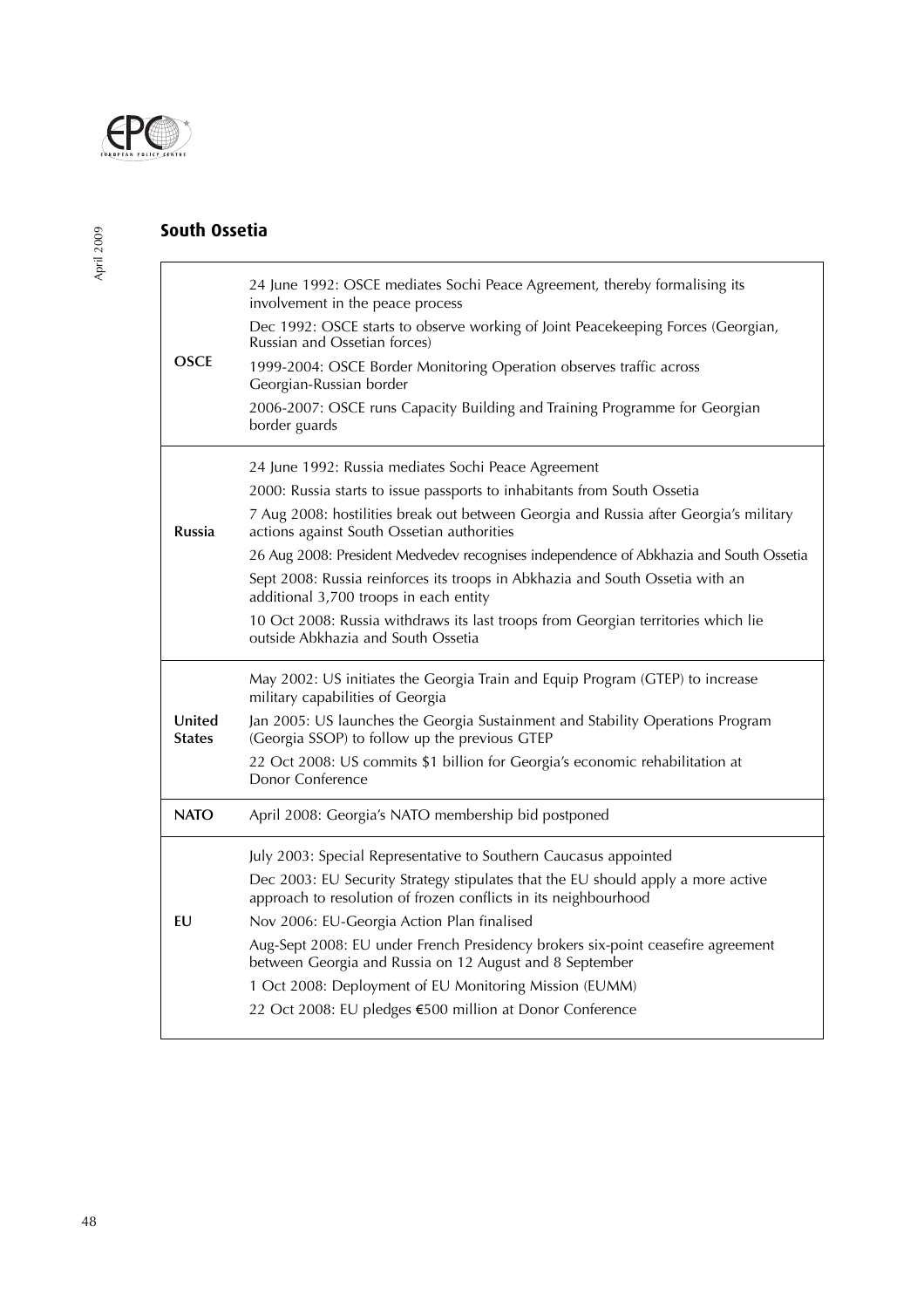

## **Transnistria**

| <b>OSCE</b>   | July 1992: OSCE invited to lead negotiations<br>4 Feb 1993: Mission to Moldova established<br>18-19 Nov 1999: OSCE Istanbul Summit: Russia pledges to withdraw troops from Transnistria<br>27-28 Oct 2005: '5+2' negotiations format established                                                                                                                                                                                                                                               |  |  |
|---------------|------------------------------------------------------------------------------------------------------------------------------------------------------------------------------------------------------------------------------------------------------------------------------------------------------------------------------------------------------------------------------------------------------------------------------------------------------------------------------------------------|--|--|
| <b>Russia</b> | 21 July 1992: Moldova and Russia sign a ceasefire for the conflict in Transnistria and agree on<br>principles of peaceful solution<br>19 Nov 2001: Putin-Voronin meeting: Russia confirms its support for Moldova's<br>territorial integrity<br>17 Nov 2003: Kozak Plan proposed<br>11 April 2008: Resumption of Voronin-Smirnov talks after lobbying from Russia                                                                                                                              |  |  |
| Ukraine       | 22 April 2005: Yushchenko Plan proposed for Transnistrian conflict at GUAM Summit<br>in Chisinau                                                                                                                                                                                                                                                                                                                                                                                               |  |  |
| EU            | 28 Nov 1994: Partnership and Cooperation Agreement (PCA) with Moldova<br>1 July 1997: PCA comes into force<br>25 Feb 2005: EU-Moldova Action Plan signed and immediately adopted<br>23 March 2005: EU Special Representative for Moldova appointed<br>25 Oct 2005: EU becomes an observer in OSCE negotiations framework<br>30 Nov 2005: EUBAM launched<br>Feb 2008: EUMAP extended for one additional year<br>1 March 2008: Autonomous Trade Preferences regime enters into force for Moldova |  |  |

# **Nagorno-Karabakh**

| <b>OSCE</b>   | 24 March 1992: OSCE takes decision to set up Minsk Group to mediate solution<br>between warring parties<br>June 2004: Prague Process to reinvigorate dialogue between conflicting sides<br>December 2007: Madrid OSCE Summit formally tables Document of Basic Principles |
|---------------|---------------------------------------------------------------------------------------------------------------------------------------------------------------------------------------------------------------------------------------------------------------------------|
| <b>Russia</b> | May 1994: Russia brokers ceasefire<br>2 Nov 2008: Medvedev organises Karabakh Summit, bringing together Sargsyan and Aliyev                                                                                                                                               |
| <b>Turkey</b> | 6 Sept 2008: Turkey's President makes historic visit to Yerevan for world cup qualifier<br>between Armenia and Turkey                                                                                                                                                     |
|               | 26 Sept 2008: Turkey launches new diplomatic initiative: Platform of Security and<br>Stability in Caucasus                                                                                                                                                                |
| EU            | 14 Nov 2006: EU Azerbaijan Action Plan finalised<br>7 May 2009: Azer-Armen Presidents meet at EU Eastern Partnership Summit in Prague                                                                                                                                     |
|               |                                                                                                                                                                                                                                                                           |

# April 2009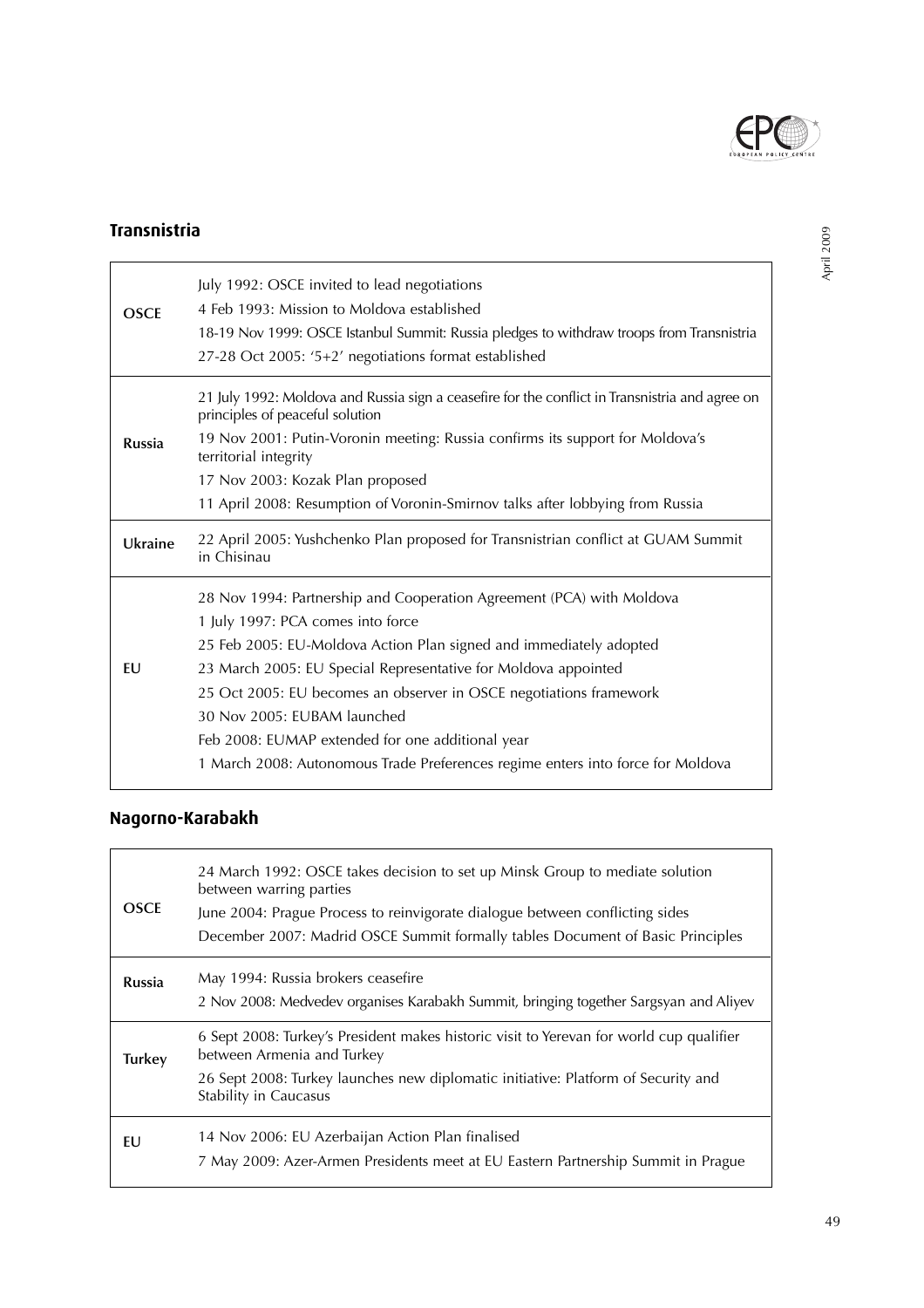

| Country    | Military expenditure in constant<br>$(2005)$ \$ mll. $(2007)$ | Military expenditure as<br>percentage of GDP (2006) |
|------------|---------------------------------------------------------------|-----------------------------------------------------|
| Armenia    | 194                                                           | $2.8^{57}$                                          |
| Azerbaijan | 667                                                           | 3.6                                                 |
| Georgia    | 592                                                           | 5.2                                                 |
| Moldova    | 14,4                                                          | 0.5                                                 |
|            |                                                               |                                                     |

## **Annex 4: Military statistics**

Source: SIPRI Military Expenditure Database (figures only available up to 2007)

#### **Quotas of Treaty on Conventional Armed Forces in Europe (CFE)**

- A. The Conventional Armed Forces in Europe (OFE) Treaty sets equal ceilings for each bloc (NATO and the Warsaw pact), from the Atlantic to the Urals, on key armaments essential for conducting surprise attacks and initiating large-scale offensive operations. Collectively, the Treaty participants have agreed that neither side may exceed the figures in the table below.<sup>58</sup>
- B. To further limit the readiness of armed forces, the Treaty sets equal ceilings on equipment allowed for active units. Other ground equipment must be in designated permanent storage sites. The limits for equipment each side may have in active units are listed in table below.<sup>59</sup>

| Material                  | А      | B              |
|---------------------------|--------|----------------|
| Battle Tanks              | 20,000 | 16,500         |
| Armoured Combat Vehicles  | 30,000 | 27,300         |
| Pieces of Artillery       | 20,000 | 17,000         |
| Combat Aircraft           | 6,800  | Not Applicable |
| <b>Attack Helicopters</b> | 2,000  | Not Applicable |
|                           |        |                |

The CFE II Treaty, which was signed in November 1999, amended the CFE Treaty and sets national ceilings for conventional armaments and equipment in Europe. However, the CFE II has not been ratified by NATO countries, as Russia has not kept its promise to withdraw its troops from Georgia and Moldova.<sup>60</sup>

| Country    | <b>Battle Tanks</b> | Armoured<br>Combat<br><b>Vehicles</b> | Artillery | Combat<br>Aircraft | <b>Attack</b><br>Helicopters |
|------------|---------------------|---------------------------------------|-----------|--------------------|------------------------------|
| Armenia    | 220                 | 220                                   | 285       | 100                | 50                           |
| Azerbaijan | 220                 | 220                                   | 285       | 100                | 50                           |
| Georgia    | 220                 | 220                                   | 285       | 100                | 50                           |
| Moldova    | 210                 | 210                                   | 250       | 50                 | 50                           |
| Russia     | 6,350               | 11,280                                | 6,315     | 3,416              | 855                          |
|            |                     |                                       |           |                    |                              |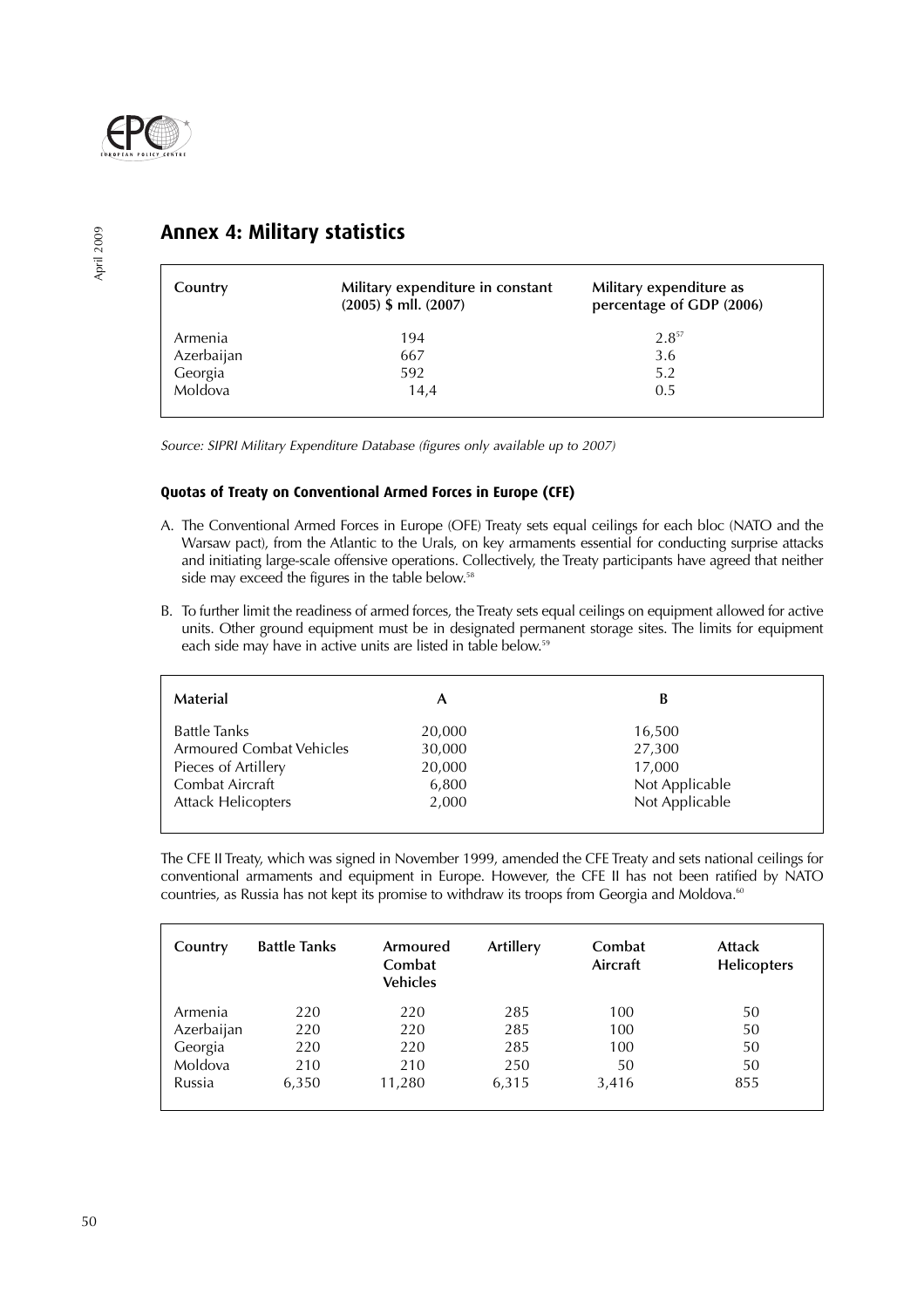

April 2009

# **Annex 5: External military contingents**

| Country          | <b>External Military Contingents</b>                 |
|------------------|------------------------------------------------------|
| Abkhazia         | 3,800 Russian troops                                 |
| South Ossetia    | 3,800 Russian troops                                 |
| Transnistria     | 1,119 Russian troops                                 |
| Nagorno-Karabakh | Undisclosed number of Armenian troops and volunteers |

Sources:

Transnistria: Ian Johnstone (ed), Annual Review of Global Peace Operations 2007, Lynne Rienner Publishers, Boulder/London, p.131

Abkhazia and South Ossetia: Associated Press, 9 September 2008

# **Annex 6: Referenda results**

In all the break-away entities, referenda have been held on the question of independence. All the numbers below come from the break-away entities' authorities and are not verified by international observers.

| Country                        | Date of referendum | Voter turnout | Votes in favour<br>of independence |
|--------------------------------|--------------------|---------------|------------------------------------|
| Abkhazia                       | 3 October 1999     | 87.6%         | 97.7%                              |
| South Ossetia                  | 12 November 2006   | $95.2\%$      | 99.0%                              |
| Transnistria                   | 17 September 2006  | 78.6%         | 97.2%                              |
| Nagorno-Karabakh <sup>61</sup> | 10 December 2006   | 87.2%         | 98.6%                              |

51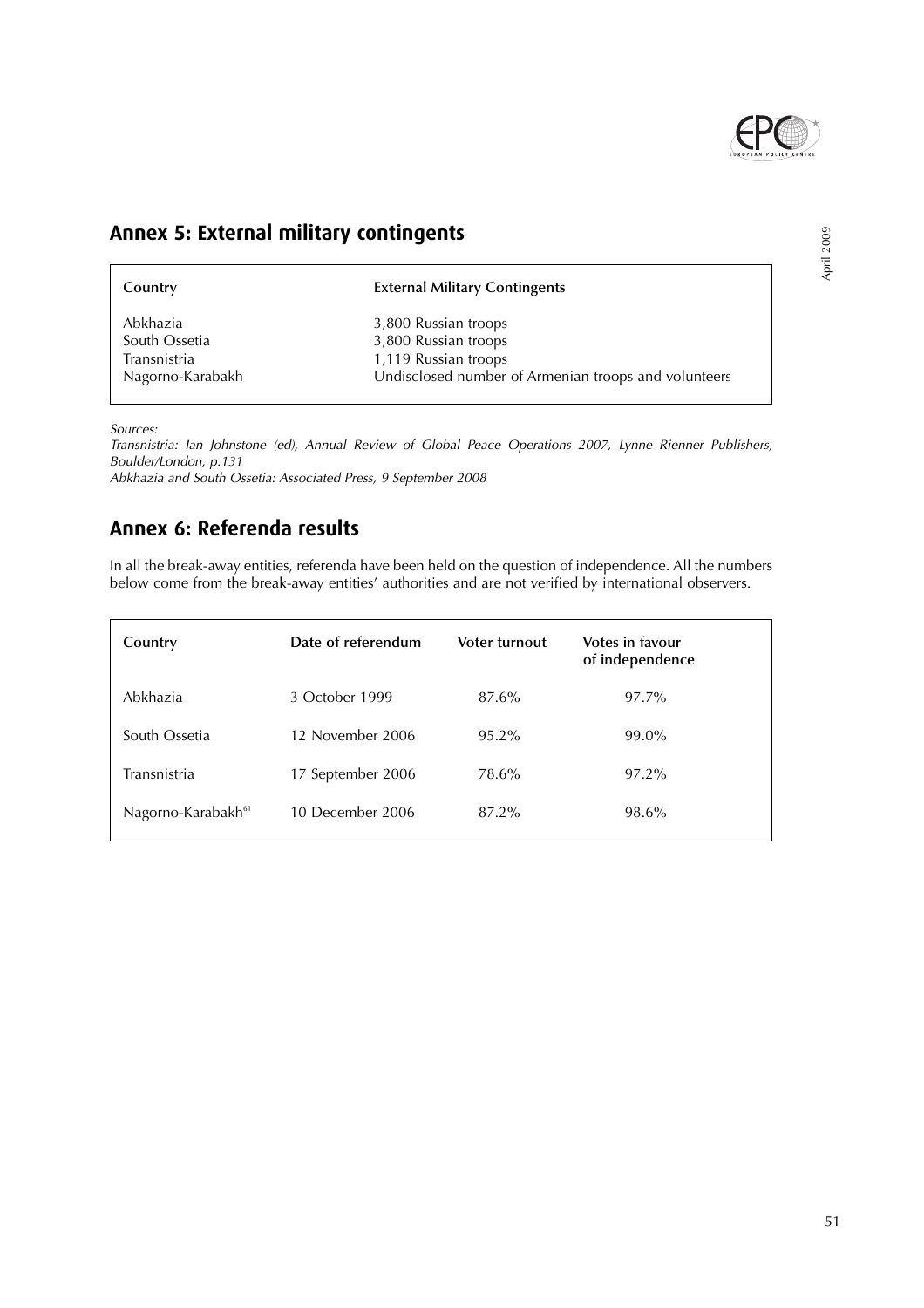

April 2009

## **Annex 7: Economic data: break-away states**

| Country               | GDP per<br>capita (PPP)<br>in $S$<br>(2007) | <b>GDP</b><br>growth<br>rate<br>(2007) | FDI as<br>perc'tage<br>of GDP<br>(2007) | Workers<br>remittances<br>in million \$<br>(2007) | Inflation<br>rates<br>(2008) | Unemployment<br>rate |
|-----------------------|---------------------------------------------|----------------------------------------|-----------------------------------------|---------------------------------------------------|------------------------------|----------------------|
| Armenia<br>Azerbaijan | 5,711<br>7,477                              | $11.1\%$<br>$25.1\%$                   | 26.5%<br>21.1%                          | 1,273<br>693                                      | 10%<br>21.6%                 | $7.1\%$<br>$6.5\%$   |
| Georgia               | 4,667                                       | $12.4\%$                               | $51.7\%$                                | 346                                               | $11.3\%$                     | $13.3\%$             |
| Moldova               | 2,560                                       | $3\%$                                  | 41.2 $%$                                | 1,180                                             | 13.8%                        | $5.1\%$              |

Sources:

Numbers of GDP per capita in PPP - World Development Indicators database, World Bank, 10 September 2008 GDP growth rate - UN National Accounts Main Aggregates Database

http://unstats.un.org/unsd/snaama/introduction.asp

FDI as percentage of GDP - UNCTAD estimates

Statistics of remittances - Country Profiles Database of the International Organisation for Migration

www.iom.int/jahia/Jahia/activities/europe/south-caucasus (24 Feb 2009)

Inflation rates - CIA factbook

Unemployment rates – International Labour Office, (LABORSTA-database of labour statistics)

| Region           | GDP per capita $(\$)$ | GDP growth rate $(\%)$ |  |
|------------------|-----------------------|------------------------|--|
| Nagorno-Karabakh | 1,423                 | 20.4                   |  |
| Abkhazia         | 350                   | <b>NA</b>              |  |
| South Ossetia    | 250                   | NA                     |  |
| Transnistria     | 1,500                 | 11.1                   |  |
|                  |                       |                        |  |

Note: much of the economy in these break-away entities is unofficial and therefore hard to measure According to the Transnistrian Ministry of economy, the inflation rate rose by 25.1% in 2008

Sources:

Figures for Nagorno-Karabakh come from the Office of the Nagorno-Karabakh Republic in Washington. Numbers are for 2006

Numbers for Abkhazia are for 2001 and based on rough estimates, made by Roman Gotsiridse, "The economic situation in blockaded Abkhazia", CA & CC Press, 2002

www.ca-c.org/online/2002/journal\_eng/cac-06/23.giceng.shtml

Numbers for South Ossetia are for 2002 and based on research by Mamuka Areshidze: 'Current economic causes of conflict in Georgia', unpublished report for UK Department for International Development (DFID), 2002

Numbers for Transnistria are for 2007 and come from the statistical service of PMR Ministry of economics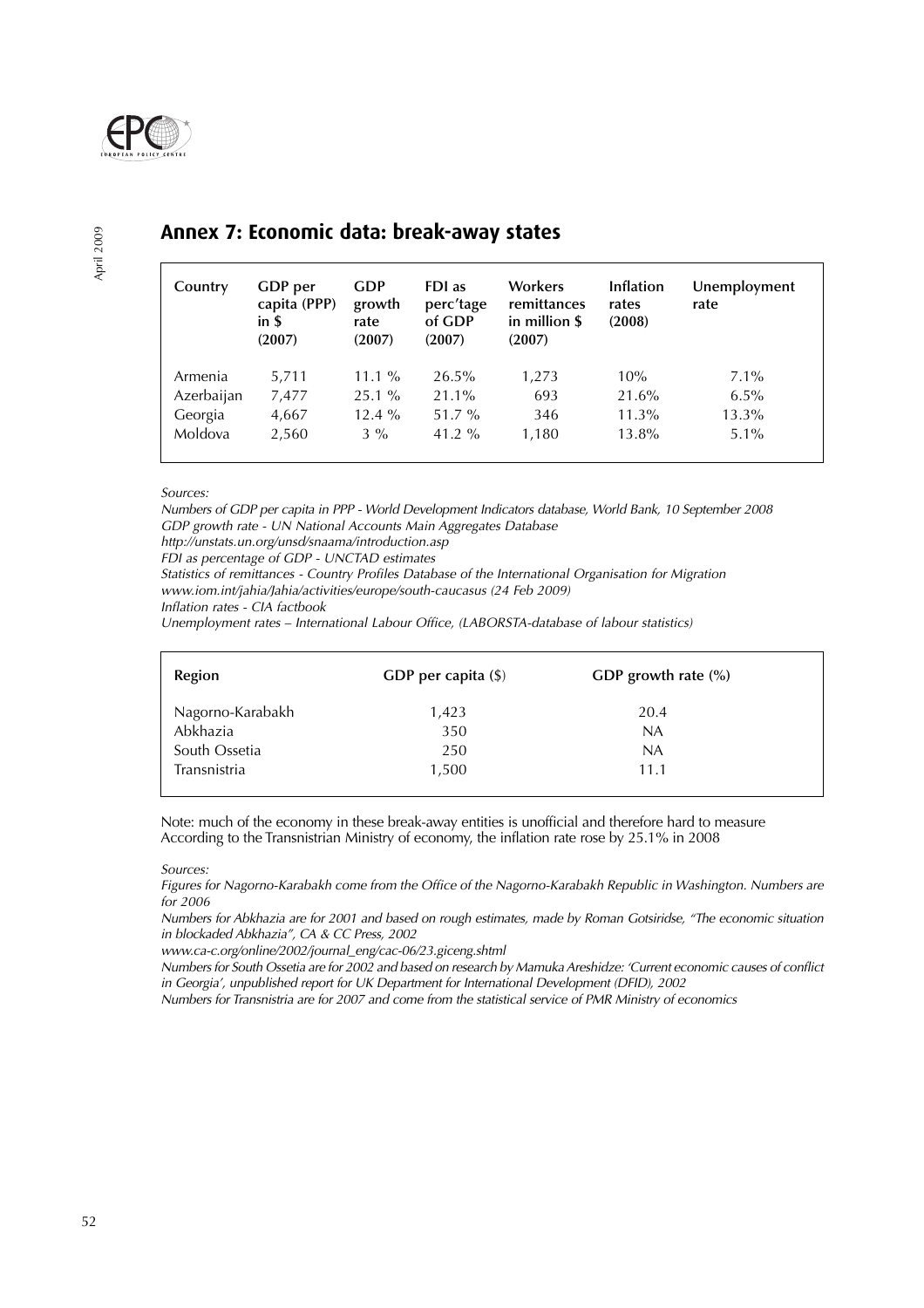

# **Annex 8: financial assistance from external actors to break-away entities**

#### **Transnistria**

Financial assistance comes from Russia. Financial assistance is labelled as humanitarian assistance.

| 2006      | \$77 million             |
|-----------|--------------------------|
| 2007-2008 | \$27.2 million           |
| 2009      | \$47 million (estimates) |

These numbers do not include the payment arrears which Moscow allows for gas deliveries from Gazprom to Transnistria.

# **Annex 9: External military presence**

|            | <b>Russian troops</b>   | US troops                    |
|------------|-------------------------|------------------------------|
| Armenia    | 5,000                   | <b>None</b>                  |
| Azerbaijan | None                    | None                         |
| Georgia    | 3,800 in Abkhazia       | Around 100 military trainers |
|            | 3,800 in South Ossetia  |                              |
| Moldova    | 1,119 (in Transnistria) | None                         |

April 2009